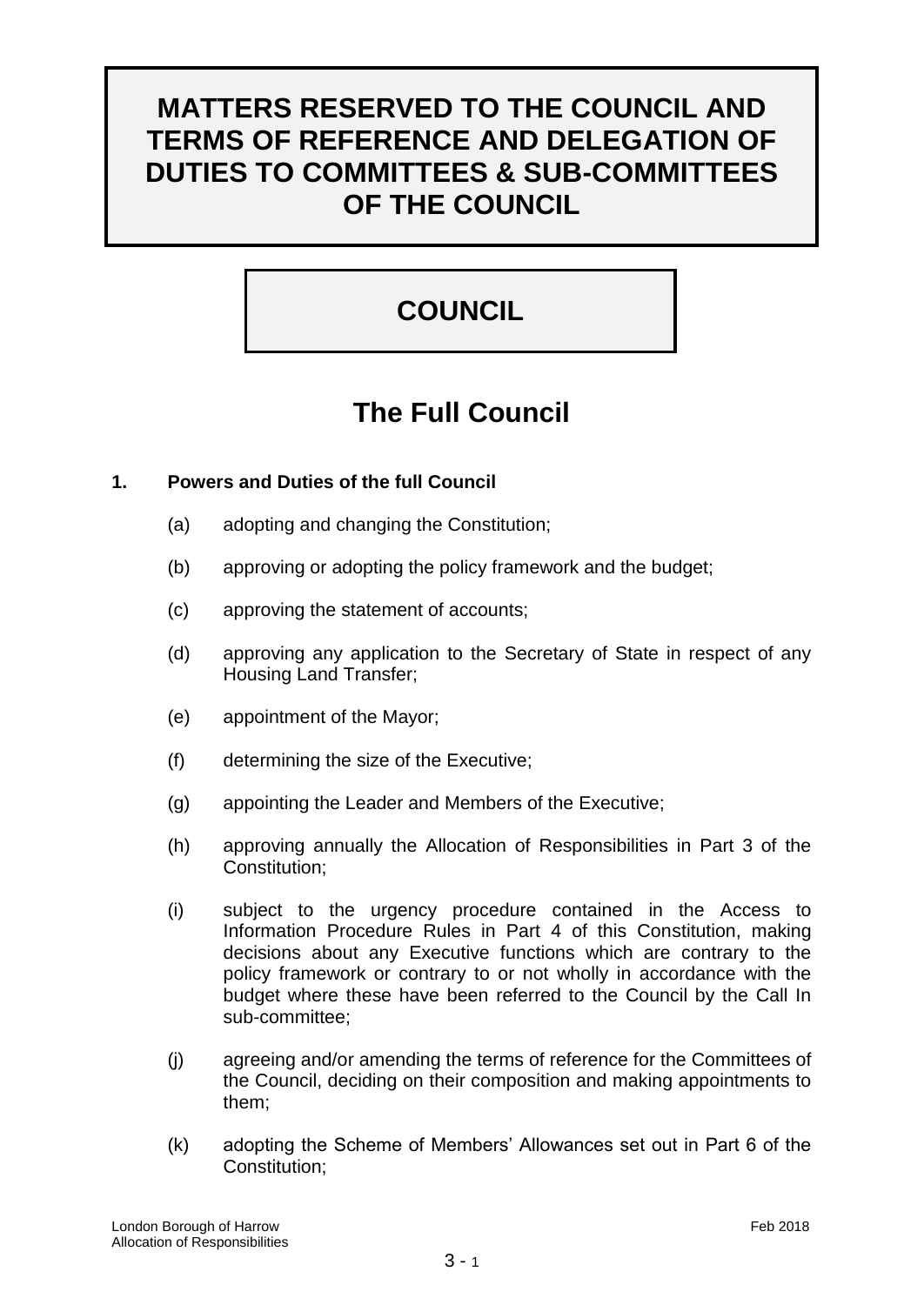- (l) appointing the independent members of the Standards Committee;
- (m) changing the name of the area, conferring the title of honorary alderman or freedom of the borough;
- (n) confirming the appointment of the Head of Paid Service or the dismissal of the Head of Paid Service, Chief Finance Officer or Monitoring Officer;
- (o) deciding whether to reject or uphold an appeal against a disciplinary sanction (including dismissal) imposed on an officer by the Chief Officers' Employment Panel;
- (p) making, amending, revoking, re-enacting or adopting by-laws and promoting or opposing the making of local legislation or personal bills;
- (q) to determine the meaning of "significant" in relation to "key" decisions (Article 13 refers);
- (r) deciding whether to make a delegation of a non-Executive function or accept a delegation of a non-Executive function from another Authority;
- (s) to receive reports and consider recommendations from the Executive, Scrutiny, Standards and other Committees as appropriate; and
- (t) making appointments of Members to outside bodies; and
- (u) all other matters which by law must be reserved to Council.
- Note: The items listed in Schedule 3A -1 in this part of the Constitution may not be the responsibility of the Executive and will be discharged by the Council, one of its Committees or an officer.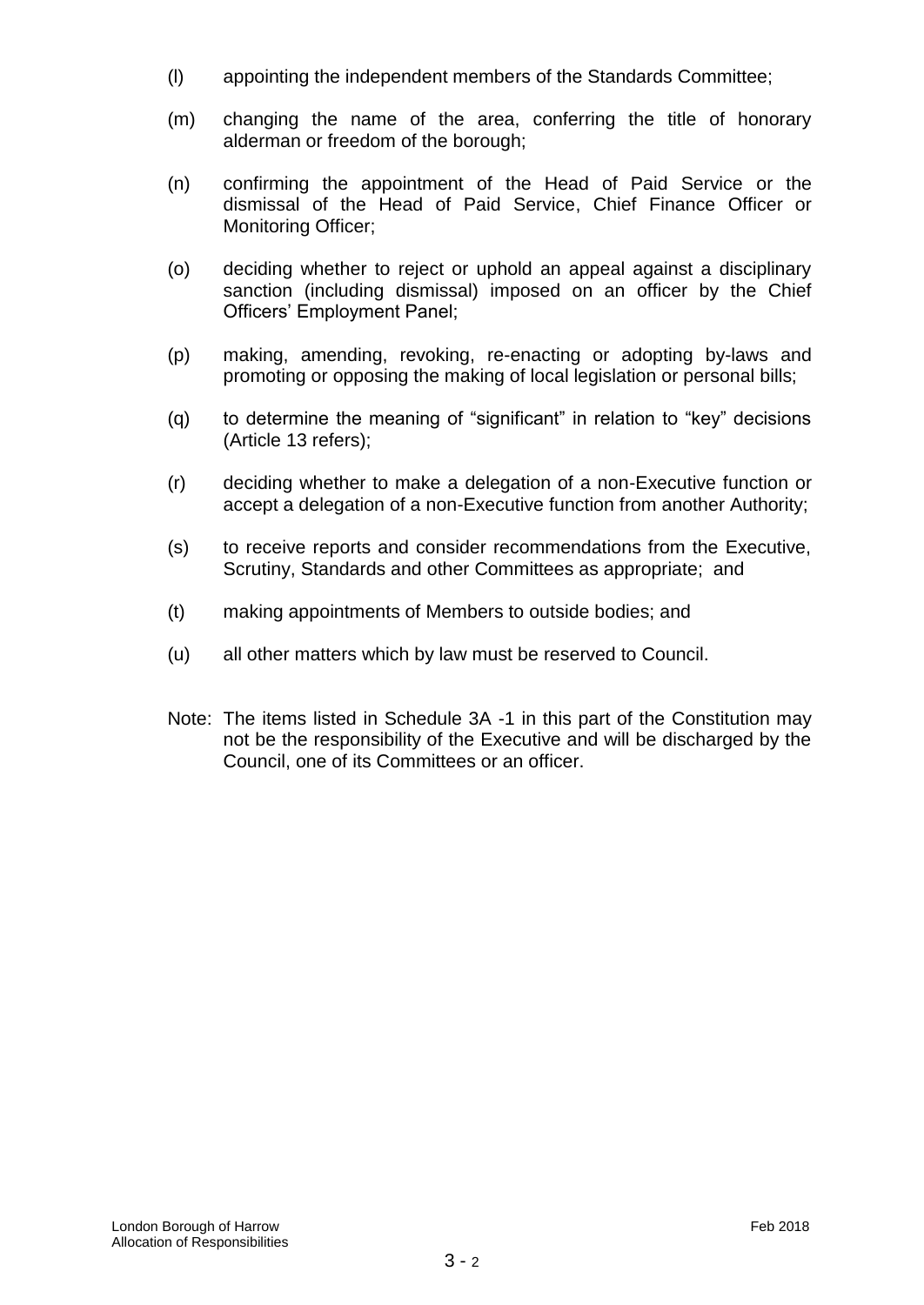# **COMMITTEES/SUB-COMMITTEES OF THE COUNCIL**

**Governance, Audit, Risk Management and Standards Committee**

**Health and Wellbeing Board**

# **Licensing and General Purposes Committee**

**Chief Officers' Employment Panel**

**Licensing Panel**

**Personnel Appeals Panel**

**Social Services Appeals Panel**

# **Overview and Scrutiny Committee**

**Call-In Sub-Committee**

**Call-in Sub-Committee (Education)**

**Health and Social Care Scrutiny Sub-Committee**

**Performance & Finance Sub-Committee**

**Pension Board**

**Pension Fund Committee**

**Planning Committee**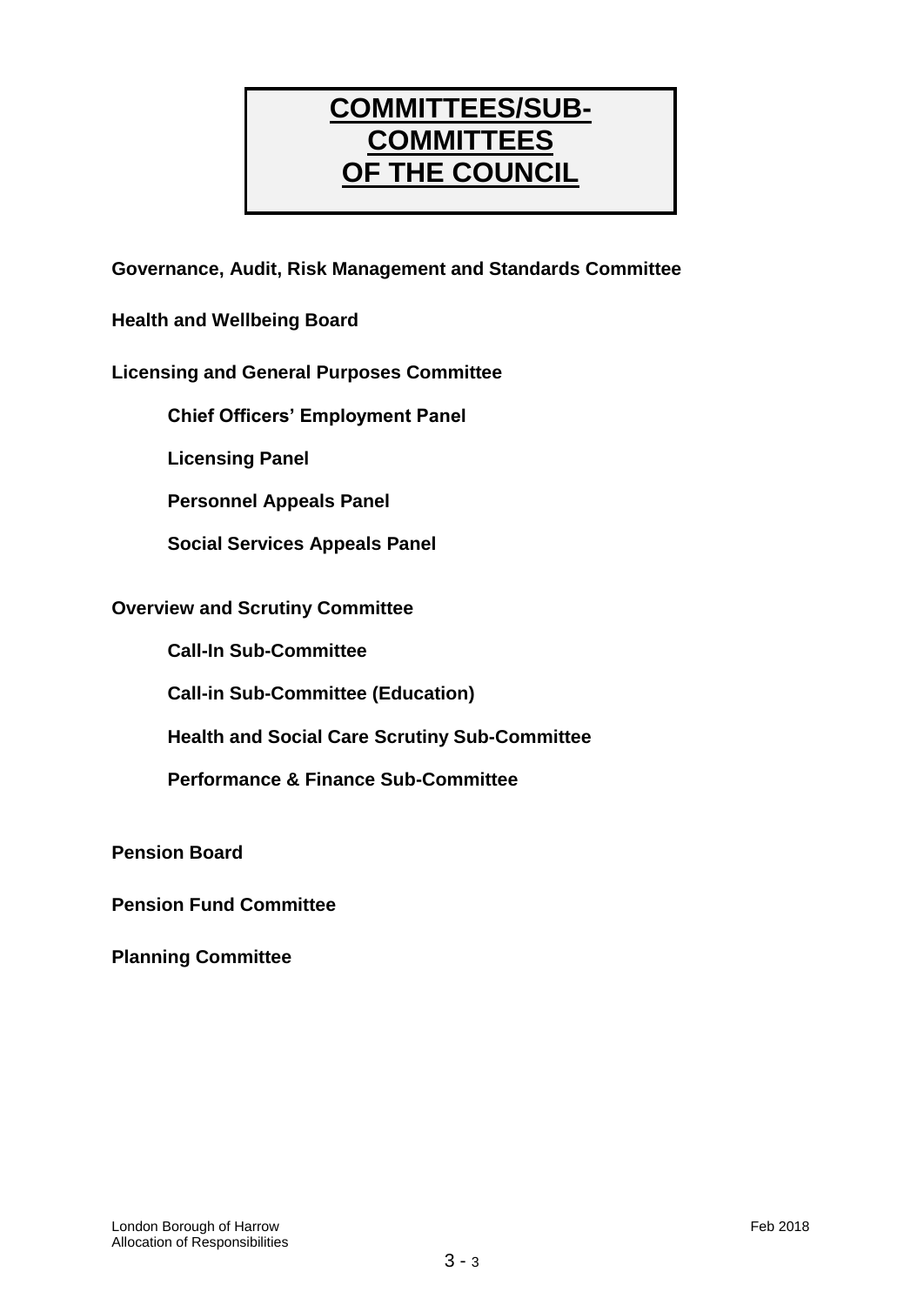# **GOVERNANCE, AUDIT, RISK MANAGEMENT AND STANDARDS COMMITTEE**

The Governance, Audit, Risk Management and Standards Committee has the following powers and duties:

- i) To ensure that the Council's governance framework is in line with current guidance and best practice
- ii) To review the Council's governance framework and annual improvement plan and monitor progress
- iii) To review the Council's risk management strategy and monitor progress on risk management
- iv) To monitor the Council's insurance arrangements
- v) To review the Council's emergency planning and business continuity arrangements and monitor progress on emergency planning and business continuity
- vi) To review the Council's Health and Safety arrangements and monitor progress on Health and Safety
- vii) To approve the financial statements of the authority, in particular:
	- The outcome of reviews of the effectiveness of the internal control arrangements including internal audit
	- Changes in and compliance with accounting policies and practices
	- Unadjusted mis-statements in the financial statements
	- Major judgemental areas
	- Significant adjustments resulting from the audit
	- Any relevant issues raised in the external auditor's report to those charged with governance
	- the Annual Governance Statement prior to sign-off
- viii) To review the Treasury Management strategy and monitor progress on treasury management in accordance with CIPFA codes of practice
- ix) To monitor compliance with internal controls
- x) To consider matters arising from External Audit work which are required to be communicated to those charged with governance under the Statement of Auditing Standards (**ISA260**)
- xi) To receive and consider the Annual Audit and Inspection Letter (or equivalent) and make recommendations as appropriate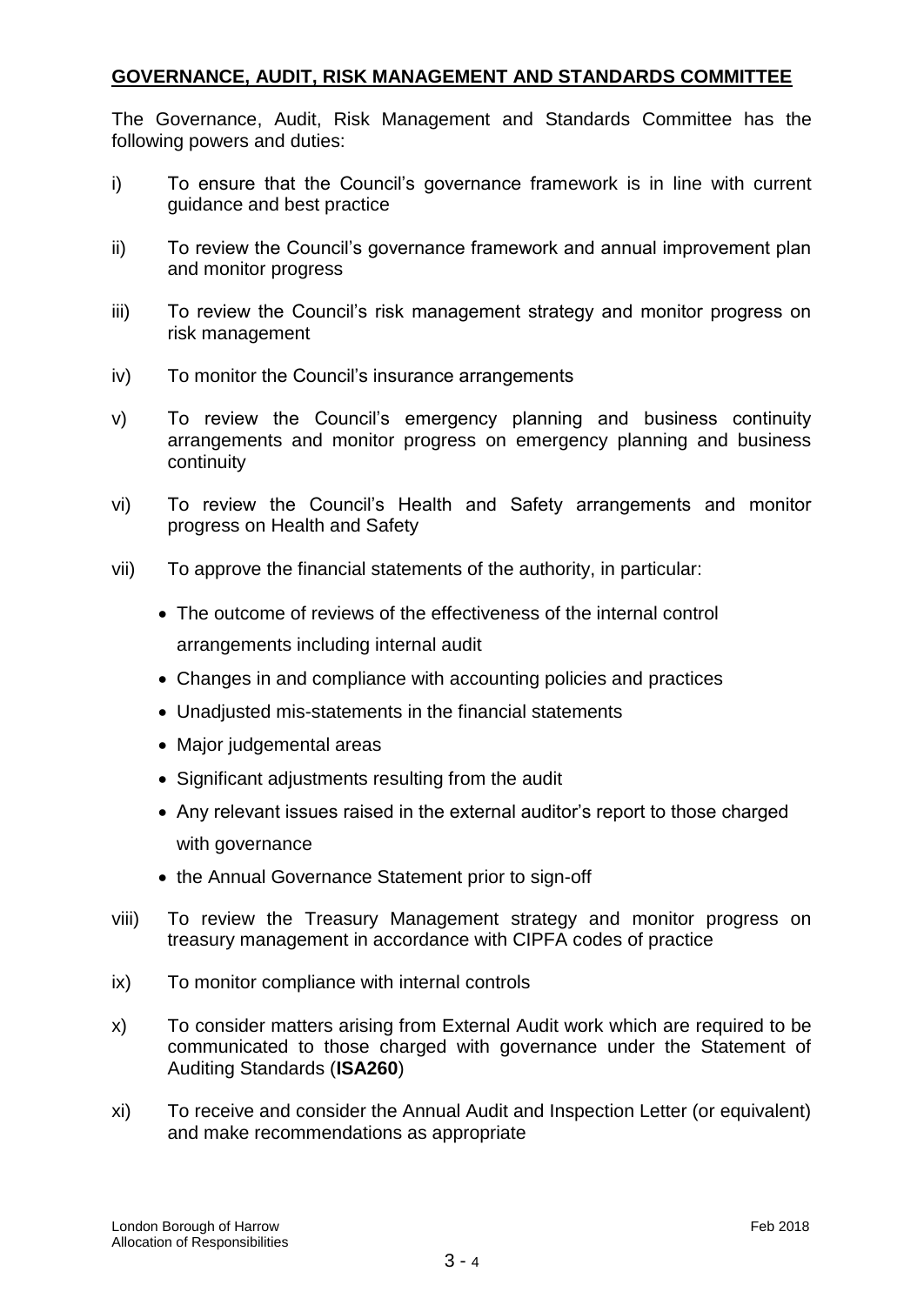- xii) To scrutinise/comment on the Internal Audit three year strategic plan and annual plan
- xiii) To monitor progress against the Internal Audit plan and receive summaries of audit work completed and key recommendations
- xiv) To consider all individual Internal Audit reports on a regular basis
- xv) To scrutinise/comment on the External Audit plan and fees
- xvi) To monitor progress against the External Audit plan and receive summaries of audit work completed and key recommendations
- xvii) To consider individual External Audit reports and inspection reports carried out by external agencies as appropriate and at the request of the Committee.
- xviii) To review the management response to audit and regulatory recommendations and progress on implementation of recommendations
- xix) To recommend action where audit and regulatory recommendations are not being implemented
- xx) To monitor on a regular basis the Council's approach to tackling fraud and corruption and promote an anti-fraud culture
- xxi) To consider the appointment of co-opted members and review the adequacy of meeting frequencies in response to the Committee's remit
- xxii) To appoint and maintain appropriate Lead Members from the Committee to monitor, review and update on specific areas of the Committee's remit.
- xxiii) Promoting and maintaining high standards of conduct by Councillors, co-opted members and "church" and parent governor representatives.
- xxiv) Assisting Councillors, co-opted members and "church" and parent governor representatives to observe the Members' Code of Conduct.
- xxv) Advising the Council on the adoption or revision of the Members' Code of Conduct.
- xxvi) Monitoring the operation of the Members' Code of Conduct.
- xxvii) Developing and recommending local protocols to the Council to supplement the Members' Code of Conduct.
- xxviii) Enforcing local protocols and applying sanctions in respect of breaches as appropriate.
- xxix) Advising, training or arranging to train Councillors, co-opted members and "church" and parent governor representatives on matters relating to the Members' Code of Conduct.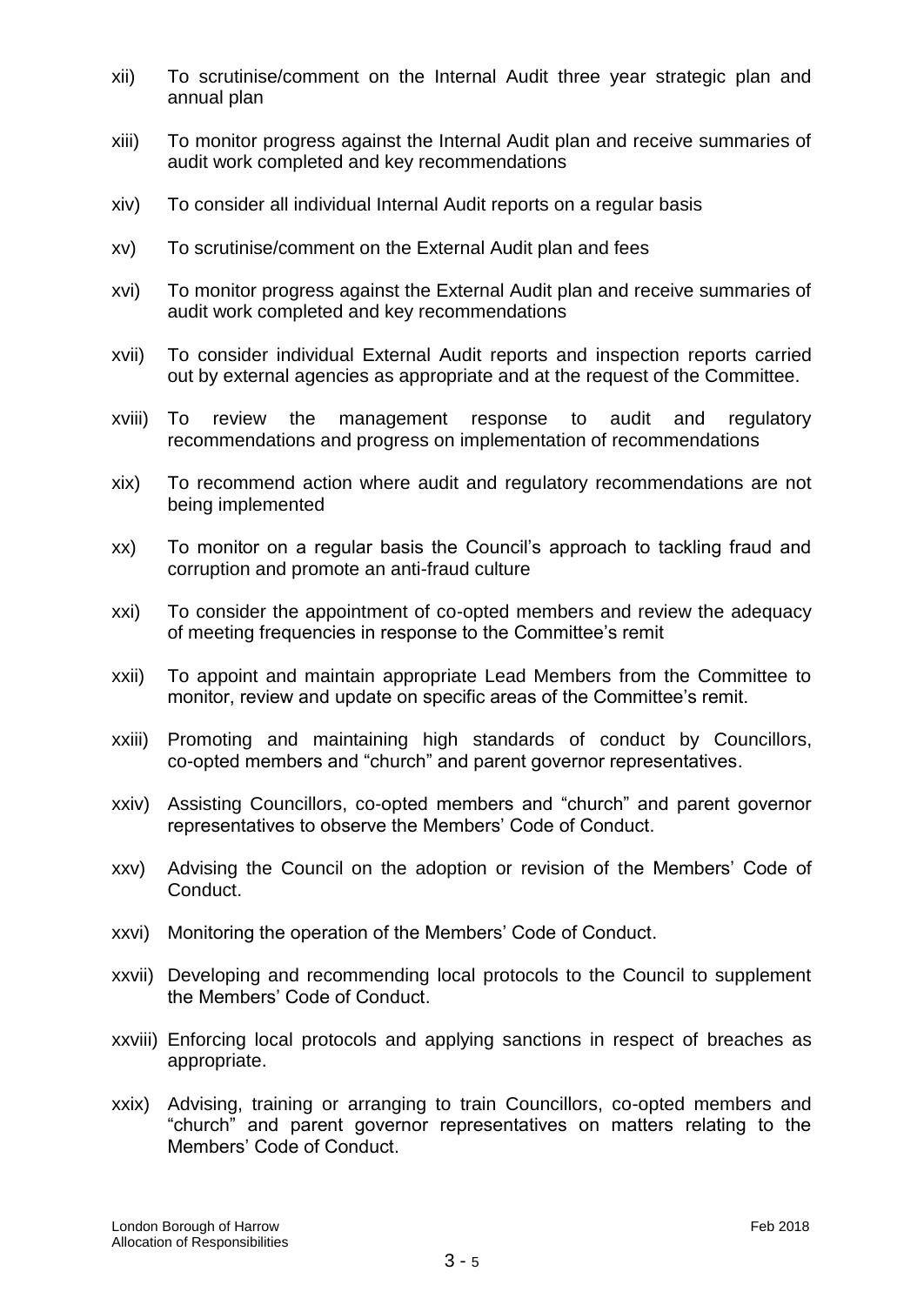- xxx) Granting dispensations to Councillors, co-opted members and "church" and parent governor representatives from requirements relating to interests set out in the Members' Code of Conduct.
- xxxi) To keep under review and amend, as appropriate, the Protocol on Councillor/Officer Relations.
- xxxii) To keep under review the Officer Code of Conduct and, after consultation with unions representing staff, make recommendations to Council for amendment or addition.
- xxxiii) To receive reports and keep a general overview of probity matters arising from ombudsman investigations, Monitoring Officer reports, reports of the Chief Financial Officer and Audit Commission.
- xxxiv) To have oversight of the Council's Whistleblowing Policy.
- xxxv) To agree the policy for decisions on payments to those adversely affected by Council maladministration (under section 92 Local Government Act 2000).
- xxxvi) To establish sub-committees and working groups to deal with complaints that a member or a co-opted member has failed to comply with the Council's Code of Conduct.
- xxxvii) To consider any application received from any officer of the Authority for exemption from political restriction under Sections 1 and 2 of the Local Government and Housing Act 1989 in respect of the post held by that officer and may direct the Authority that the post shall not be considered to be a politically restricted post and that the post be removed from the list maintained by the Authority under Section 2(2) of that Act.
- xxxviii)Upon the application of any person or otherwise, consider whether a post should be included in the list maintained by the Authority under Section 2(2) of the 1989 Act, and may direct the Authority to include a post in that list.
- xxxix) On referral from the Monitoring Officer, to decide whether to take action against a member for breach of the Code of Conduct and if so, to decide what action should be taken.

Membership rules:

- i. An Elected Mayor or the Leader may not be Members;
- ii. The Chair of the Committee must not be a Member of the Executive;
- iii. Only one member of the Executive can be a member of the Committee.
- iv. The Independent Persons are not members of GARMS and shall be invited to meetings if there is a Standards item on the agenda.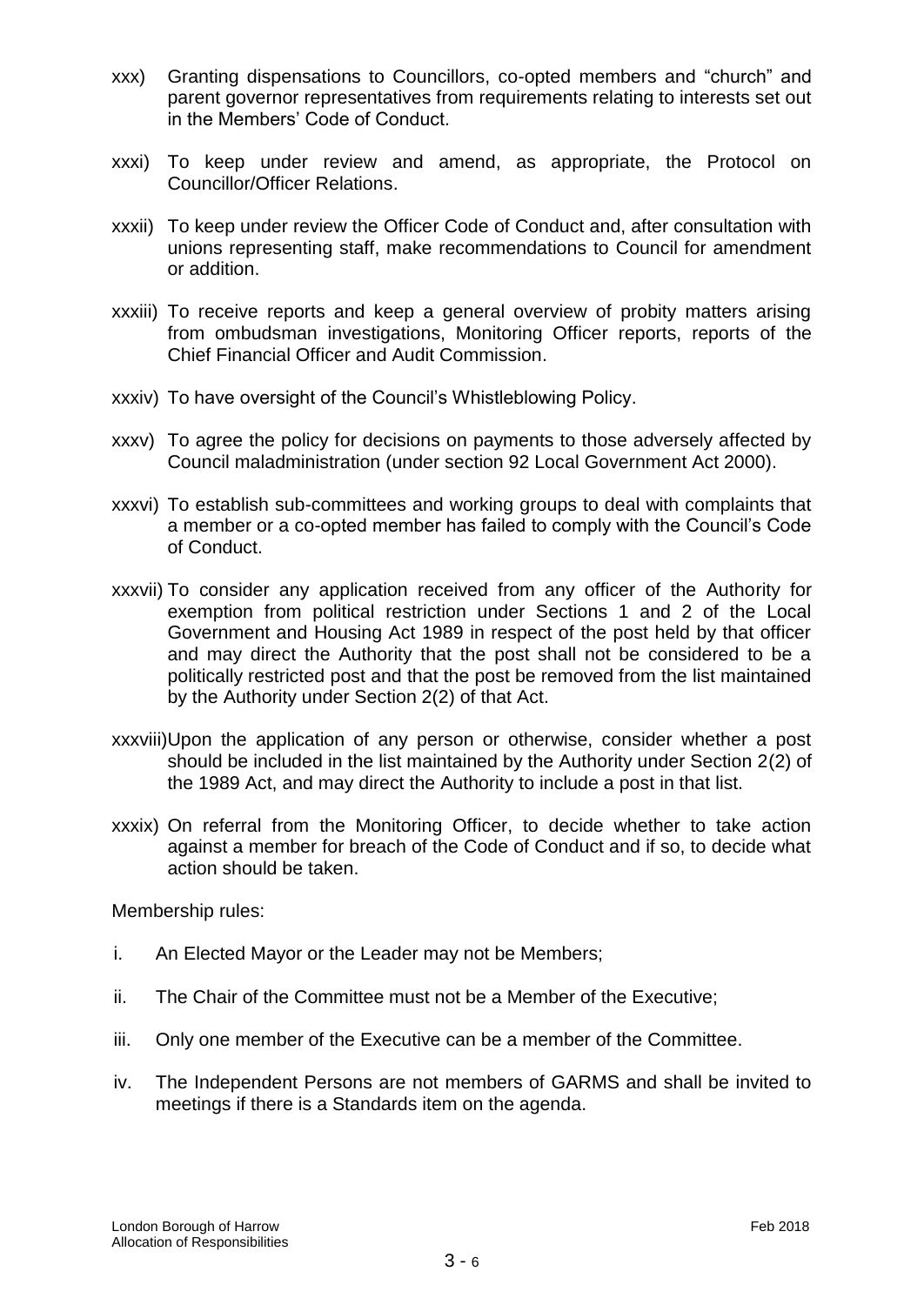# **HEALTH AND WELLBEING BOARD**

# **1. Accountability**

The Health and Wellbeing Board is set up in accordance with section 102 of the Health and Social Care Act 2012. The Council can choose to delegate decision making powers to the Health and Wellbeing Board. Any recommendations are subject to the agreement of the Leader of the Council if they are not covered by the delegated authority.

Members of the Board will be required to abide by the Code of Conduct.

# **2. Purpose of the Board**

- 2.1. The Government proposes that statutory health and wellbeing boards will have 3 main functions:
	- to assess the needs of the local population and lead the statutory joint strategic needs assessment
	- to promote integration and partnership across areas, including through promoting joined up commissioning plans across NHS, social care and public health
	- to support joint commissioning and pooled arrangements, where all parties agree this makes sense

The Board will cover both adult and children's issues.

2.2. The purpose of the Board is to improve health and wellbeing for the residents of Harrow and reduce inequalities in outcomes. The Board will hold partner agencies to account for delivering improvements to the provision of health, adult and children's services social care and housing services.

#### **3. Key Responsibilities**

- 3.1. The key responsibilities of the Health and Wellbeing Board shall be:
	- 3.1.1. To agree health and wellbeing priorities for Harrow
	- 3.1.2. To develop the joint strategic needs assessment
	- 3.1.3. To develop a joint health and wellbeing strategy
	- 3.1.4. To promote joint commissioning
	- 3.1.5. To ensure that Harrow Council and the CCG commissioning plans have had sufficient regard to the Joint Health and Wellbeing strategy
	- 3.1.6. To have a role in agreeing the commissioning arrangements for local Healthwatch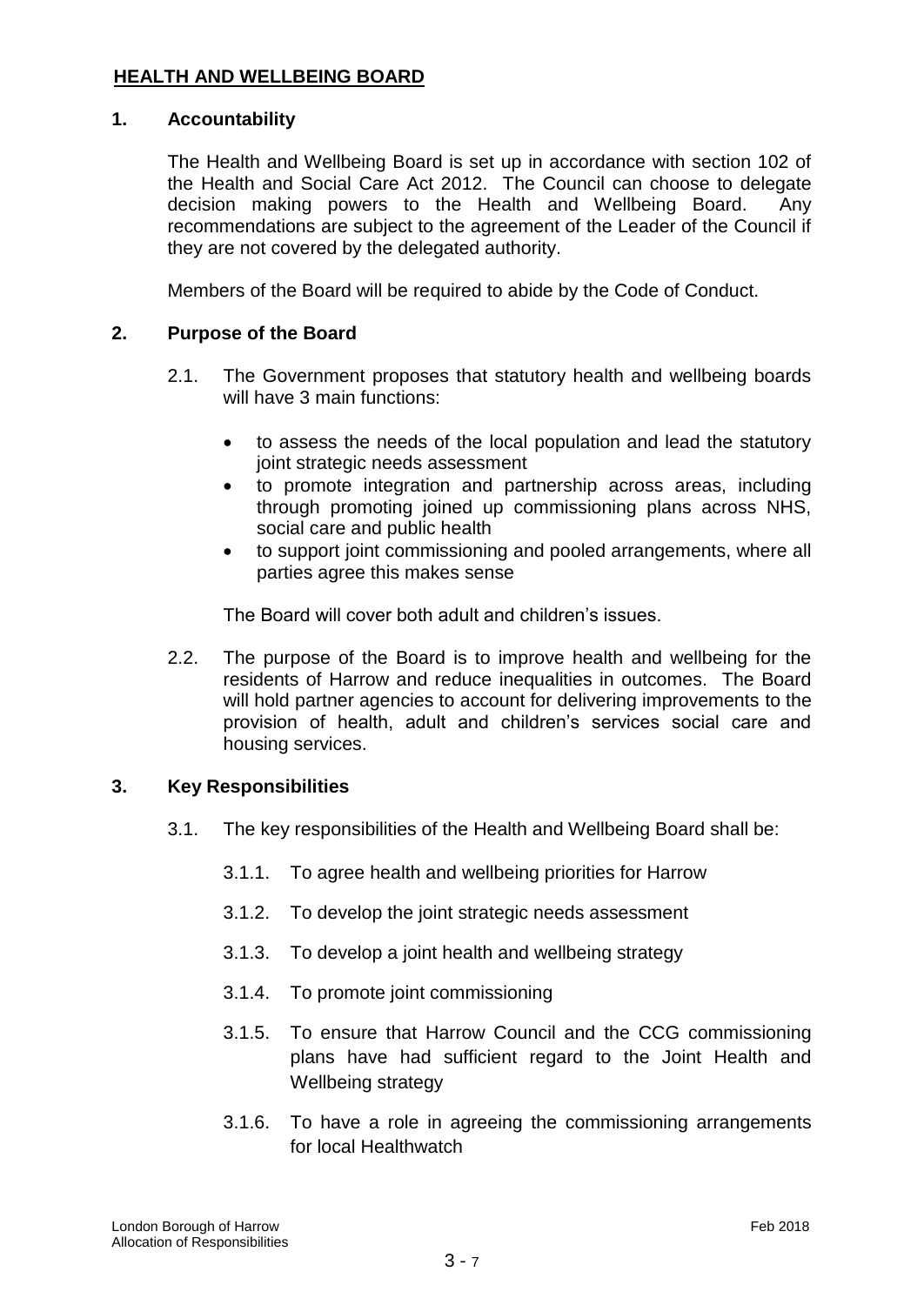- 3.1.7. To consider how to best use the totality of resources available for health and wellbeing.
- 3.1.8. To oversee the quality of commissioned health services
- 3.1.9. To provide a forum for public accountability of NHS, public health, social care and other health and wellbeing services
- 3.1.10. To monitor the outcomes of the public health framework, social care framework and NHS framework introduced from April 2013)
- 3.1.11. To authorise Harrow's Clinical Commissioning Group annual assessment
- 3.1.12. To produce a Pharmaceutical Needs Assessment and revise every three years
- 3.1.13. Undertake additional responsibilities as delegated by the local authority or the Clinical Commissioning Group e.g. considering wider health determinants such as housing, or be the vehicle for lead commissioning of learning disabilities services.

# **4. Membership**

- 4.1. The Chair of the Board will be nominated by the Leader of Harrow Council.
- 4.2. The voting membership will be:
	- Members of the Council nominated by the Leader of the Council (5)
	- Chair of the Harrow Clinical Commissioning Group (vice chair)
	- GP representative of the Harrow Clinical Commissioning Group
	- A further representative of the Harrow Clinical Commissioning **Group**
	- CCG Accountable Officer or nominee
	- Representative of Healthwatch Harrow
- 4.3. The following Advisors will be non-voting members:
	- Director of Public Health
	- Chief Officer, Voluntary and Community Sector
	- Senior Officer of Harrow Police
	- Chair of the Harrow Safeguarding Children Board
	- Chief Operating Officer CCG
	- Corporate Director, People
	- Director Adult Social Services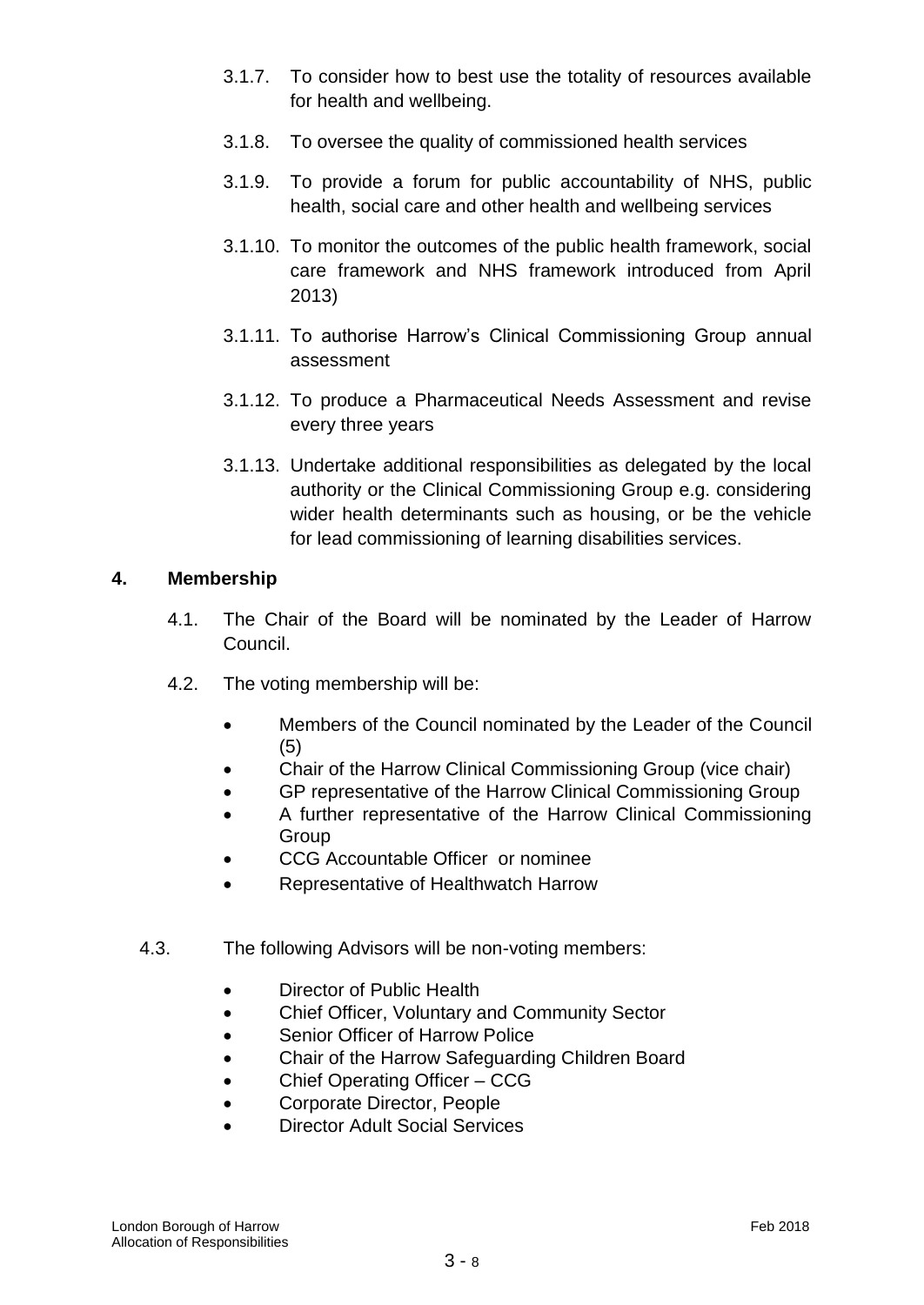- 4.4. The voluntary and community sector representative shall be nominated by the Voluntary Community Sector Forum on an annual basis.
- 4.5. Members are appointed annually. Members of the Board shall each name a reserve who will have the authority to make decisions in the event that they are unable to attend a meeting.
- 4.6. Board members shall sign a register of attendance at each meeting and should not normally miss more than one meeting within a financial year.
- 4.7. The chair of the Clinical Commissioning Group will serve as the vice chair of the Health and Wellbeing Board.
- 4.8. Providers will be invited to attend meetings as required depending on the subject under discussion.

# **4.9. Participation of the NHS England**

- 4.9.1. NHS England must appoint a representative to join Harrow's Health and Wellbeing Board for the purpose of participating in the Boards preparation of the JSNA and JHWS.
- 4.9.2. The Health and Wellbeing Board can request the participation of the NHS England representative when the Health and Wellbeing Board is considering a matter that relates to the exercise or proposed exercise of the commissioning functions of NHS England in relation to Harrow.

# **4.10. Meeting Frequency**

- 4.10.1. The Board shall meet bi monthly subject to review
- 4.10.2. An extraordinary meeting will be called when the Chair considers this necessary and/or in the circumstances where the Chair receives a request in writing by 50% of the voting membership of the Board

# **4.11. Health and Wellbeing Board Executive**

- 4.11.1. The purpose of the Health and Wellbeing Board Executive is to:
	- Develop and deliver a programme of work based on the Joint Commissioning priorities and the Joint Health and Wellbeing Strategy
	- Shape future years joint commissioning
	- Shape the agenda for future HWB meetings
	- Engage and understand the views of different organisations (including providers)
	- Bring together a collective view of partners and providers to the bi-monthly Health and Wellbeing Board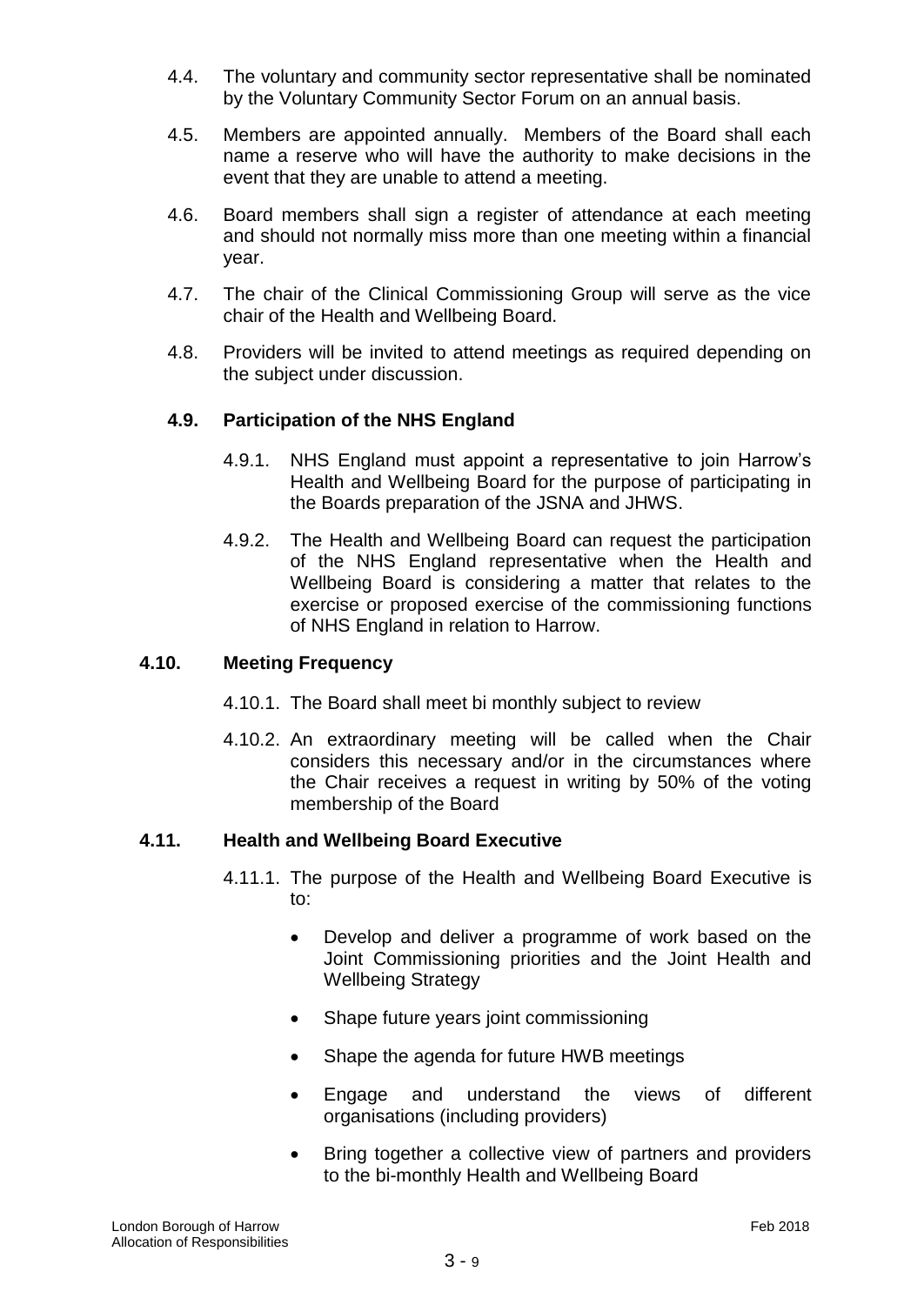- Share Commissioning Intentions and common priorities
- Govern and quality assure the Health and Wellbeing Board work programme
- Be aware and discuss emerging policy and strategy
- Problem Solving
- 4.11.2. The meetings of the Executive will be scheduled to meet before the Board.
- 4.11.3. Membership will consist of senior representatives from both the Council and Clinical Commissioning Group, including the Directors of Adults, Children's, and Public Health services, the Chair of Harrow Clinical Commissioning Group, Accountable Officer, Chief Operating Officer, GP Clinical Directors, and finance officers.
- 4.11.4. The chairing of the Executive will alternate between the council's Corporate Director of People Services and the Chief Operating Officer, Harrow CCG.

# **4.12. Local Safeguarding Boards**

- 4.12.1. The Council's two Local Safeguarding Boards have a horizontal link to the Health and Wellbeing Board and include:
	- 4.12.1.1. Local Safeguarding Adults Board
	- 4.12.1.2. Harrow Local Children's Safeguarding Board

# **4.13. Conduct of Meetings**

- 4.13.1. Meetings of the Board will be held in public except where the public are excluded from the meeting by resolution in accordance with Access to Information Act.
- 4.13.2. The quorum of the Board shall be 50% of the voting membership – however there must be attendance of at least one voting member from both the Council and the Clinical Commissioning Group. Should the quorum not be secured the meeting will not take place.
- 4.13.3. Decisions shall be made on the basis of a show of hands of a majority of voting members present. The Chairman will have a second or casting vote.
- 4.13.4. Each meeting will have provision for the public to ask questions. There will be a total limit of 15 minutes for the asking and answering of public questions.
- 4.13.5. Harrow Council Democratic Services will service the meetings including the preparation and circulation of agenda and the production of minutes.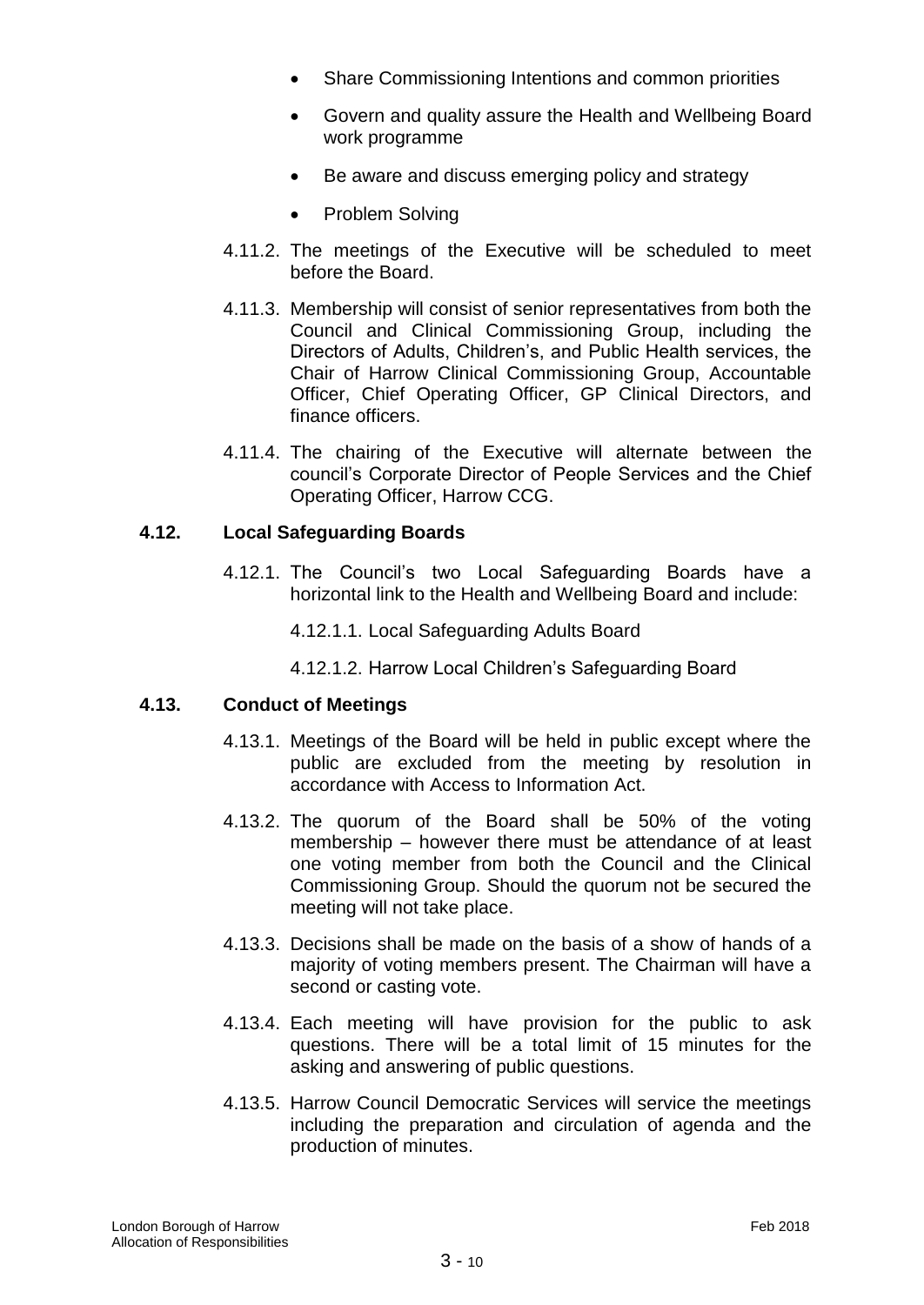- 4.13.6. Minutes of the meetings will be available on the website of the council.
- 4.13.7. The chair shall sign off the minutes as a true and accurate record of the meeting.
- 4.13.8. Agendas and supporting papers will be available on the website of the council at least five working days before the meeting.

#### **LICENSING AND GENERAL PURPOSES COMMITTEE**

The powers and the duties of the Licensing and General Purposes Committee are:

- (a) To consider all matters which the Local Authorities (Functions and Responsibilities) (England) Regulations 2000 and 2001 (as amended) listed by Committee in the Schedule to this document, which are required not to be the responsibility of the Executive, save for those matters delegated to other Committees of the Council**;**
- (b) To carry out the functions under any relevant statutory provision within the meaning of Part I (Health, safety and welfare in connection with work, and control of dangerous substances) of the Health and Safety at Work Act 1974, to the extent that those functions are discharged otherwise than in the authority's capacity as an employer;
- (c) To keep under review and to determine the arrangements for the holding of elections and any referendums within the Borough and to initiate or respond to any proposals to the change of ward, constituency or Borough boundaries;
- (d) The determination of applications under the Council's Personal Injury Allowance Scheme.
- (e) To determine all matters and duties on the authority imposed by legislation, regulations orders, codes, and similar provisions for:
	- All activities under the Licensing Act 2003
	- Food safety and control.
	- Animal health, welfare, safety and control.
	- Gaming, betting, lotteries and related amusements
	- Crime and disorder issues related to the above duties.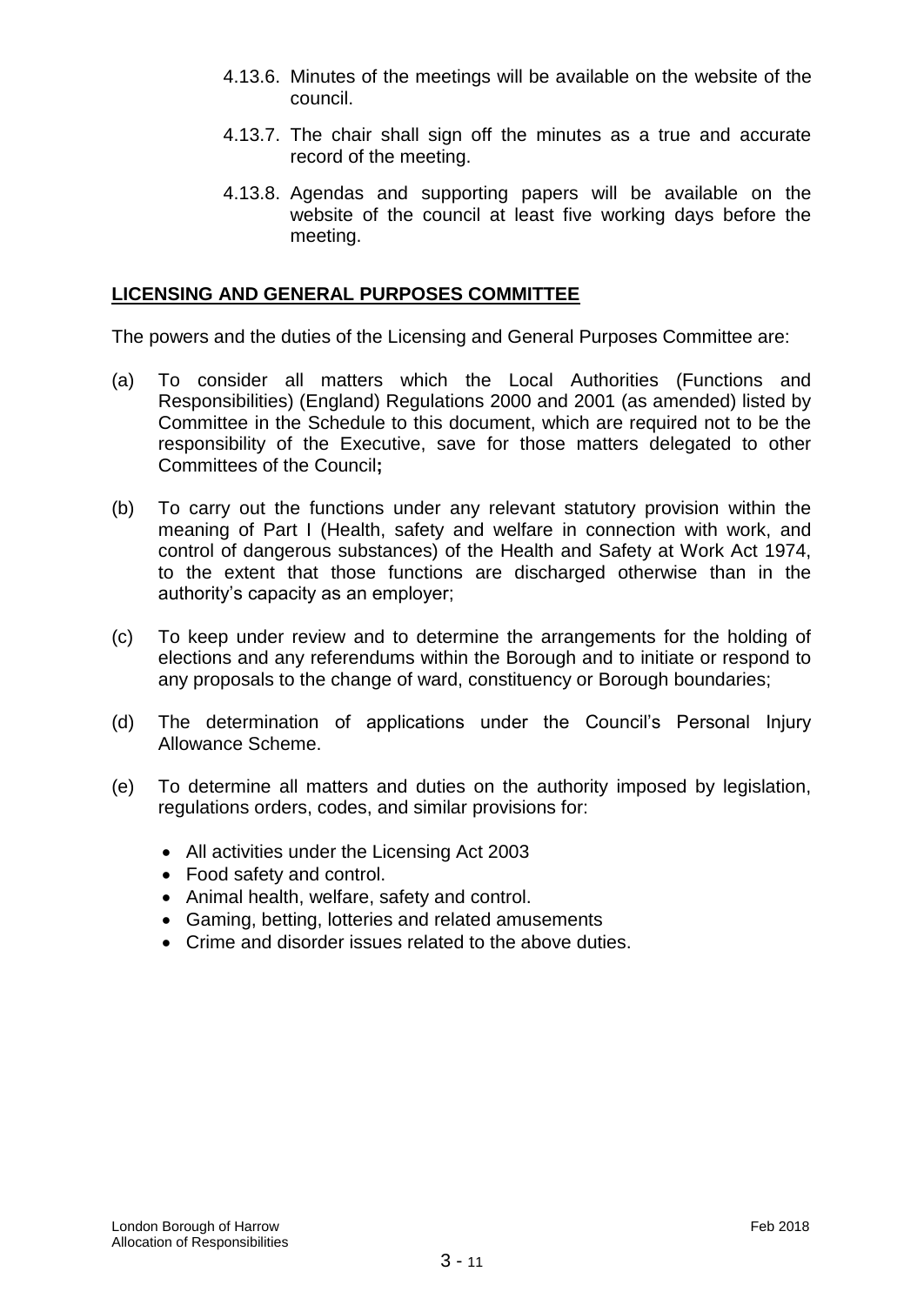# **CHIEF OFFICERS' EMPLOYMENT PANEL**

The Chief Officers' Employment Panel has the following powers and duties:

- (a) to make recommendations to Council on the appointment of the Head of Paid Service;
- (b) to appoint and dismiss Chief Officers excluding the dismissal of the Chief Financial Officer and Monitoring Officer;
- (c) to make recommendations to Council on the dismissal of the Head of Paid Service, Chief Finance Officer or Monitoring Officer in cases of redundancy, permanent ill health or the expiry of a fixed term contract;
- (d) to consider recommendations from the Statutory Chief Officers' Disciplinary Panel and decide whether to impose a disciplinary sanction in accordance with such a recommendation;
- (e) to consider whether to impose a disciplinary sanction on a chief officer other than where a recommendation from the Statutory Chief Officers' Disciplinary Panel is required.
- (f) to approve remuneration packages of £100,000 or over for any Council post; and
- (g) to report back to Council for information purposes on all such approved remuneration packages.
- (h) to approve any severance packages for Officers of £100,000 or over irrespective of the grade of Officer.
- (i) to report back to Council for information purposes on all such approved severance packages.

# **LICENSING PANEL**

- (i) To determine applications and to make Orders in respect of:
	- licences, permits, registrations and certificates;
	- Rights of way, footpaths and bridleways and the enjoyment of the highway;
	- Street naming and numbering;
	- Markets and fairs and other street trading;
	- Car park orders and variations;
	- Registration of common land, town greens and variations of rights of common;

where objections have been received.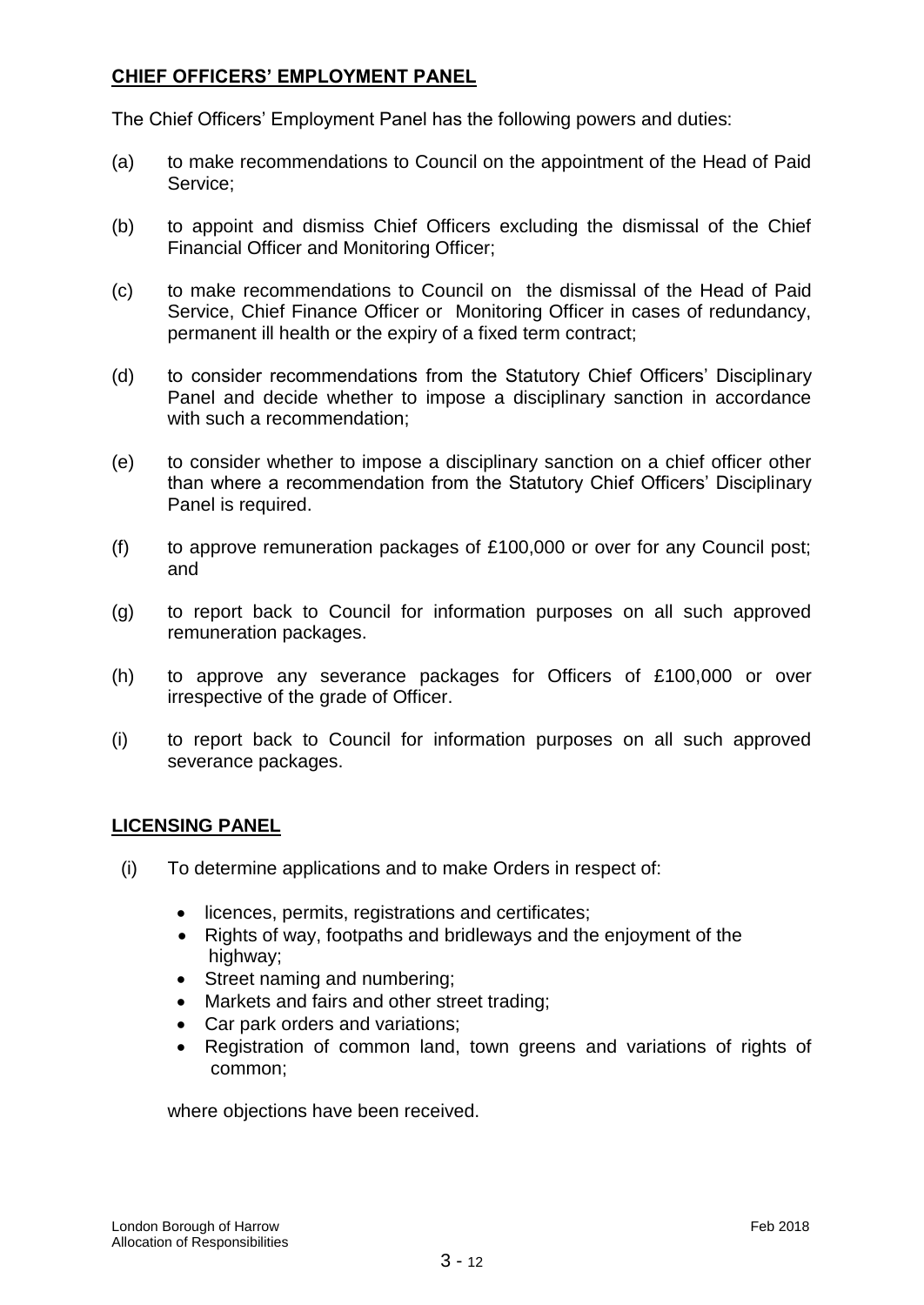- (ii) To determine applications and to make Orders in respect of:
	- Safety certificates for sports grounds:
	- Matters regarding film classification;
	- Rules and Regulations established by the authority:
	- Fees issues within the terms of reference of the Panel;
	- Applications under Part II and Schedule 3 of the Local Government (Miscellaneous Provisions Act 1982) as amended from time to time.
- (iii) To determine waivers and variations on matters determined by the Licensing and General Purposes Committee, Cabinet or Council.
- (iv) Specific delegations under the Licensing Act 2003 and Gambling Act 2005 are set out in the Licensing Policy and Statement of Principles under Gambling Act 2005.
- (v) Without prejudice to the generality of the above sections, in the case of alcohol control provisions in the Licensing Act 2003 as might be amended, and related legislation, regulations, orders, guidance, etc, to determine the following matters:

Applications for personal licences where:

- Representations have been made, but remain unresolved.
- Applicants have relevant unspent convictions.

Matters relating to the licensing, certification and authorisation at premises where:

- Representations have been made to an application, but remain unresolved.
- There is an unresolved police representation to an application to vary a designated personal licence holder, or to the transfer of a premises licence.
- There is an unresolved police representation to the application for an interim authority, or to a Temporary Event Notice.
- An application is made for the review of a premises licence or club premises certificate.
- Matters of an exceptional nature that in the officer's opinion justify consideration by the Licensing Panel.

*[Appeals against decisions of the Licensing Panel must be made to the Magistrates' Court.]*

# **PERSONNEL APPEALS PANEL**

The Personnel Appeals Panel has the following powers and duties:

To consider and decide upon appeals against disciplinary action.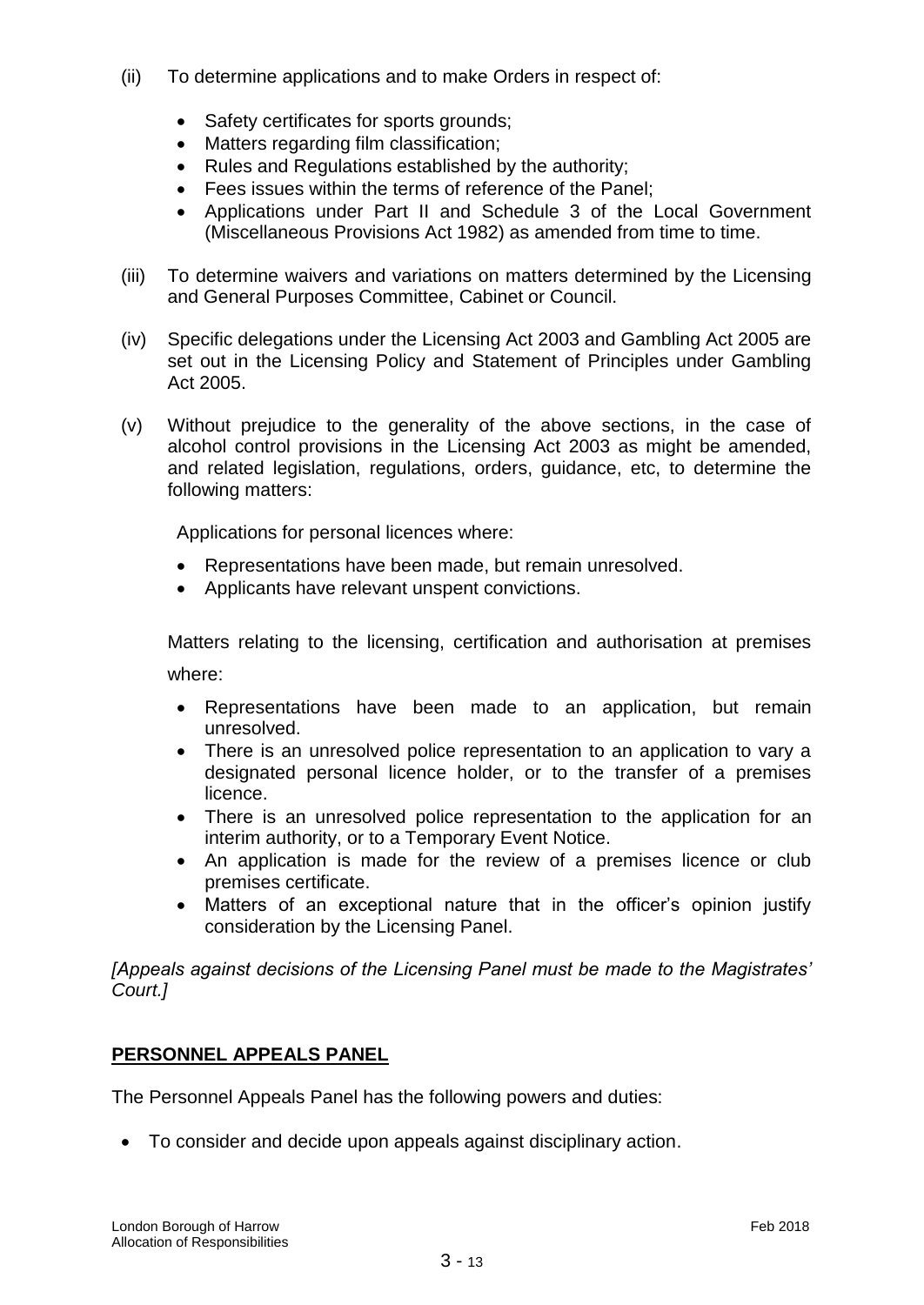# **SOCIAL SERVICES APPEALS PANEL**

The Social Services Appeals Panel has the following powers and duties:

- (a) To review in accordance with the Children (Secure Accommodation) Regulations 1991 the keeping of children in secure accommodation;
- (b) In accordance with the Mental Health Act 1983, to decide whether to discharge patients from guardianship;
- (c) In accordance with procedures and guidance given under the Children Act 1989 and the National Health Service and Community Care Act 1990, and when requested to do so by a dissatisfied complainant, to review decisions made relating to complaints.

**Note:** Appeals Panels reviewing the keeping of a child in secure accommodation will be chaired by an Independent Person. Appeals hearing complaints under the Children Act 1989 and the National Health Service and Community Care Act 1990 will comprise 3 Independent Persons

# **OVERVIEW AND SCRUTINY COMMITTEE**

The Overview and Scrutiny Committee has the following power and duties:

- 1. To oversee an agreed work programme that can help secure service improvement through in-depth investigation of poor performance and the development of an effective strategy/policy framework for the council and partners;
- 2. To have general oversight of the council's scrutiny function;
- 3. To offer challenge and critical support to the Executive's policy development function and the long-term strategic direction of the borough;
- 4. To anticipate policy changes and determine their potential impact on residents and to recommend changes where these are appropriate;
- 5. To consider the council and partners' strategic approach to service delivery, using, where necessary, the power of overview and scrutiny committees to receive information from partner agencies and to require partner authorities to respond to reports and recommendations from the Committee, as set out under Part Five of the Local Government and Public Involvement in Health Act 2007;
- 6. To undertake detailed investigation of service/financial performance in order to recommend policy changes to the Executive and to commission investigations by the Performance and Finance Sub-Committee;
- 7. To have regard, in carrying out its functions, to the requirement to involve local representatives, as set out in Part Seven of the Local Government and Public Involvement in Health Act 2007;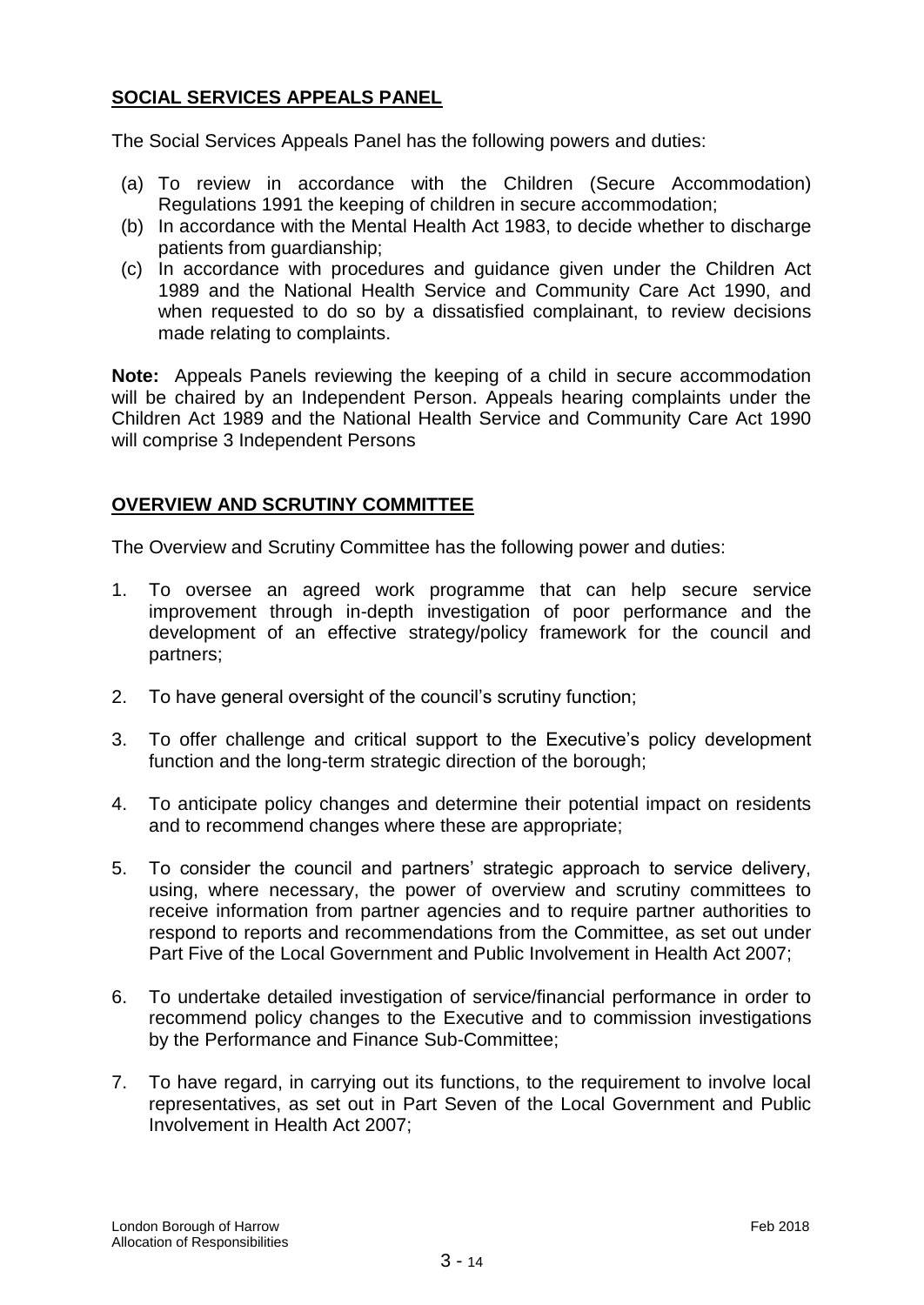- 8. To report scrutiny findings and recommendations to the Executive within 8 weeks of being published or to its next meeting, whichever is the sooner, in accordance with the council's constitution
- 9. To consider items included in the Forward Plan;
- 10. To consider Councillor Call for Action in terms of
	- a. Local Government Matters (Section 119, Local Government and Public Involvement in Health Act 2007)
	- b. Local Crime & Disorder Matters (Section 19, Police & Justice Act 2006)
- 11. To discharge the functions conferred by Section 21(f) of the Local Government Act 2000 of reviewing and scrutinising, in accordance with regulations under Section 7 of the Health and Social Care Act 2001, matters relating to the planning, provision and operation of health services in Harrow.
- 12. To respond to consultations from local health trusts, Department of Health and any organisation which provides health services outside the local authority's area to inhabitants within it.
- 13. To review and make appropriate recommendations on an annual basis for the arrangements for processing applications for support from the voluntary sector, including grants, concessionary lettings, use of the community premises and other council premises, and discretionary rate relief.

# **CALL- IN SUB-COMMITTEE**

The Call-In Sub-Committee has the following powers and duties:

- (a) to examine decisions of the Executive which are taken but not implemented, and which are 'called in' in accordance with the Committee Procedure Rules;
- (b) to refer matters called in to the decision taker with reasons and recommendations for changes;
- (c) to refer Executive decisions to full Council if they consider they are contrary to the policy framework or contrary to or not wholly in accordance with the budget.

# **CALL- IN SUB-COMMITTEE – EDUCATION**

The Call-In Sub-Committee has the following powers and duties in relation to Education Matters:

- (a) to examine decisions of the Executive which are taken but not implemented, and which are 'called in' in accordance with the Committee Procedure Rules;
- (b) to refer matters called in to the decision taker with reasons and recommendations for changes;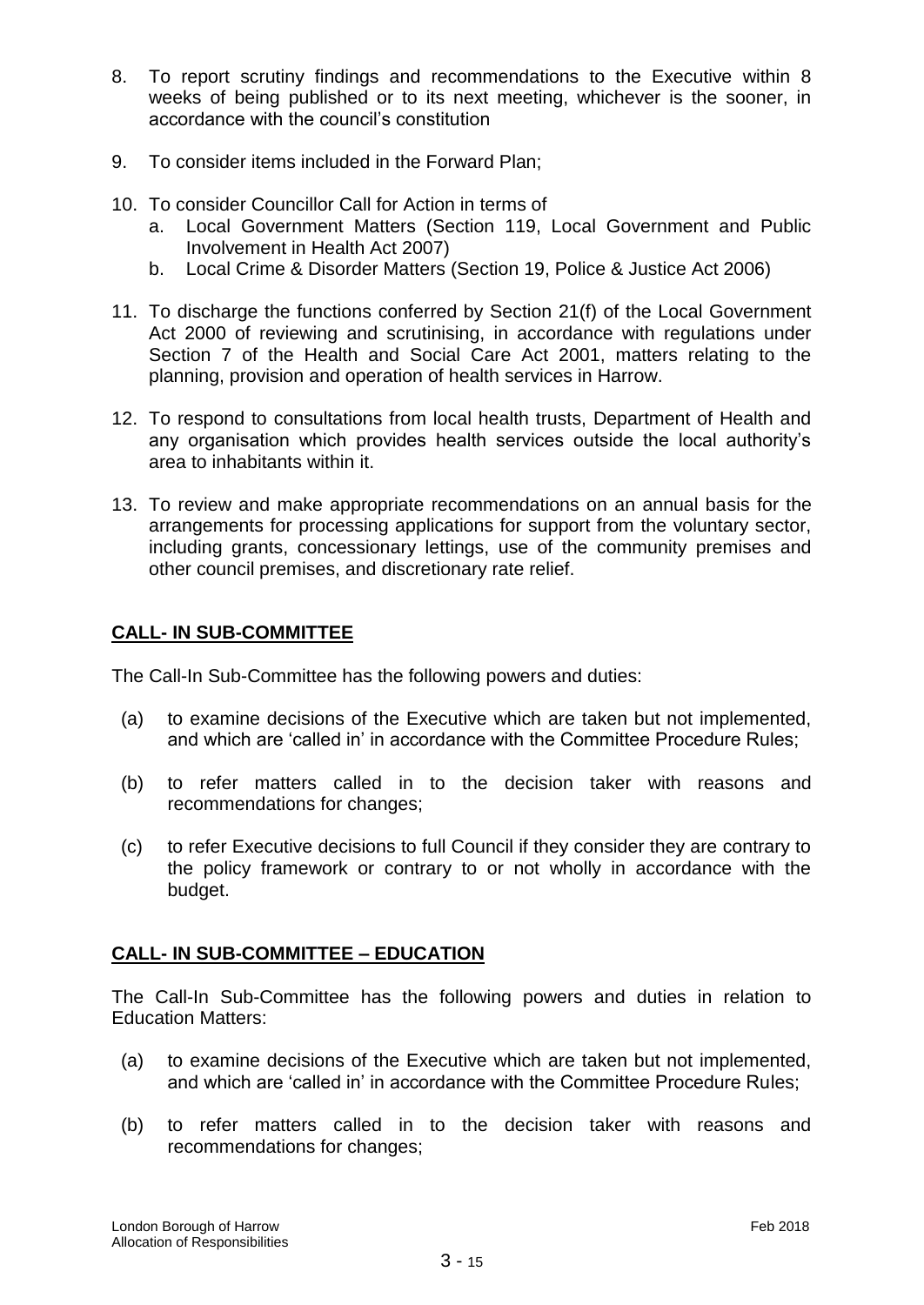(c) to refer Executive decisions to full Council if they consider they are contrary to the policy framework or contrary to or not wholly in accordance with the budget

# **HEALTH AND SOCIAL CARE SCRUTINY SUB-COMMITTEE**

The Health and Social Care Scrutiny Sub-Committee has the following powers and duties:

- 1. To be the key driver of the scrutiny function's health and social care scrutiny programme and maintain relationships with health and social care colleagues and partners in relation to shared stated priorities, in consultation with the Overview & Scrutiny Committee.
- 2. To be responsible in accordance with Regulation 28 of the Local Authority (Public Health and Wellbeing Boards and Health Scrutiny) Regulations 2013 for scrutiny of the Council's health functions other than the power under Regulation 23(9) to make referrals to the Secretary of State.
- 3. To recommend to Council that a referral be made to the Secretary of State under Regulation 23(9) of the Local Authority (Public Health, Health and Wellbeing and Health Scrutiny) Regulations 2013.
- 4. To have specific responsibility for scrutiny of the following functions:
	- Health and social care infrastructure and service
	- NHS England, Clinical Commissioning Groups (CCGs) and the Health and Wellbeing Board
	- **Public Health**
	- Other policy proposals which may have an impact on health, public health, social care and wellbeing
	- Collaborative working with health agencies
	- **EXECOMMISSIONING AND CONTRACTING HEALTH SERVICES**
- 5. To review the planning, provision and operation of Health services in Harrow and ensure compliance with Regulation 21(1) of the Local Authority (Public Health, Health and Wellbeing Boards and Health Scrutiny) Regulations 2013 by inviting and taking account of information and reports from local health providers and other interested parties including the local HealthWatch.
- 6. Where a referral is made through the local HealthWatch arrangements, to comply with Regulation 21(3) of the Local Authority (Public Health, Health and Wellbeing Boards and Health Scrutiny) Regulations 2013 by ensuring that the referral is acknowledged within 20 days and that the referrer is informed of any action taken.
- 7. Where appropriate, to consider and make recommendations for response to NHS consultations on proposed substantial developments/variations in health services that would affect the people of LB Harrow.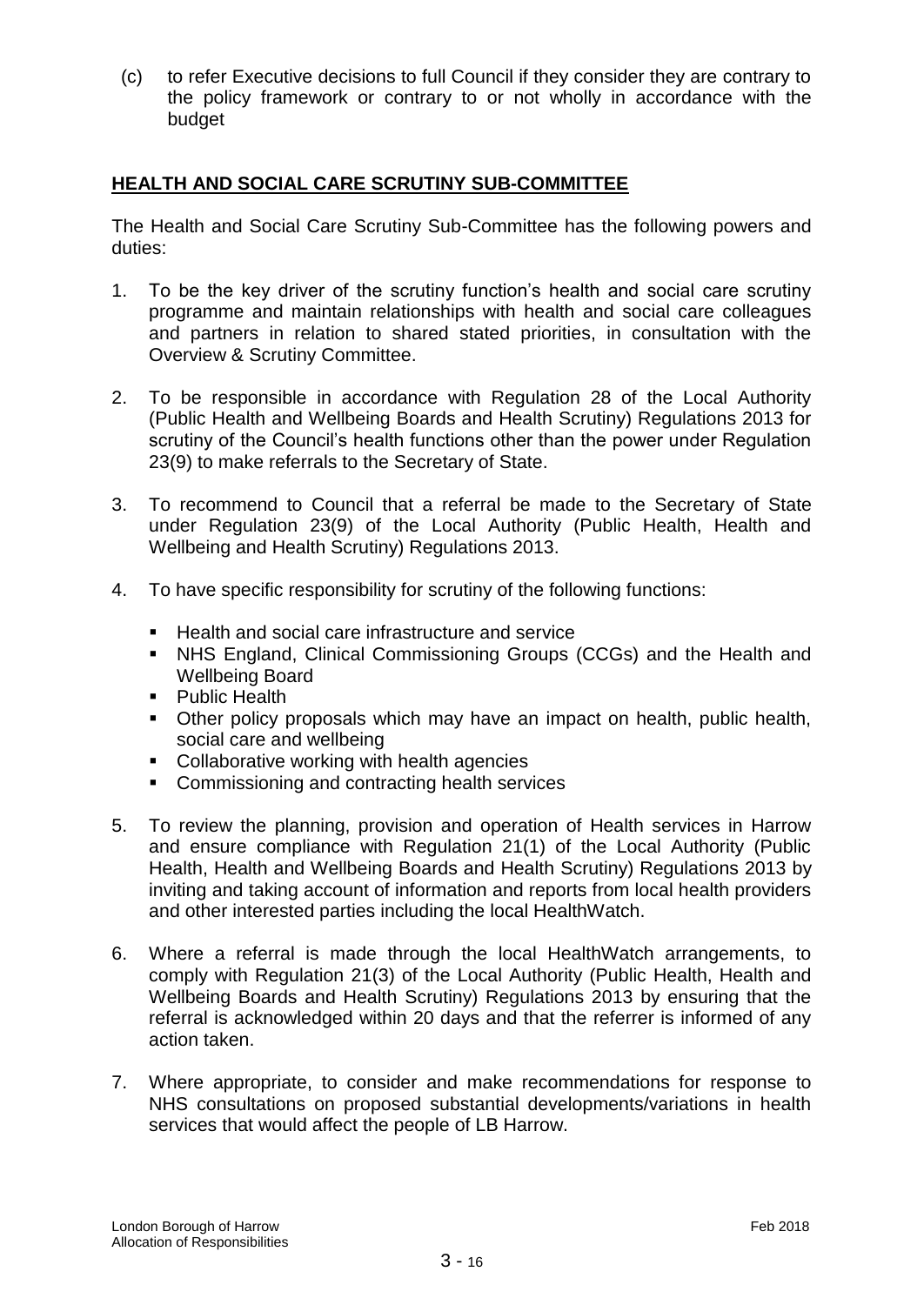- 8. Where appropriate, to consider and make recommendations for response to consultations from local health trusts, Department of Health, Care Quality Commission and any organisation which provides health services outside the local authority's area to inhabitants within it.
- 9. Continue to seek the development of relationship with NHS England, CCGs, Health and Wellbeing Boards, Care Quality Commission, HealthWatch and the Local Medical Council.

*(Note: Members of the Executive or members of the Health and Wellbeing Board may not be members of the Health and Social Care Scrutiny Sub Committee. Any health matter requiring an urgent decision/comment before the next meeting of the Health & Social Care Sub-Committee will be considered by the Overview and Scrutiny Committee if that is sooner).*

# **PERFORMANCE & FINANCE SUB-COMMITTEE**

The Performance and Finance Sub-Committee has the following powers and duties:

- 1. To be the key driver of the scrutiny function's work programme and the body responsible for monitoring the performance of the council and partners in relation to their stated priorities;
- 2. To consider/monitor, on an exception basis, the financial and service performance of the organisation;
- 3. To consider/monitor the performance of the council's partners;
- 4. To undertake specific investigation of identified 'hot spots' through Q&A, reports or challenge panels – subject to endorsement by the Overview and Scrutiny Committee;
- 5. To refer 'hot spots' to the Overview and Scrutiny Committee for more detailed investigation where necessary;
- 6. To consider such urgent items as are appropriate ad hoc, Councillor Calls for Action, area scrutiny.

# **PENSION BOARD**

The Pension Board has the following powers and duties:

# 1. **Introduction**

The purpose of this document is to set out the Terms of Reference for the local Pension Board (the Board) of the London Borough Harrow Pension Fund (the Fund).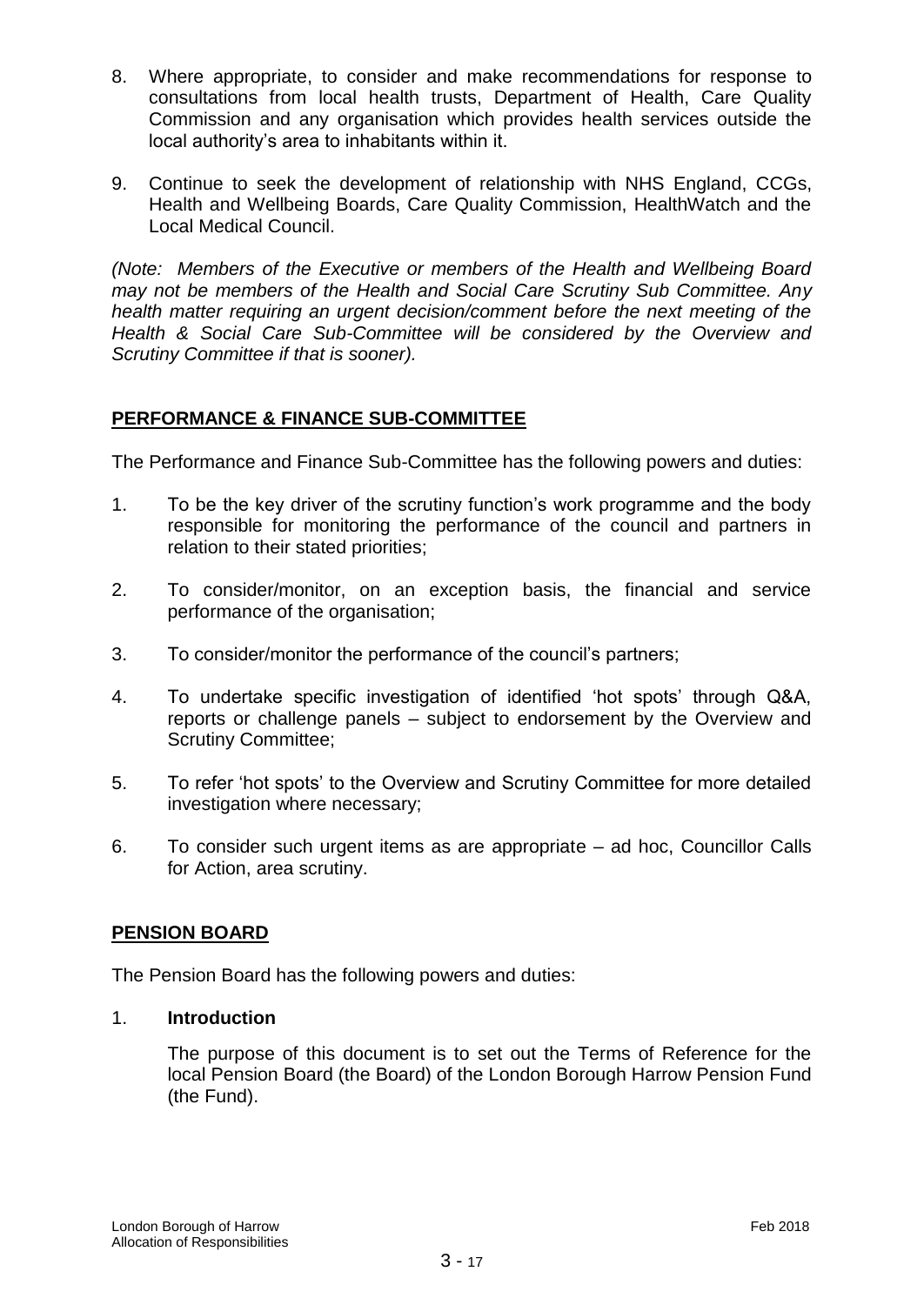# 2. **Powers of the Board**

The Board will exercise all its powers and duties in accordance with the law and this Terms of Reference.

#### 3. **Role of the Board**

The role of the Board, as defined by sections 5(1) and (2) of the Public Service Pensions Act 2013, is to assist the Administering Authority (London Borough of Harrow) as Scheme Manager in ensuring the effective and efficient governance and administration of the Local Government Pension Scheme (LGPS) including:

- securing compliance with the LGPS regulations and other legislation relating to the governance and administration of the LGPS;
- securing compliance with requirements imposed in relation to the LGPS by the Pensions Regulator; and
- such other matters the LGPS regulations may specify.

The Administering Authority retains ultimate responsibility for the administration and governance of the scheme. The role of the Board is to support the Administering Authority to fulfil that responsibility.

In its role, The Board will have oversight of the administration of the fund including:

- a. The effectiveness of the decision making process
- b. The direction of the Fund and its overall objectives
- c. The level of transparency in the conduct of the Fund's activities
- d. The administration of benefits and contributions

The Board will provide the Scheme Manager with such information as it requires to ensure that any Member of the Board or person to be appointed to the Board does not have a conflict of interest.

The Board will ensure it effectively and efficiently complies with the Code of Practice on the Governance and Administration of Public Service Pension Schemes issued by the Pensions Regulator. It will help to ensure that the Fund is managed in the same way.

The Board shall meet sufficiently regularly to discharge its duties and responsibilities effectively.

#### 4. **Membership**

The Board shall consist of 5 members and be constituted as follows:

(i) 2 Employer representatives – Administering Authority (1), other scheduled and admitted bodies [ie organisations other than the Administering Authority who, under the regulations, can participate in the LGPS $(1)$ ;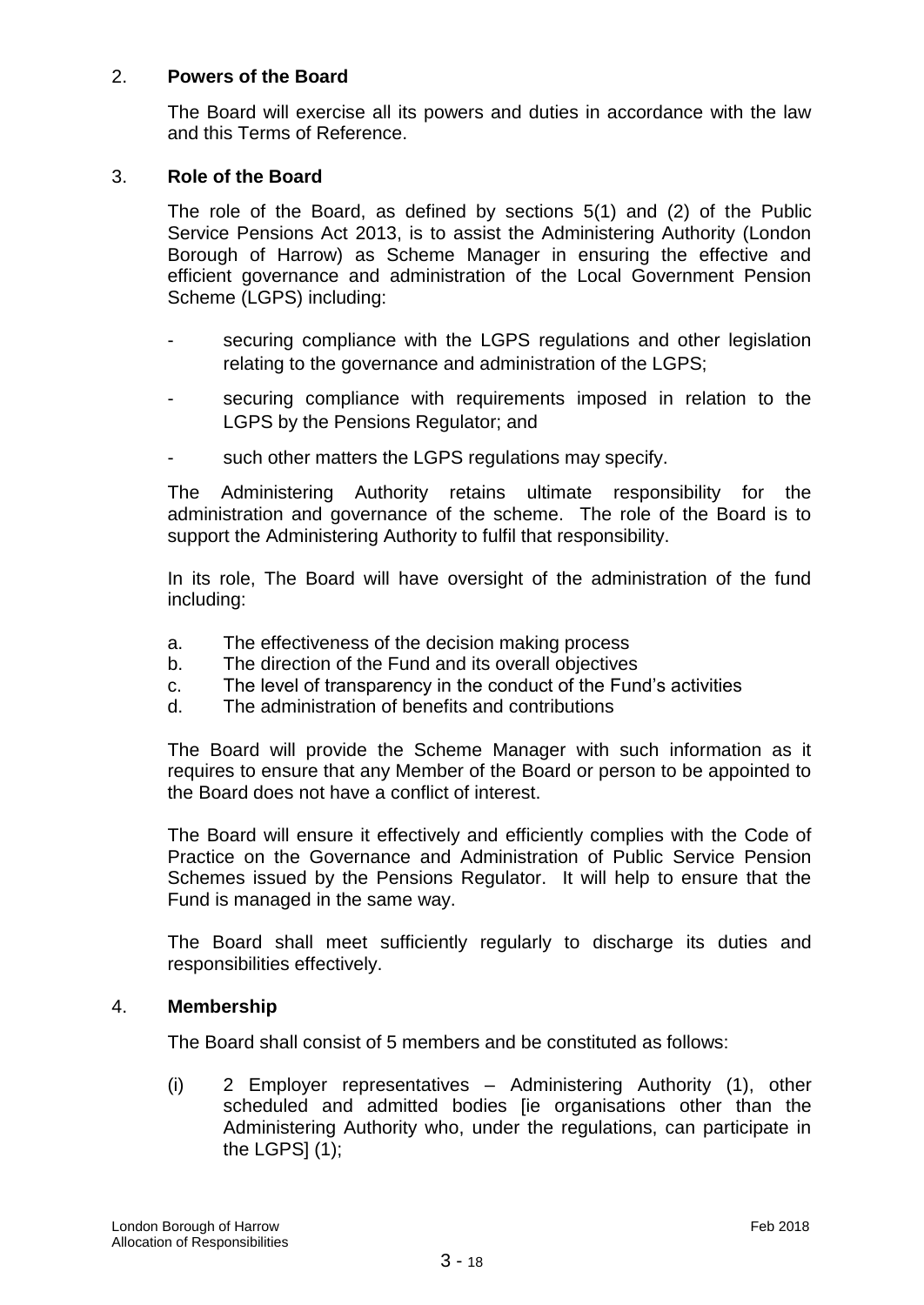- (ii) 2 Scheme Member representatives active members (1), pensioners (1); and
- (iii) 1 independent member

Elected Members and officers involved in the management and administration of the Fund are not permitted to become Board members.

Only the Employer and Scheme Member representatives will have voting rights.

Each member of the Board will serve for a period of three years, subject to compliance with conditions of appointment. Members will be appointed on a rotational basis with effect April 2017.

The Chair and Deputy Chair of the Board will be elected by the Board at its first meeting and will serve for a period of three years. Should the elected Chair be an Employer representative the Deputy Chair must be a Scheme Member representative and vice versa.

The Chair will ensure that meetings are properly conducted and the decision of the Chair on all points of procedure and order shall be final.

The Board may, with the approval of the Administering Authority, co-opt persons with sufficient skills and experience to advise and support them. Co-optees are not Board members and do not have voting rights.

Each Board Member should endeavour to attend all Board meetings during the year. In the event of consistent non-attendance by any Board Member the tenure of that membership should be reviewed by the other Board members in liaison with the Scheme Manager.

Other than by ceasing to be eligible as set out above, a Board member may only be removed from office during a term of appointment by the unanimous agreement of all other members and with the agreement of the Scheme Manager. Should any member of the Board cease to be a member of the relevant group for which he/she has been appointed he/she will automatically cease to be a member of the Board and the Administering Authority will conduct a replacement process.

# 5. **Appointment of Board members**

All Board members will be appointed by Full Council. It is a statutory requirement that the Administering Authority must be satisfied that a person to be appointed as an Employer or Scheme Member representative has the relevant experience and capacity to represent employers or scheme members (as appropriate)

Administering Authority to nominate one Employer representative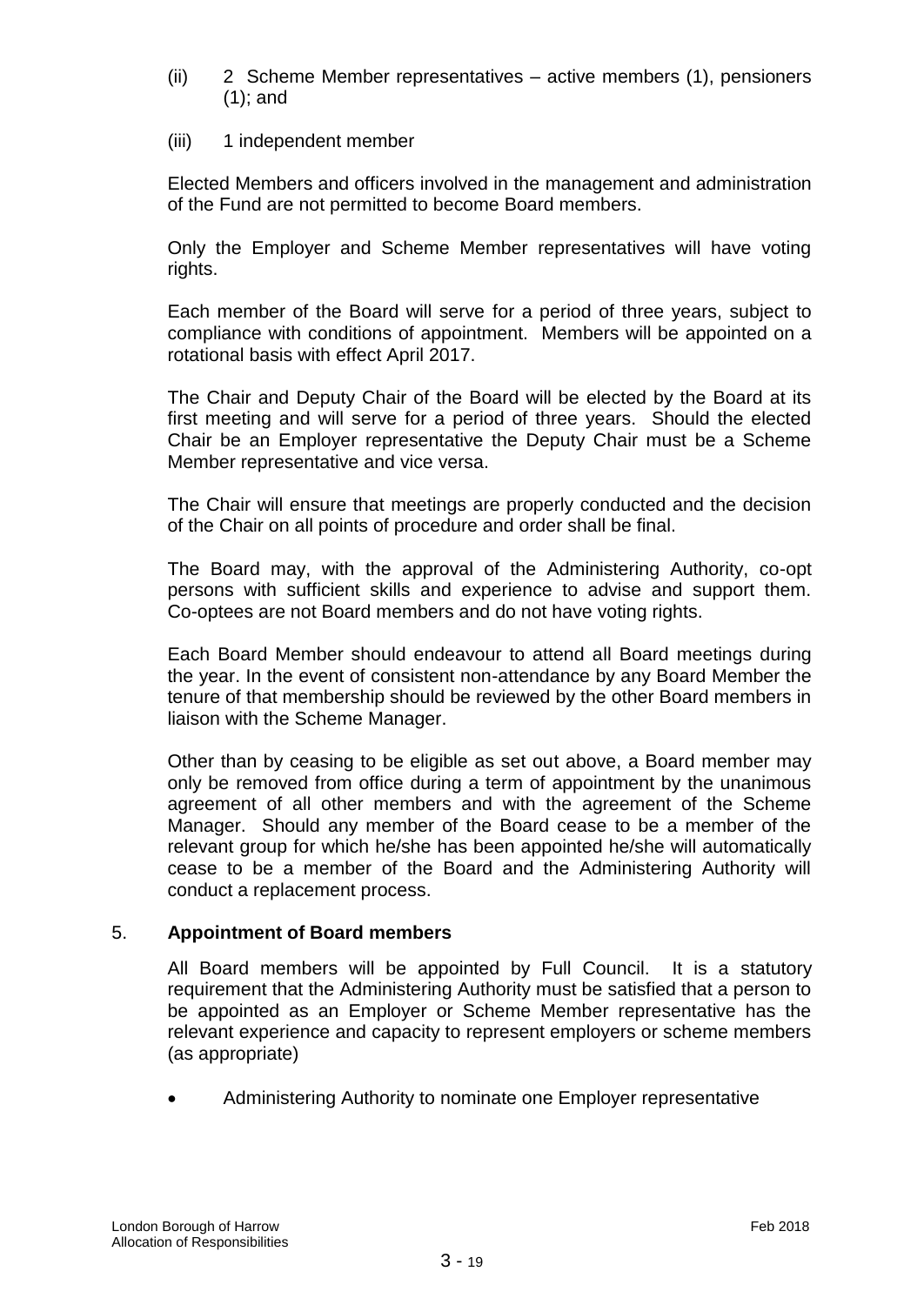- The second Employer representative to be nominated by the scheduled and admitted bodies. If more than one is nominated, Council will determine who is to be appointed.
- (i) Scheme Member representatives to be selected through a process administered by the Administering Authority with a recommendation to **Council**
- (ii) Independent member applications to be invited by public advertisement with a recommendation by the s151 Officer to Council.

# 6. **Standards of conduct and conflicts of interest**

All members of the Board are expected to act in accordance with the Code of Conduct for Councillors where applicable and the Pensions Regulator's Code of Practice. In accordance with s5(5) Public Service Pension Act 2013, a Board member must not have a financial or other interest that could prejudice him/her in carrying out his/her Board duties. This does not include a financial or other interest arising merely by virtue of being a member of the LGPS.

The policy for identifying conflicts of interest is set out in a separate policy document.

# 7. **Knowledge and Skills**

Following appointment each member of the Board should be conversant with:

- The legislation and associated guidance of the LGPS
- Any document recording policy about the administration of the LGPS which is for the time being adopted by the Fund

The Administering Authority will provide a training programme which all Board members will be required to attend.

It is for individual Board members to be satisfied that they have the appropriate degree of knowledge and understanding to enable them, properly, to exercise their functions as a Member of the Board and therefore, must comply with the Board's Knowledge and Understanding and Training Policy.

# 8. **Accountability**

The Board will collectively and individually be accountable to the Scheme Manager.

The Board will refer all relevant recommendations and decisions to the Pension Fund Committee of the Administering Authority and, where appropriate, to Full Council. It will present a report on its work to the Full Council once a year.

# 9. **Decision making**

Each voting member of the Board will have an individual voting right but it is expected that the Board will, as far as possible, reach a consensus. The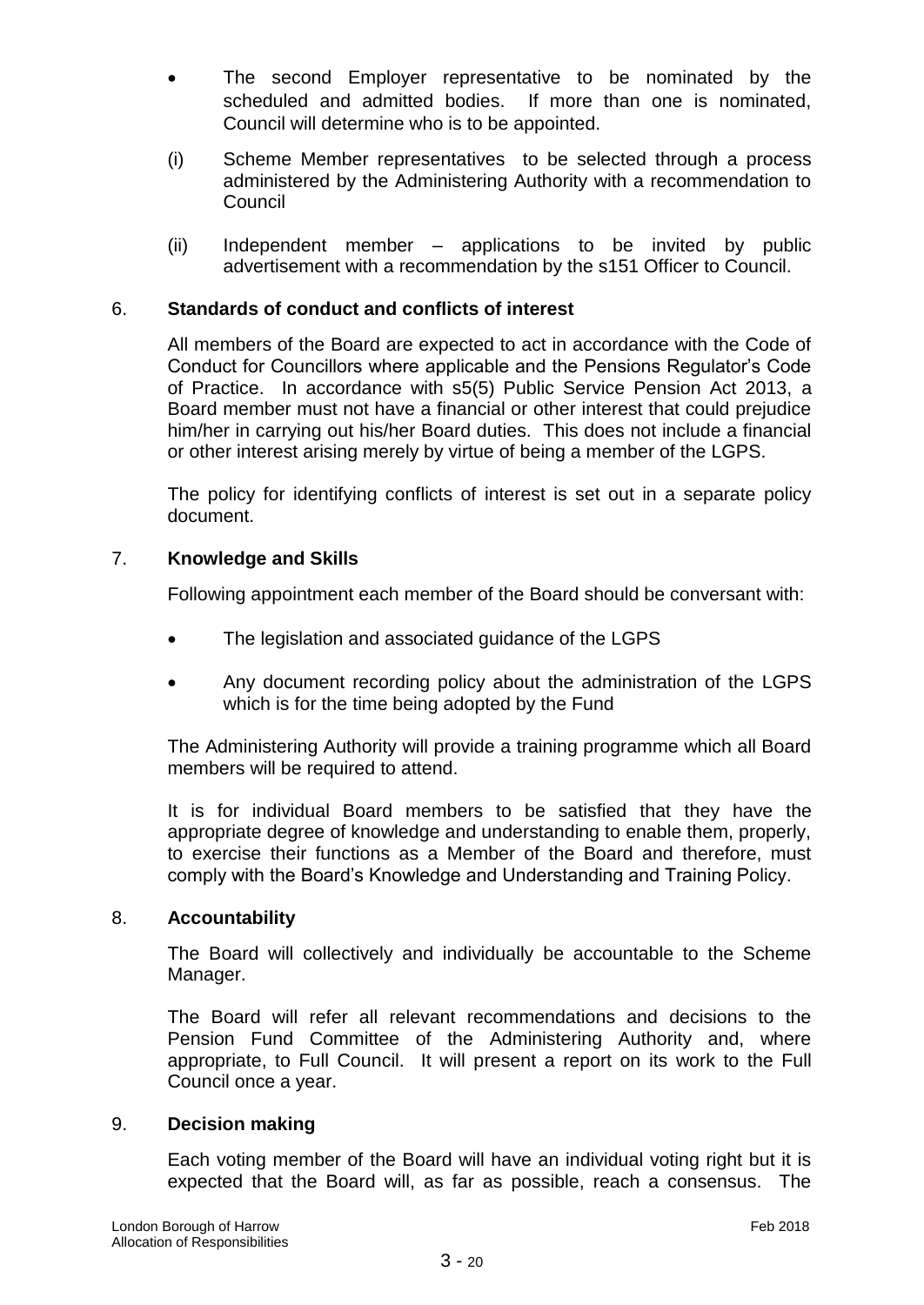Chair of the Board, so long as he/she has voting rights, will have the final deciding vote.

### 10. **Quorum**

A quorum will comprise three of the five members of which at least one shall be an Employer representative and one a Scheme Member representative.

#### 11. **Meetings**

The Board shall meet at least twice a year but no more than four times.

The Chair of the Board, in consultation with the Administering Authority will prepare an agenda for each meeting of the Board. The administration of the Board will be in accordance with the normal procedures of the London Borough of Harrow.

An extraordinary meeting will be called when the Chair considers this necessary and/or in circumstances where the Chair receives a request in writing by 50% of the voting membership of the Board

#### 12. **Publication of Pension Board Information**

The Administering Authority will publish up to date information on the Council's website including:

- The names of the Board member
- The Board's Terms of Reference
- Papers, agendas and minutes of Board meetings.

#### 13. **Advice to the Board**

The Board will be supported in its role and responsibilities by the Administering Authority through advice and support as appropriate.

#### 14. **Expense Reimbursement**

Each member of the Board and any co-opted persons, excluding elected Councillors of the London Borough of Harrow and Council Officers will be reimbursed at a rate of £445 per annum (exclusive of VAT if payable). All members of the Board and any co-opted persons will be paid "out-of-pocket" expenses when carrying out the functions of the Board including approved training.

#### 15. **Definitions**

The undernoted terms shall have the following meaning when used in this document:

*Administering Authority* London Borough of Harrow

*Board or Pension Board* The local Pension Board for the London Borough of Harrow, Administering Authority for the London Borough of Harrow Pension Fund as required under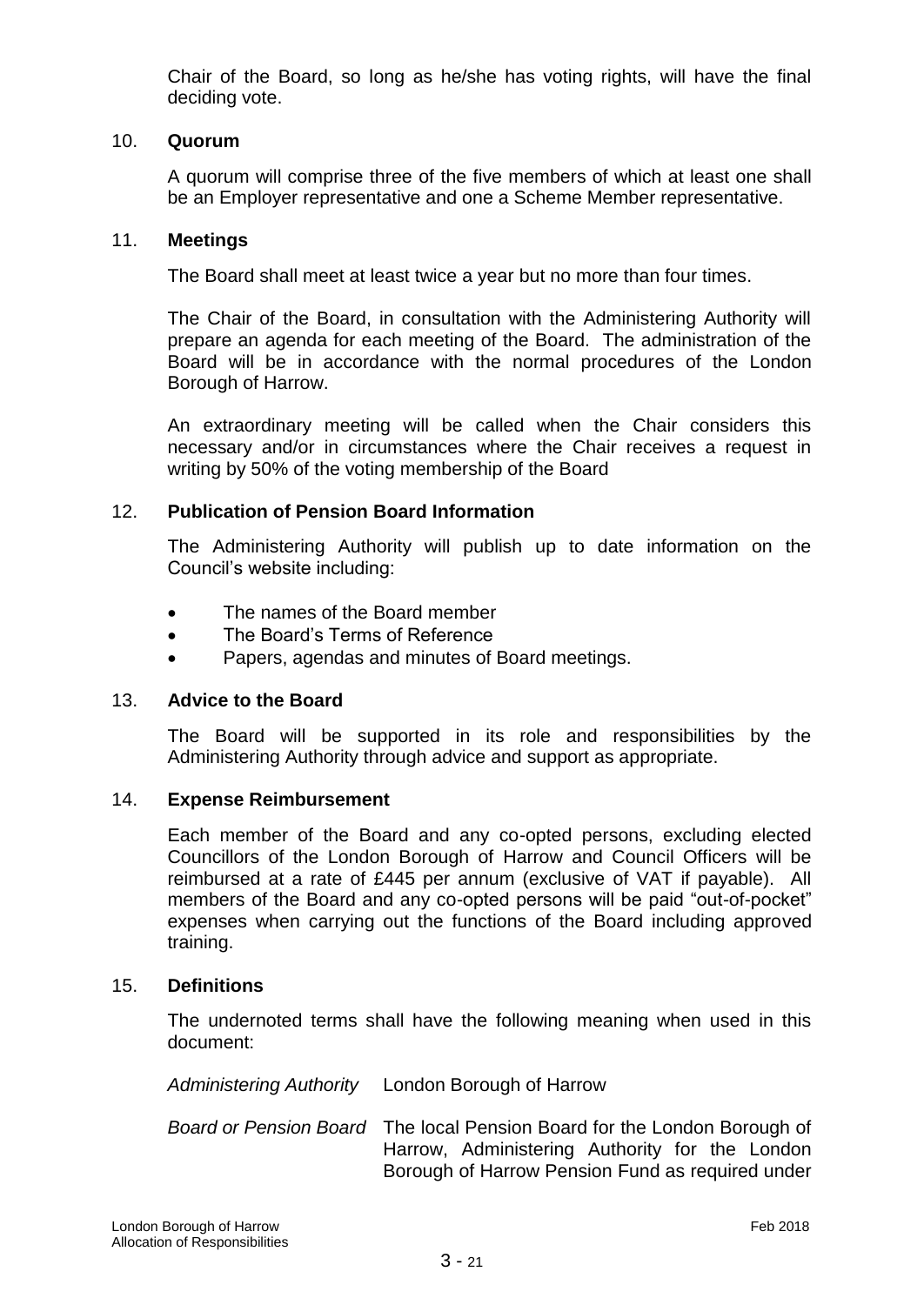the Public Service Pensions Act 2013

- *Board Member* A member of the Board including Employer representatives, Scheme Member representatives and an independent member
- *Code of Practice* The Pensions Regulator's [draft] Code of Practice no 14 entitled *"Governance and administration of public service pension schemes."*
- *Conflicts of Interest* As defined in the Public Service Pensions Act 2013
- *Conflicts of Interest Policy* The policy on conflicts of interest as adopted by the Board
- *Employer Representative* A person appointed to the Board for the purpose of representing employers for the Scheme

**Fund The London Borough of Harrow Pension Fund** within the Scheme administered and maintained by the Scheme Employer

- *Independent Member* A Member of the Board who is neither an Employer Representative nor a Member Representative
- *Knowledge and Understanding and*  The training policy as adopted by the Board

*Training Policy*

*LGPS* The Local Government Pension Scheme as constituted by the Local Government Pension Scheme Regulations 2013, the Local Government Pension Scheme (Transitional Provisions, Savings and Amendment) Regulations 2014 and The Local Government Pension Scheme (Management and Investment of Funds) Regulations 2009.

- *Member Representative* A person appointed to the Board for the purpose of representing members of the Scheme
- *Scheme* The Local Government Pension Scheme as defined under LGPS
- *Scheme Manager* London Borough of Harrow as administering authority of the London Borough of Harrow Pension Fund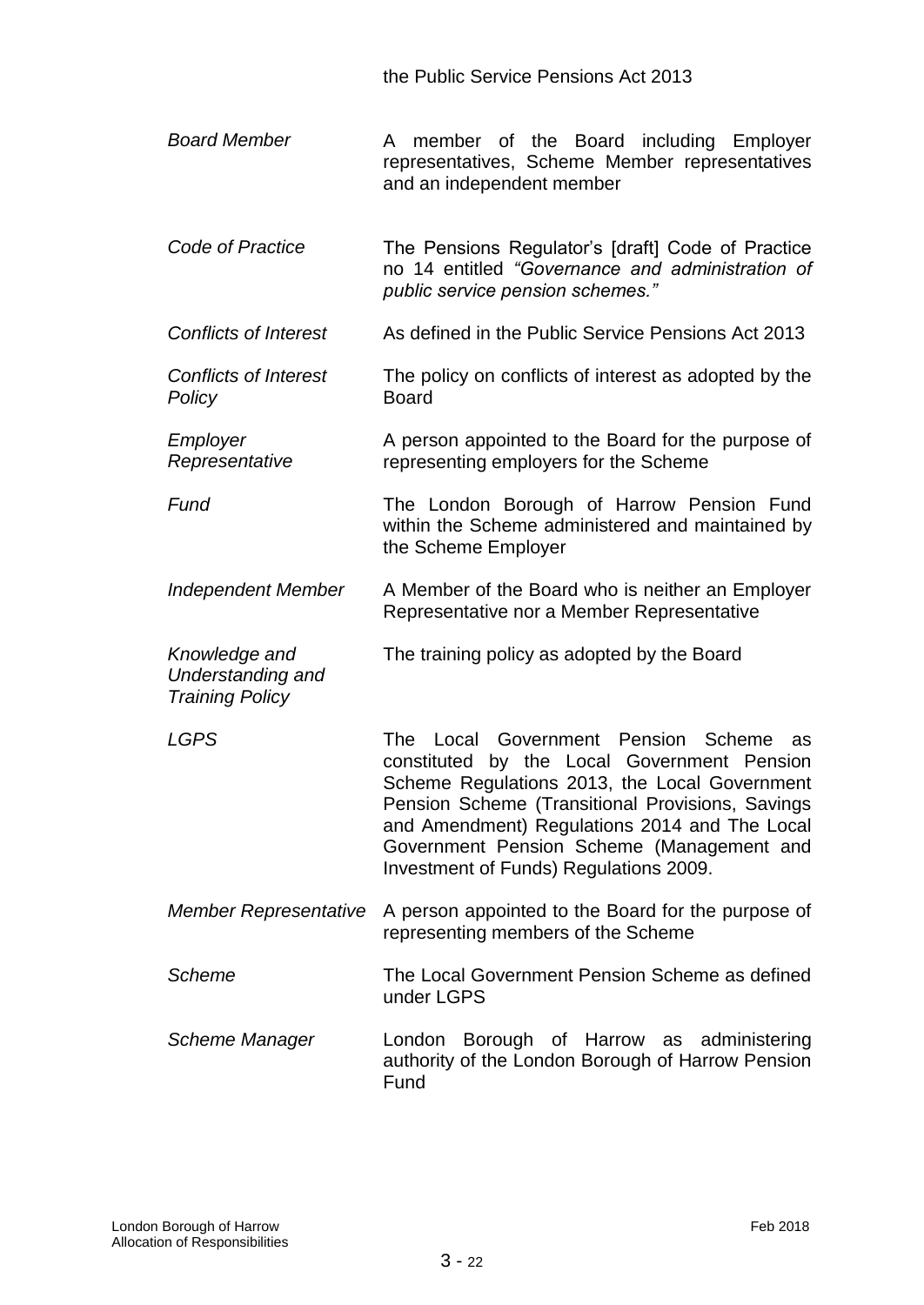### 16. **Interpretation**

Any uncertainty or ambiguity or interpretation required relating to any matters contained in this document shall be resolved by reference to the Scheme Manager.

[Note: The terms of reference approved by Council on 13 November 2014 were amended under delegated authority as a result of the Local Government Pension Scheme (Amendment) (Governance) Regulations 2015 which removed the voting rights of the Independent Member.]

# **PENSION FUND COMMITTEE**

The Pension Fund Committee has the following powers and duties:

- 1. to exercise on behalf of the Council, all the powers and duties of the Council in relation to its functions as Administering Authority of the LB Harrow Pension Fund (the fund), save for those matters delegated to other Committees of the Council or to an Officer;
- 2. the determination of applications under the Local Government Superannuation Regulations and the Teachers' Superannuation Regulations;
- 3. to administer all matters concerning the Council's pension investments in accordance with the law and Council policy;
- 4. to establish a strategy for the disposition of the pension investment portfolio; and
- 5. to appoint and determine the investment managers' delegation of powers of management of the fund;
- 6. to determine cases that satisfy the Early Retirement provision under Regulation 26 of the Local Government Pension Scheme Regulations 1997 (as amended), and to exercise discretion under Regulations 8 of the Local Government (Early Termination of Employment) (Discretionary Compensation) (England and Wales) Regulations 2000 (as amended, subject to the conditions now agreed in respect of all staff, excluding Chief Officers;
- 7. to apply the arrangements set out in (6) above to Chief Officers where the application has been recommended by the Chief Executive, either on the grounds of redundancy, or in the interests of the efficiency of the service, and where the application was instigated by the Chief Executive in consultation with the leaders of the political groups.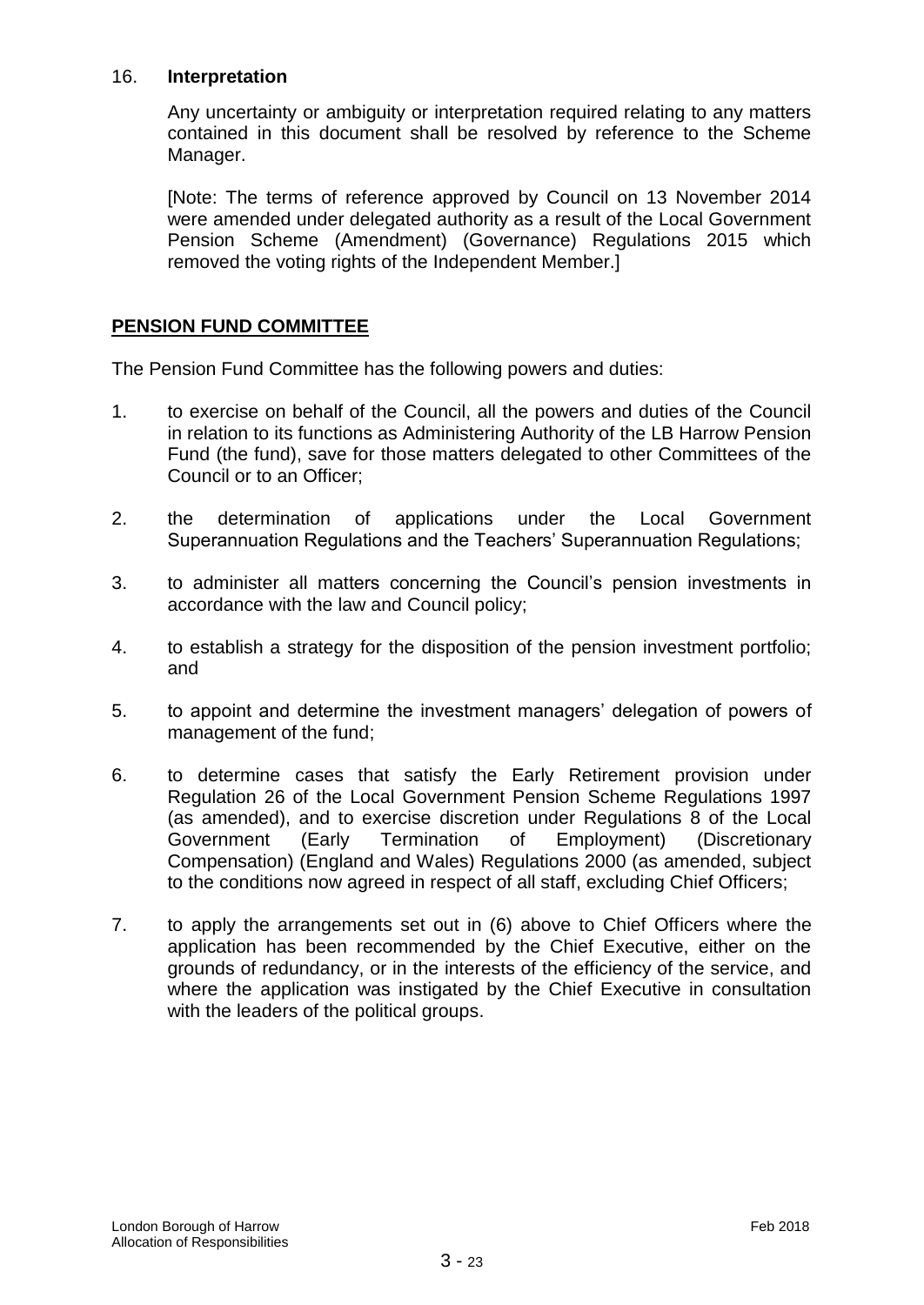# **PLANNING COMMITTEE**

The Planning Committee has the following powers and duties:

- 1. To exercise the functions of the council as local planning authority under the Town and Country Planning Act 1990 and other planning and subordinate legislation with the exception that:
	- a) the preparation, maintenance and updating of the Local Development Framework; and
	- b) the consideration of any policy matter concerning the planning of the Borough, including the development of major sites but not the determination of any planning application;

shall be matters to be determined by the Cabinet.

- 2. To determine applications for certificates under section 17 of the Land Compensation Act 1961.
- 3. To consider and, if appropriate, serve Article 4 Directions removing permitted development rights in accordance with the Town and Country Planning General (Permitted Development) Order 1990.
- 4. To determine and enforce building regulations.
- 5. All other functions relating to town and country planning and development control as set out in the Local Authorities (Functions and Responsibilities) (England) Regulations 2000 (as amended) listed by Committee in the schedule to this document.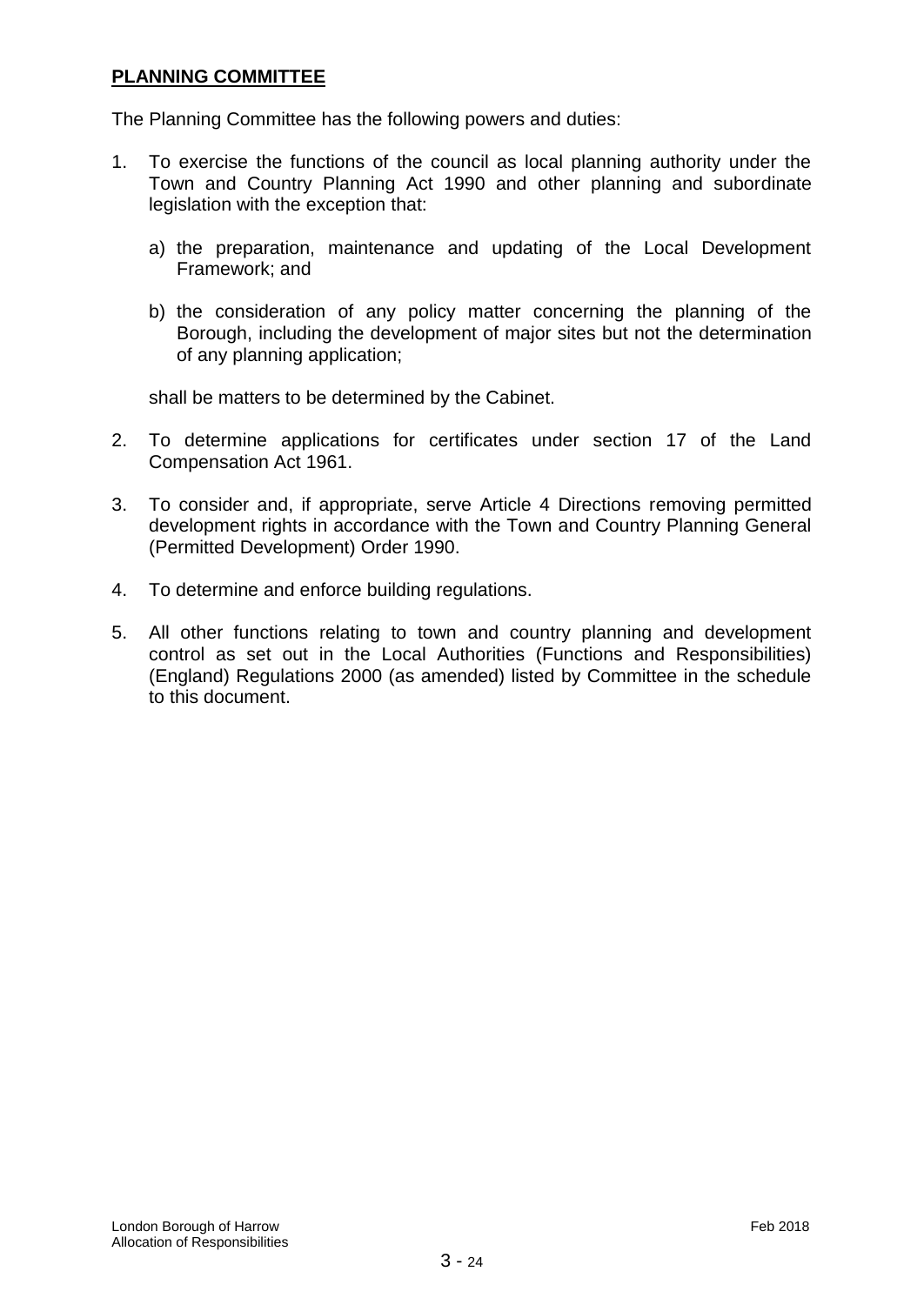# **OTHER STATUTORY COMMITTEES**

# **STANDING ADVISORY COUNCIL FOR RELIGIOUS EDUCATION**

SACRE is established under section 390 of the Education Act 1996. It is not a formal committee of the Council. The terms of reference and membership are set out below. Under section 392(7) of the Act, SACRE may regulate its own proceedings and hence the Council's committee procedure rules do not apply to SACRE.

#### **Terms of reference**

- (1) As requested by the local authority or of its own volition, to advise the local authority on matters connected with:
	- a. religious worship in community schools or foundation schools which do not have a religious character, and
	- b. Religious education, in accordance with the Agreed Syllabus

The matters referred to above include, in particular, teaching methods, choice of materials and teacher training.

- (2) To deal with applications from schools for a determination on whether the statutory requirement for Christian collective worship should apply.
- (3) To determine the manner and form of applications under (2) above.
- (4) To convene from time to time an Agreed Syllabus Conference to review the agreed syllabus. The representative groups on SACRE, other than Group D, may at any time require a review of the agreed syllabus. Each of the three representative groups concerned shall have a single vote on the question of whether to require such a review.
- (5) To publish an annual report as to the exercise of their functions and any action taken by representative groups on the council under (4) above during the preceding year.

#### **Membership**

- Group A Representatives of Christian and other religious denominations (22)
- Group B Representatives of the Church of England (3)
- Group C Representatives of Teachers (6)
- Group D Representatives of the Local Education Authority (3)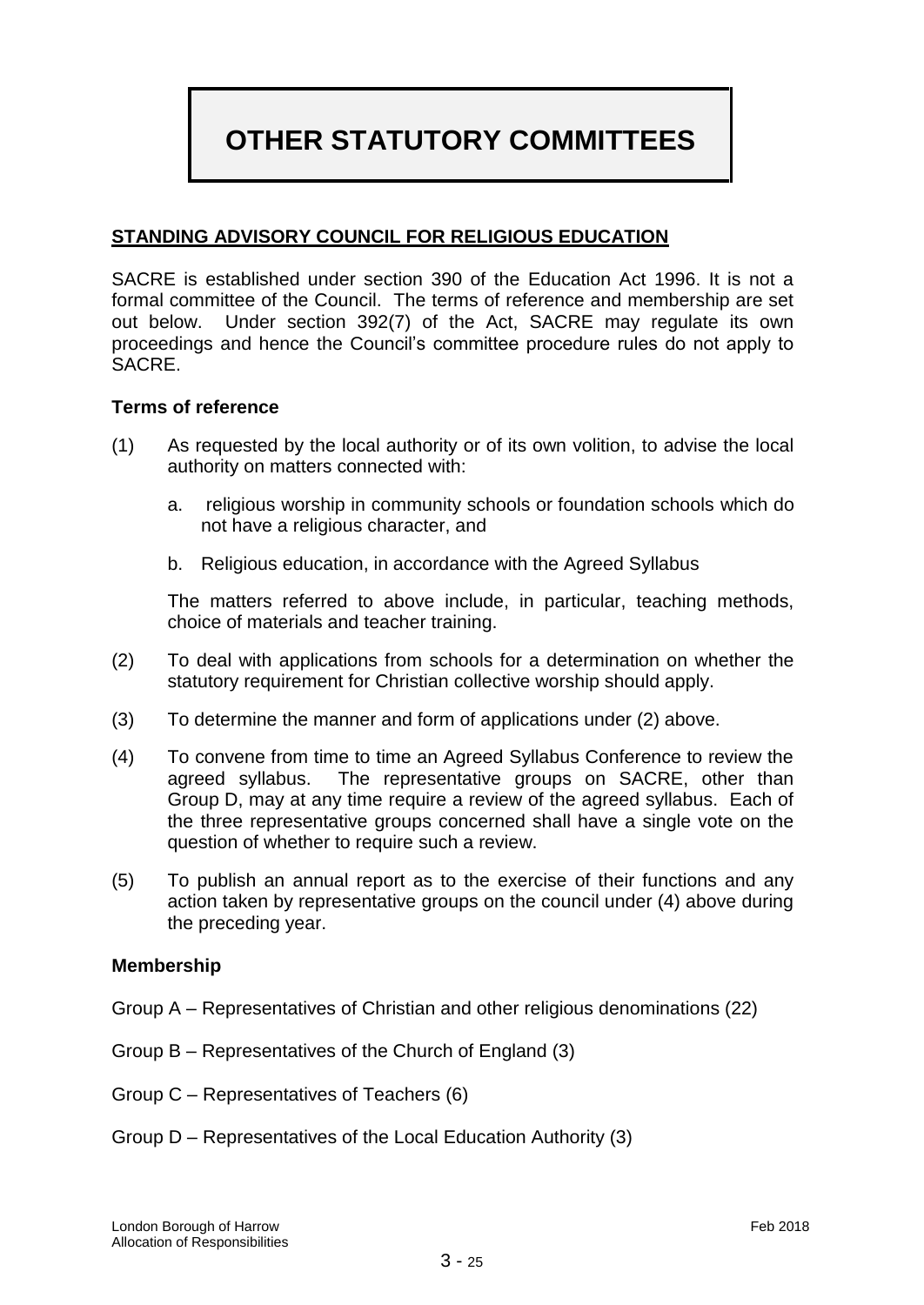SACRE may also include co-opted members (that is, persons co-opted as members of SACRE by members of SACRE who have not themselves been so co-opted).

Any member who fails to attend three consecutive members of SACRE shall cease to be a member of the Council unless, at the third such meeting, SACRE approves the reason for non-attendance.

An adviser nominated by the Corporate Director, People Services shall also be invited to attend meetings of SACRE.

# **STATUTORY CHIEF OFFICERS' DISCIPLINARY PANEL**

The Panel has the following powers in respect of matters which might lead to the dismissal of, or disciplinary action against, the Chief Finance Officer, Monitoring Officer or Head of Paid Service except in relation to matters concerning redundancy, the expiry of a fixed term contract or permanent ill health:

- 1. to arrange for the investigation of the matter;
- 2. to consider the investigation report and representations (including in person) by the officer;
- 3. to make recommendations to Council in relation to the dismissal of the officer; and
- 4. where the panel decides it to be appropriate, to make recommendations to the Chief Officers' Employment Panel for action short of dismissal or to confirm that the matter should not progress further.

#### **Membership**

The Panel shall consist of three elected members and two independent persons appointed by the Council under section 28(7) of the Localism Act who will be invited to a Panel meeting as and when required.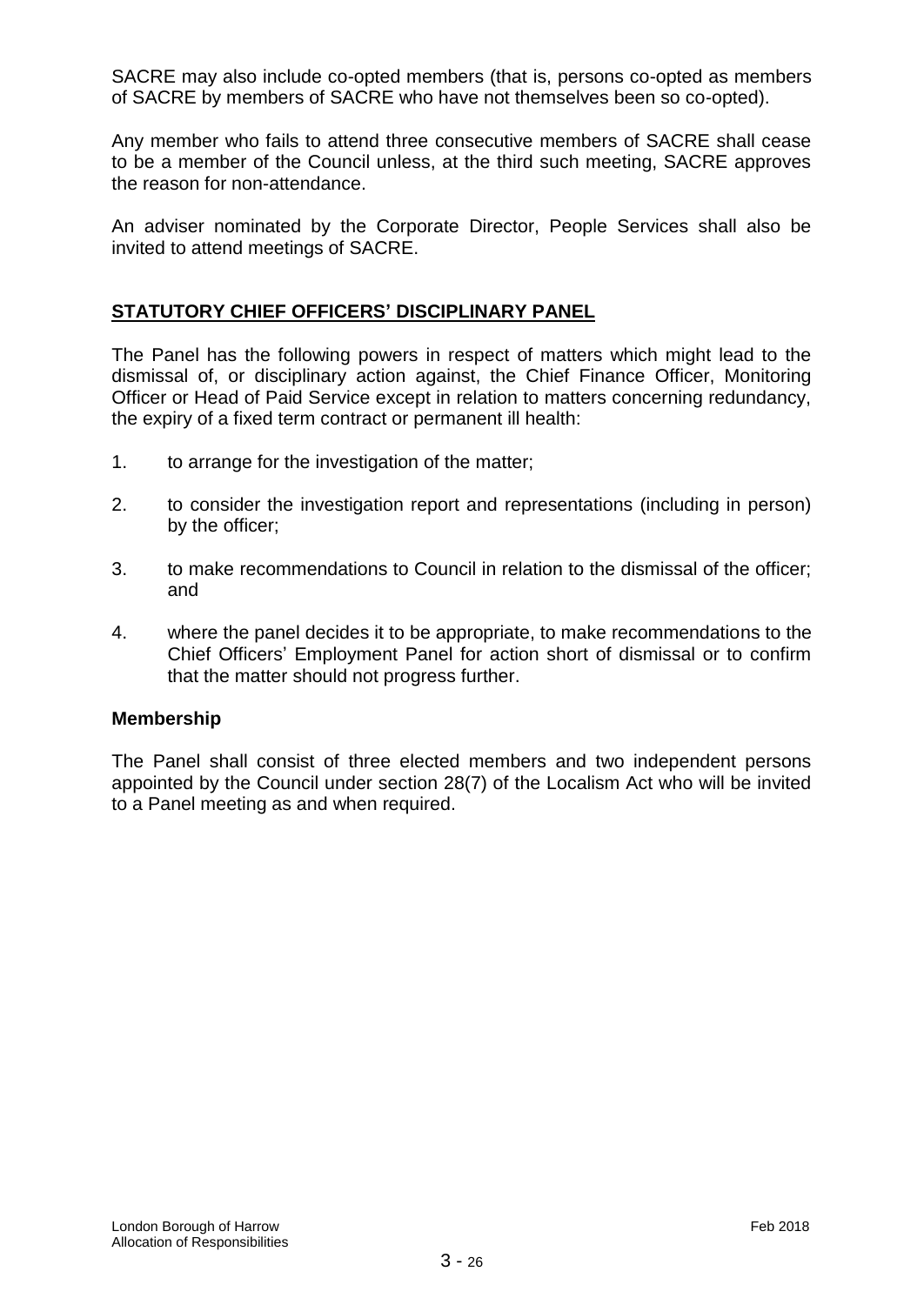# **TERMS OF REFERENCE AND DELEGATION OF DUTIES TO THE CABINET, PORTFOLIO HOLDERS, ADVISORY PANELS AND CONSULTATIVE FORUMS**

# **EXECUTIVE (CABINET)**

# **The Cabinet as a whole will have responsibility for the following functions:**

- (1) The development of proposals for the budget (including the capital and revenue budgets, the fixing of the Council Tax Base*,* and the level of Council Tax) and the financial strategy for the Council;
- (2) The monitoring of the implementation of the budget and financial strategy;
- (3) To recommend major new policies (and amendments to existing policies) to the Council for approval as part of the Council's Policy Framework and implement those approved by Council;
- (4) To prepare and agree other policies and plans for implementation by Portfolio Holders and others;
- (5) The approval of the Council's Transformation Programme and of the implementation of projects emerging from that Programme;
- (6) The approval and management of the Council's Capital Programme and Strategy;
- (7) All key decisions namely:
	- (i) an executive decision which is likely to result in the Council incurring expenditure which is, or the making of savings which are, significant having regard to the budget for the service or function to which the decision relates; or
	- (ii) an executive decision which is likely to be significant in terms of its effects on communities living or working in an area of two or more wards of the Borough.

A decision is significant for the purposes of (i) above if it involves expenditure or the making of savings of an amount in excess of £1m for capital expenditure or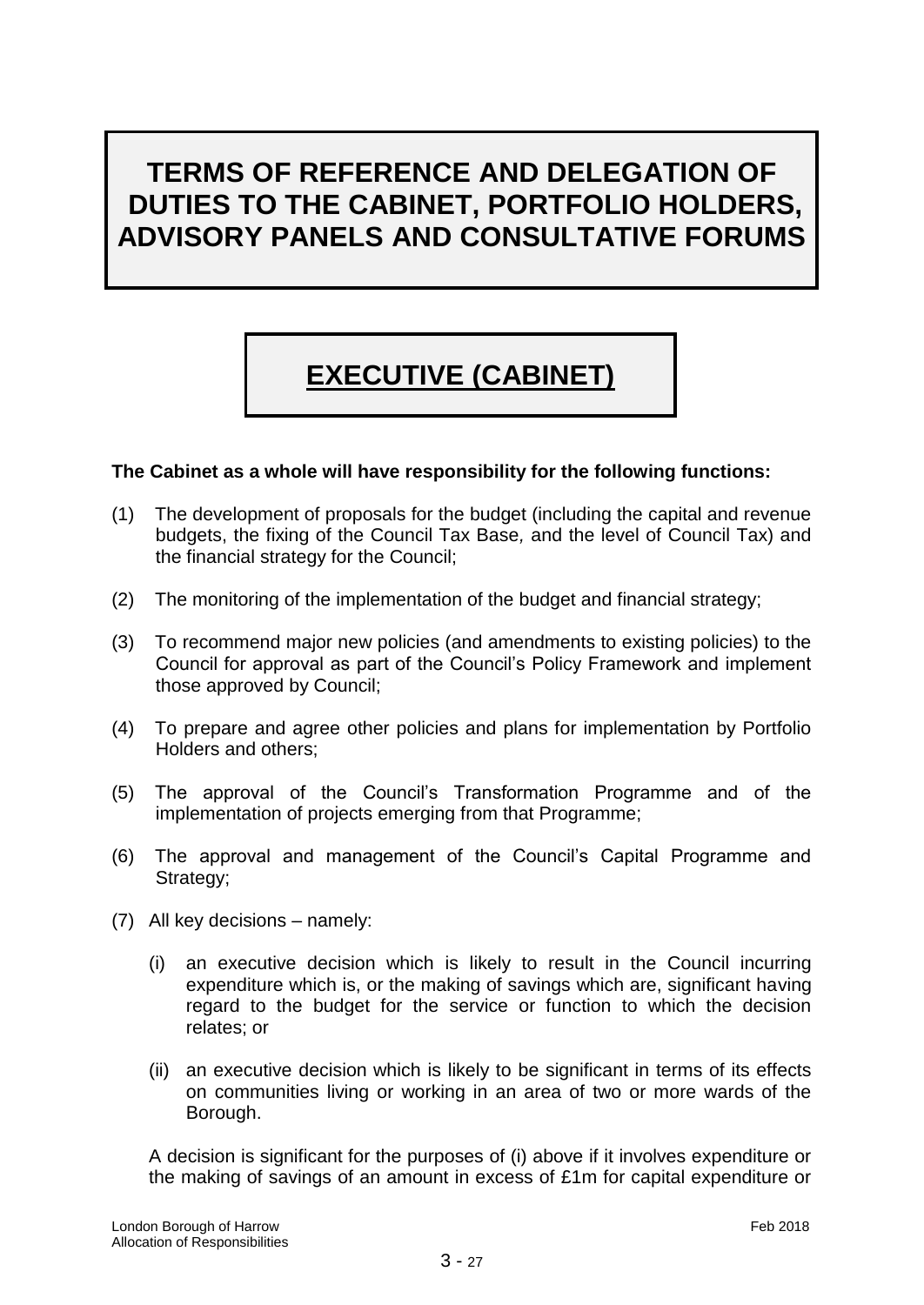£500,000 for revenue expenditure or, where expenditure or savings are less than the amounts specified above, they constitute more than 50% of the budget attributable to the service in question.

- (8) The award of contracts over £500,000 and all matters reserved to the Executive under the Contract Procedure Rules
- (9) All decisions, which are expected to result in variations to agreed revenue or capital budgets;
- (10) Agreement to all virements between budgets as set by the Financial Regulations;
- (11) To determine all non-key decisions which either fall outside Cabinet policy or agreed Executive guidelines, or have been referred to the Executive by the relevant Portfolio Holder or Corporate Director;
- (12) To determine all recommendations and references from the Council or any of its Committees or sub-committees and which the Cabinet considers are appropriate for collective decision;
- (13) The approval of HRA Rents;
- (14) Quarterly to act as the Performance Board overseeing strategic performance issues.

# **Role and Areas of Responsibility of Portfolio Holders (Cabinet Members)**

#### **General Responsibilities**

- (1) All Portfolio Holders have the general responsibility of ensuring the effective management and delivery of executive functions within their area of responsibility and within the following framework:
	- the Council's overall strategic, corporate and policy objectives and all statutory and other plans and strategies approved by the Council
	- the approved revenue and capital budgets
	- the law and the Council's Constitution
	- the decisions made at full meetings of the Cabinet.
- (2) All Portfolio Holders share the responsibility for ensuring:
	- the development, co-ordination, promotion and implementation of the Council's statutory plans and strategies and for the setting of the Council's objectives.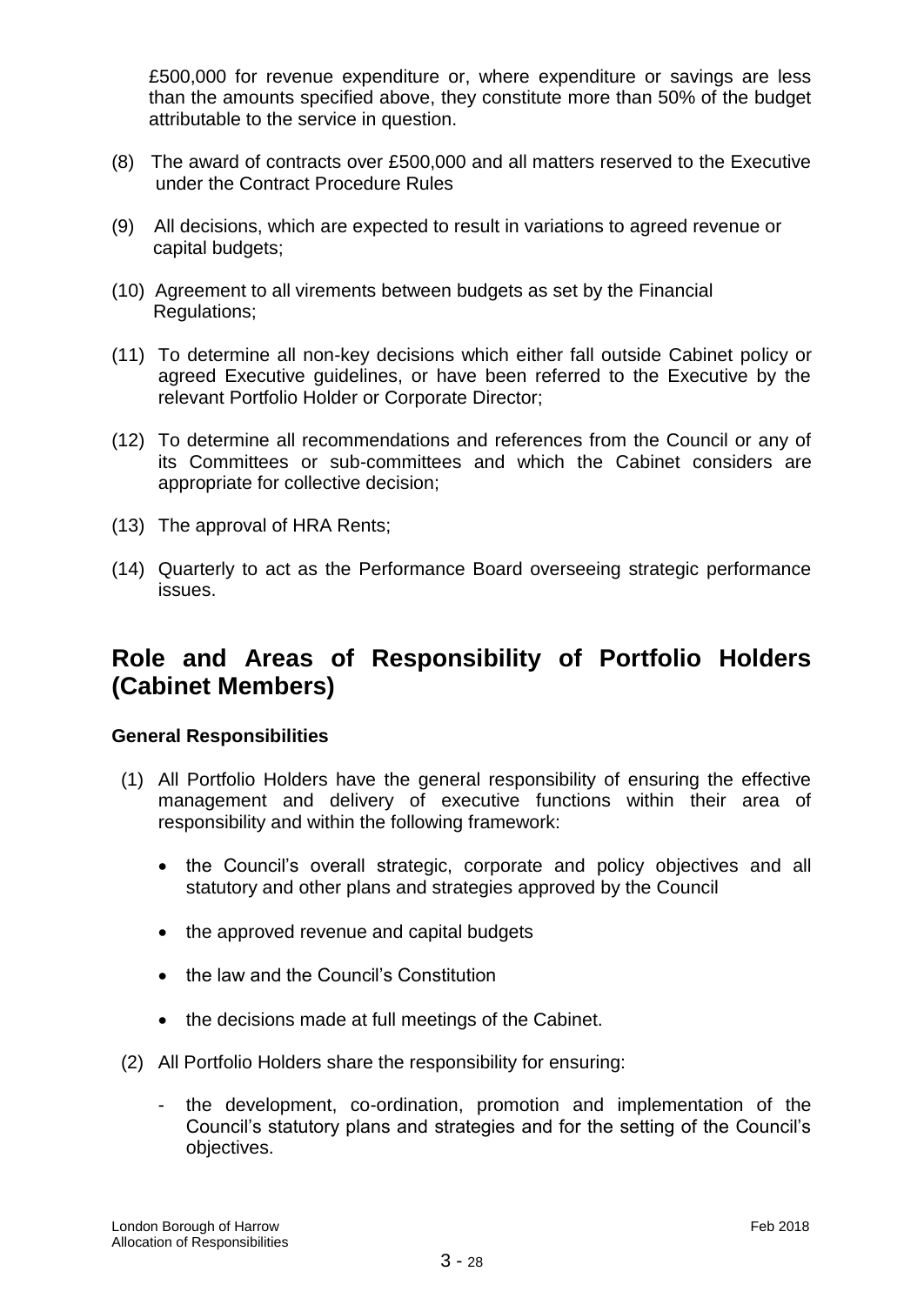- that the Council delivers value for money in all that does.
- the delivery of Public Health responsibilities.
- the oversight, development, monitoring and promotion of all executive services provided by the Council within the appropriate performance management framework.
- that suitable and proper arrangements are made for the procurement, development, monitoring and promotion of all services relating to executive functions, which are provided under contract to the Council.
- the promotion of the interests of the Borough, and of all the residents, businesses, other organisations and stakeholders within Harrow.
- that a community leadership role is taken by the Council across the public, voluntary and business sectors involving the development of good and effective working links with all sectors.
- the promotion and implementation of an effective equal opportunities policy in relation both to the employment of staff and the delivery of services.
- the promotion of services which are sustainable, improve community safety, make for more open government, provide opportunities for resident participation in delivering outcomes and include new methods of community engagement.
- that proper arrangements are made for consultation and participation with residents and service users in decision making and the development of key statutory plans and local community plans.

# **The Leader of the Council**

The Leader of the Council shall have the following responsibilities:

- When present to chair meetings of the Cabinet;
- Appoint and dismiss Portfolio Holders and the Deputy Leader
- Appoint to and dismiss from committees of the Cabinet
- To determine from time to time the roles and areas of responsibility of Portfolio Holders
- In the absence of a Portfolio Holder, or on written notice to that Portfolio Holder, to exercise any of that Portfolio Holder's functions him/herself or arrange the discharge of those functions by another Portfolio Holder or a Corporate Director
- To act as Chairman of the Council's Improvement and Commissioning Boards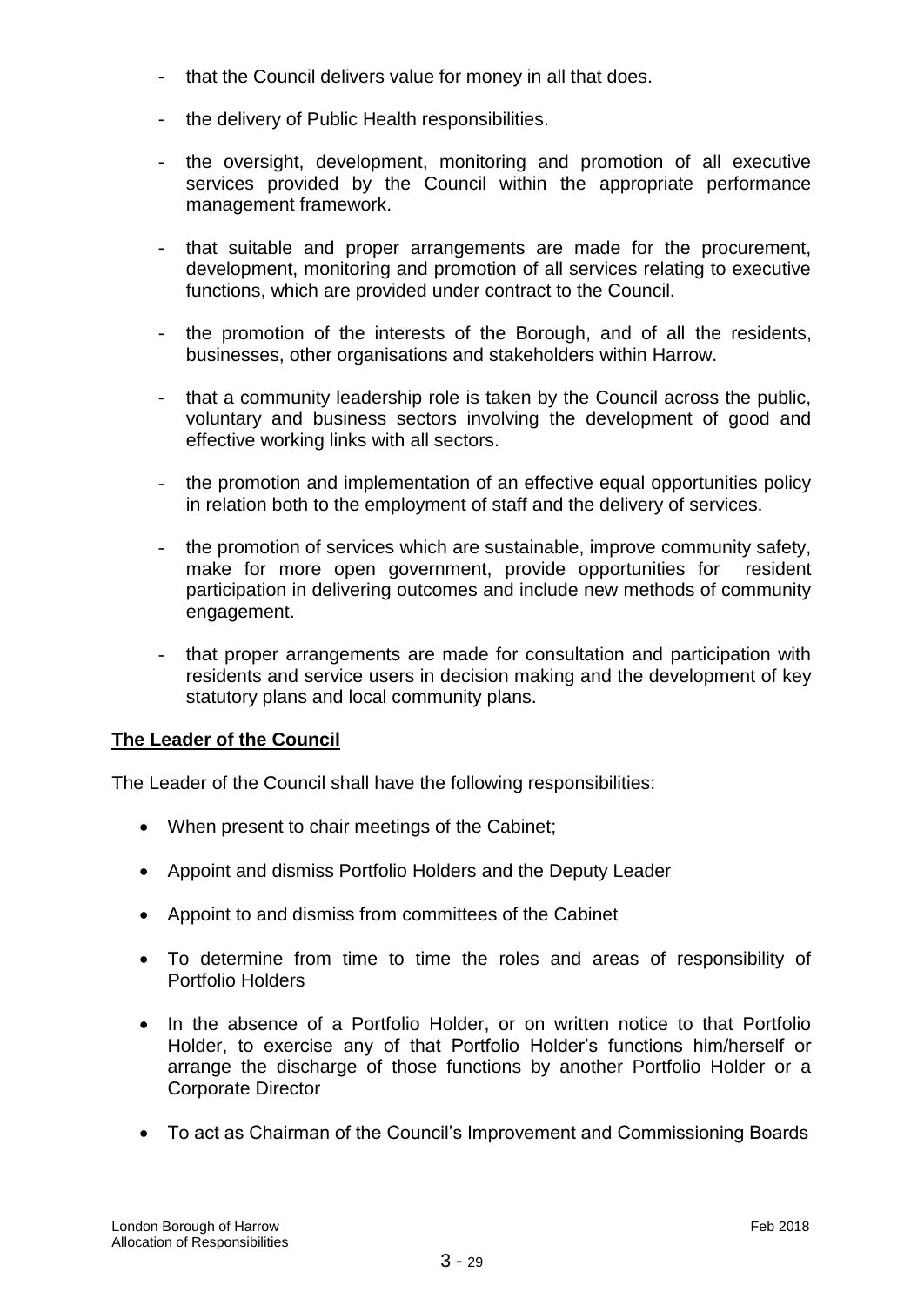- Lead and coordinate the development and implementation of the Council's statutory and other plans and strategies including:
	- (i) the Council's vision, corporate priorities, corporate plan and objectives,
	- (ii) the needs of the Borough and local communities on matters of comprehensive, corporate and strategic importance,
	- (iii) the Council's overall performance
- To oversee the allocation of resources to implement the Council's plans and strategies and to meet the Council's objectives;
- Take responsibility for the review of the pay and conditions of Chief Officers;
- Liaise on behalf of the Council with Government Departments, the Greater London Authority, London Councils, West London Alliance and other local and public bodies;
- Respond to Central Government, the Greater London Authority and Local Authority Associations' consultation exercises and to requests for information and to any other consultation papers and requests for information;
- Make proposals for the appointment of Councillors or other persons on outside bodies as representatives of the Council;
- Make proposals to Council for the setting of the levels of Councillor allowances and expenses;
- Champion Member Development and oversee development of the Member Development Programme;
- Keep under review and make proposals for changes to the Constitution;
- To oversee the arrangements and overall budgets of the Members' Secretariats;
- To oversee the arrangements for all civic and ceremonial matters
- To take a lead on behalf of the Council in promoting and sustaining a high ethical standard of conduct by elected Members in accordance with the adopted Code of Conduct for Councillors.
- To endeavour to ensure that the decisions and activities of the Council at all times have regard to the highest possible standards in furtherance of the ethical agenda and all Members of the Council adhere to the Code of Conduct.
- To maintain an overview of the finances of the Council working closely with the Portfolio Holder for Finance and Major Contracts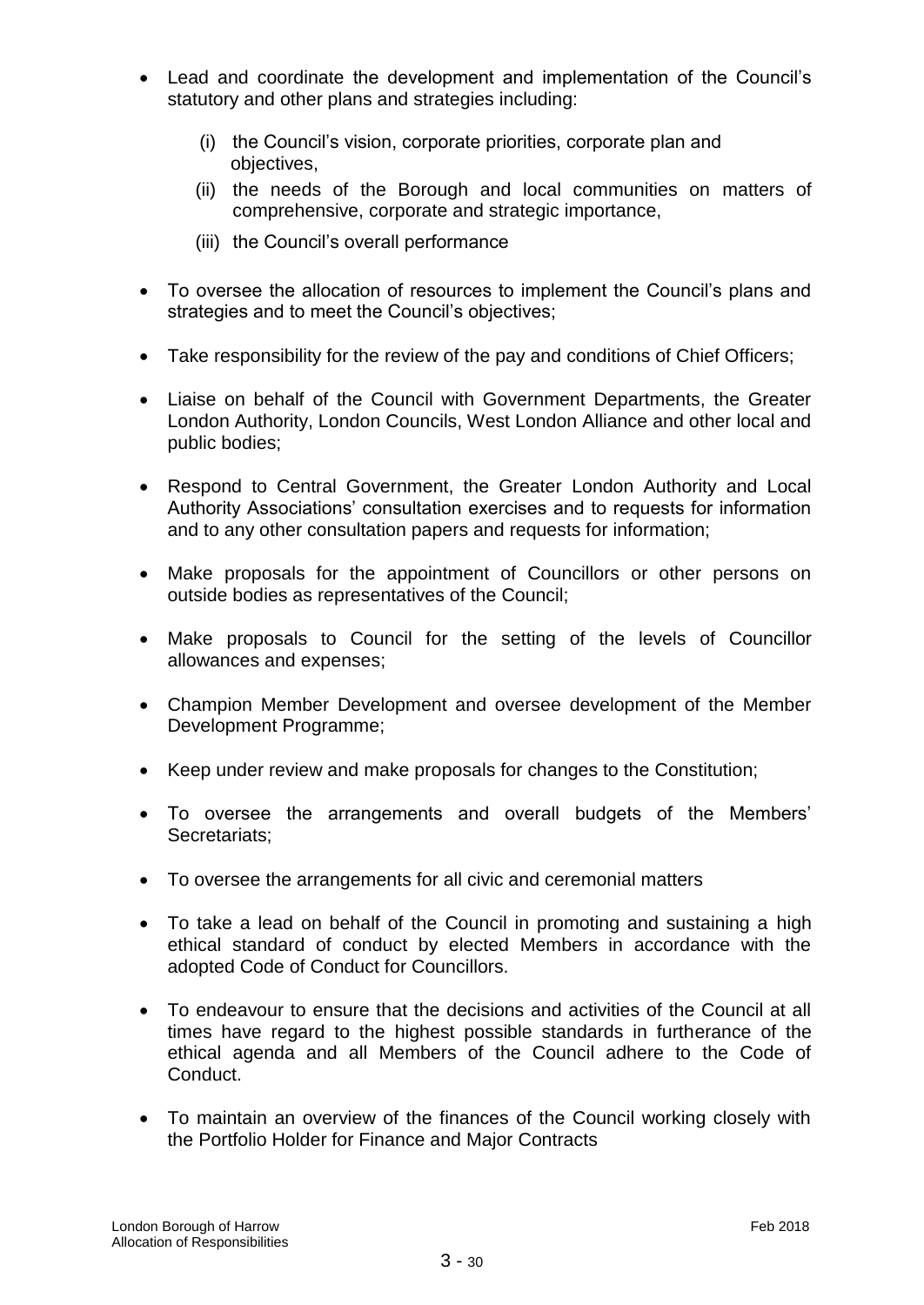# **Deputy Leader of the Council**

The Deputy Leader of the Council shall have overall responsibility for:

- Undertaking the responsibilities and delegated powers of the Leader of the Council, to the extent permitted by the Constitution, in the absence of the Leader;
- The chairing of meetings of the Executive in the absence of the Leader of the Council.

# **Portfolio Holder for Strategy, Partnerships & Devolution**

# **Strategy**:

- To have strategic oversight of the Council's affairs;
- Ensure that the Council's priorities are underpinned by fairness for all in these tough economic times;
- To lead on the development of strategies to help families with the 'Cost of Living Crisis' and stand up for Harrow, its businesses and residents;
- To lead, monitor, have oversight and, where necessary take decisions about policy/strategy and provision regarding the strategic relationship with other Boroughs and the development of additional services;
- Development of an effective strategy/policy framework for the council, local voluntary sector and partners;
- To ensure that the council does not lose focus on tackling the disparities that exist in Harrow, in particular, in terms of economic achievement, child poverty, health and wellbeing;
- To encourage and ensure cross directorate working across the Council;
- Providing political leadership to the development and implementation of the Council's Corporate Plan and Budget;
- To lead on the transformation of Council services to be more business-like, commercial and maximising value for taxpayers money;
- To ensure that the Council is meeting its commitments and strategies as set out in the Corporate Plan.
- To lead on Council-wide strategy to deal with life expectancy and inequality.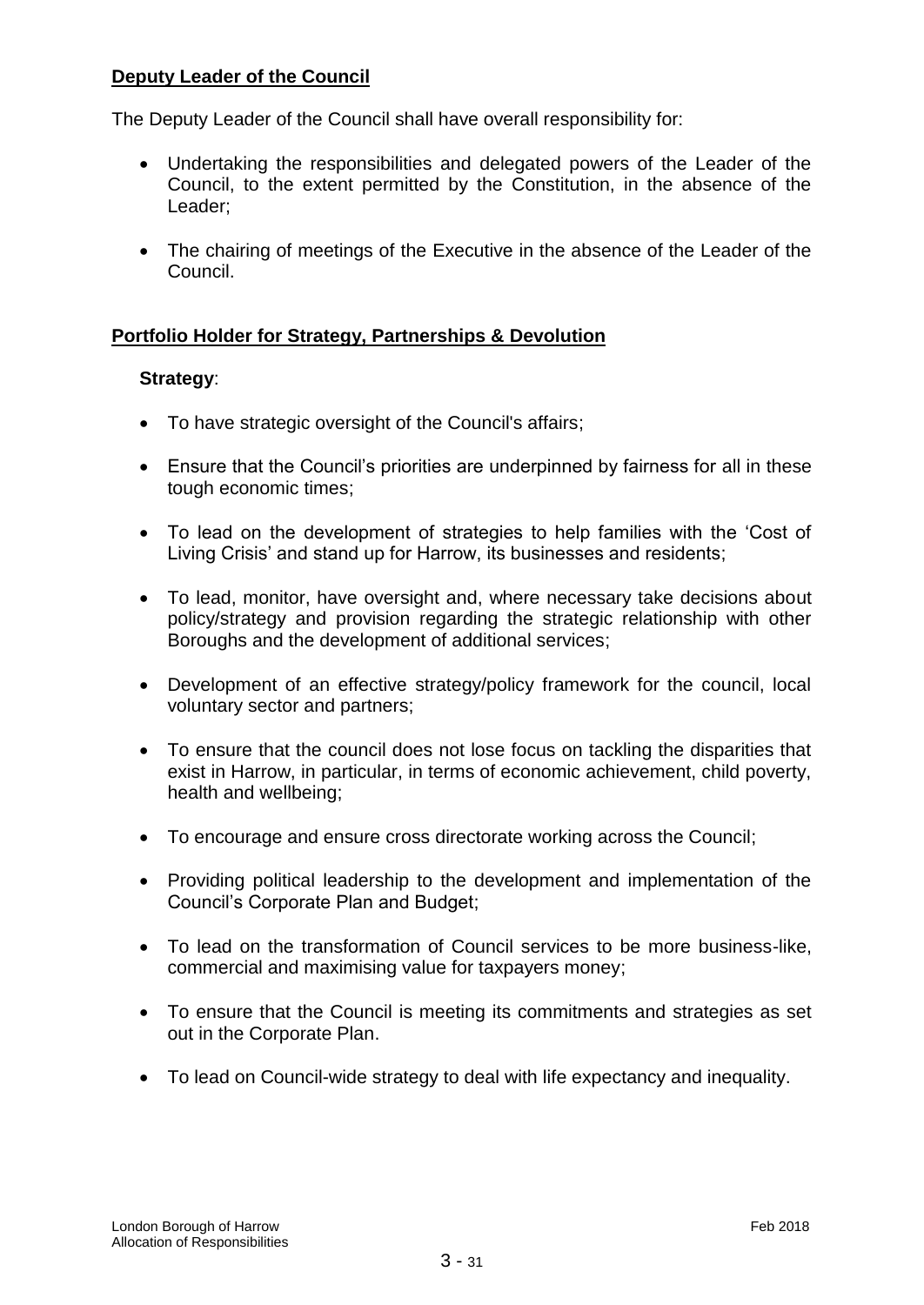# **Partnership and community leadership**:

- To ensure that the council continues to work together with the community to improve the quality of life for all our residents, our families and our young people;
- Acting as an advocate for the local community and a spokesperson for residents;
- Promoting Council priorities;
- Building cross-borough links that progress the Council's objectives;
- Representing the Council externally and furthering the Council's interests within London, National and international bodies/forums to promote Harrow's interests, in particular with the West London alliance, London Councils and the Local Government Association.

# **Devolution:**

- To sit on the West London Economic Prosperity Board to promote jobs and growth across Harrow;
- To work on a regional basis to ensure Harrow receives a fairer deal on its grant from Government;
- To work on a regional basis to ensure that Harrow's residents benefit from the devolution of services and business rates;
- Actively participate in and seek further devolution opportunities;
- Provide local leadership on all Government devolution announcements.

# **Communications:**

- Give direction to the delivery of Council publications including Harrow People and A-Z of Council Services;
- Champion a set of marketing campaigns in support of the Council and its services;
- To ensure there is regular and informative internal communications and staff awards;
- Give direction to the Council's media relations to promote the Council's reputation;
- Promote the Council's branding to deliver consistency across services and to improve residents' awareness of our services.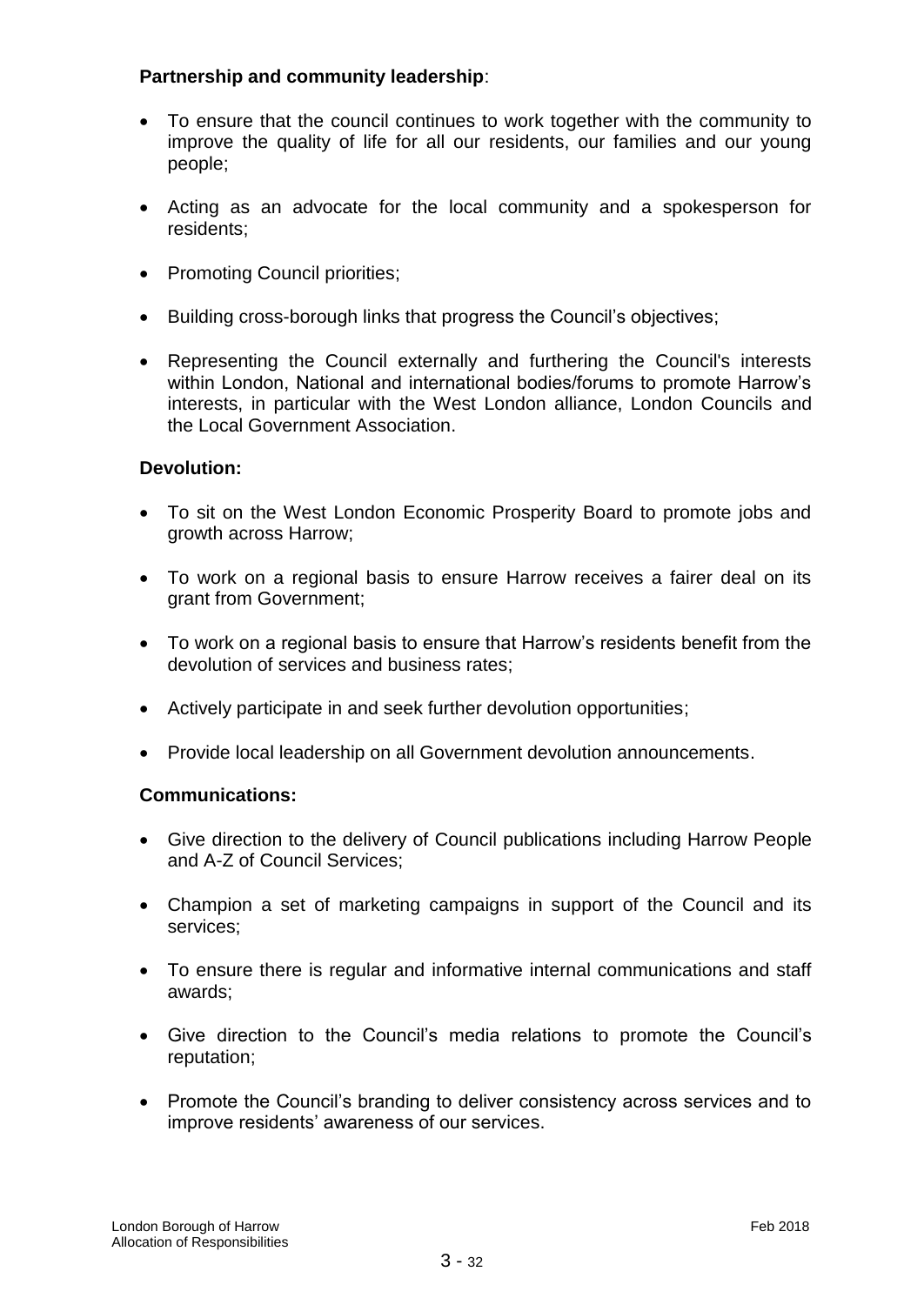# **Portfolio Holder - Adults and Older People**

# **To be responsible for the development and delivery of the Council's Adults Social Care functions, including:**

- To be the lead member for Adult Care Services including overseeing compliance with the Statutory Duties and reporting requirements in relation to Adult Care Services;
- To lead on partnership with the Health Service and local CCG in relation to Adults;
- To deputise for the Leader on STP matters;
- To lead on the transformative Project Infinity, for the development of Adult Social Care services in the Borough;
- To oversee the performance of Community Care Services in relation to national targets and priorities and to take account of any issues arising from external inspection and the performance assessment role of the Care Quality Commission;
- To lead on the protection and safeguarding of vulnerable adults;
- To lead on the development and implementation of Supporting People;
- To lead on the direct provision for Community Care Services;
- To lead on adult services user engagement;
- To oversee the reablement service provision and improvements;
- Build on the fantastic work of the Council's adult early intervention team;
- To promote the wellbeing of over 18s across the Council and act as the Member level 'Wellbeing of Adults Champion';
- Lead on working with external partners to tackle the increase in domestic violence across our Borough;
- To lead on the development and implementation of Supporting People;
- To give direction for the development and implementation of policies and strategies for the provision of adults care services in the Borough including
	- o Project Infinity
	- o Personalisation
- To lead on external relationships including other public sector stakeholders, as well as the voluntary and private sector with regard to Adults Services;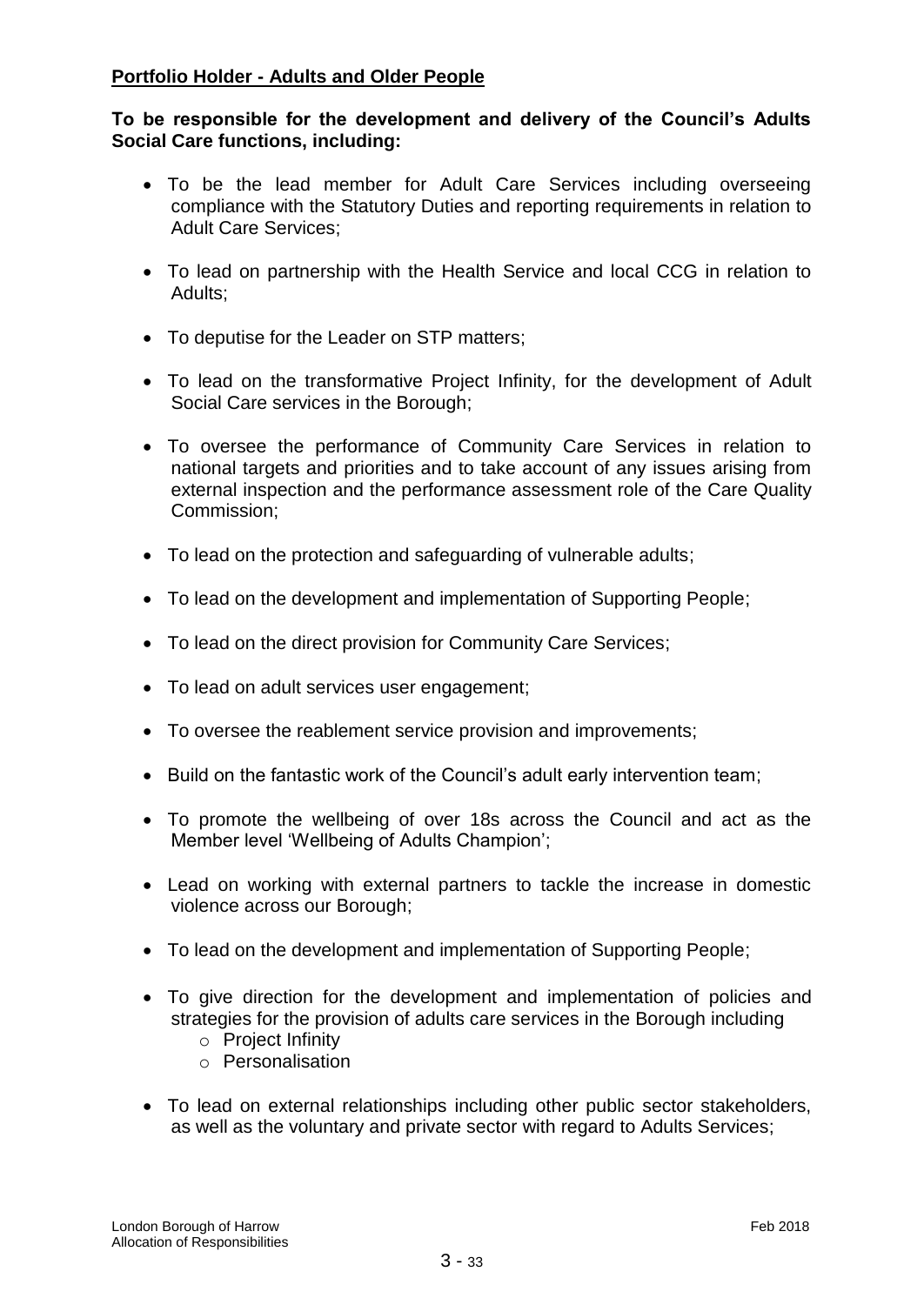- To develop, working alongside the Portfolio Holder for Children, Young People & Schools the Council's vision to have a lifelong approach to support for residents with Special Educational Needs;
- To work with the Portfolio Holder for Finance & Commercialisation on relevant commercial opportunities within the Portfolio;
- To ensure that the Council is meeting its commitments and strategies within the Portfolio, as set out in the Corporate Plan;
- Lead on developing upcoming policy and existing policy within the Portfolio.

# **Working in conjunction with the Portfolio Holder for Health and Wellbeing:**

- To lead on joint commissioning responsibilities with Health for:
	- o Mental Health Services
	- o Learning Disability Services
	- o Older People and Physical, Sensory and Disability Services
	- o Carers;
- Work with the NHS, voluntary sector organisations and carers themselves to develop and strengthen appropriate support for carers.

# **Portfolio Holder – Housing and Employment**

**To be responsible for the development and delivery of the Council's housing services, the private rental sector and the provision of affordable homes, including:** 

- To develop and implement policies and strategies for the provision and improvement of housing in the Borough;
- To develop and deliver the Housing Ambition Plan;
- To maximise opportunities to engage residents in the development and delivery of all housing services and that regular opportunities exist to test tenant and leaseholder satisfaction to ensure that feedback is used to improve services;
- Working closely with the Portfolio Holder for Finance to ensure the HRA remains viable and provides value for money;
- To recommend variations in rent levels;
- To ensure that residents can readily access housing services and that customers are empowered to make the best of their housing situation;
- To ensure that housing services know its customer profile and tailors its services accordingly;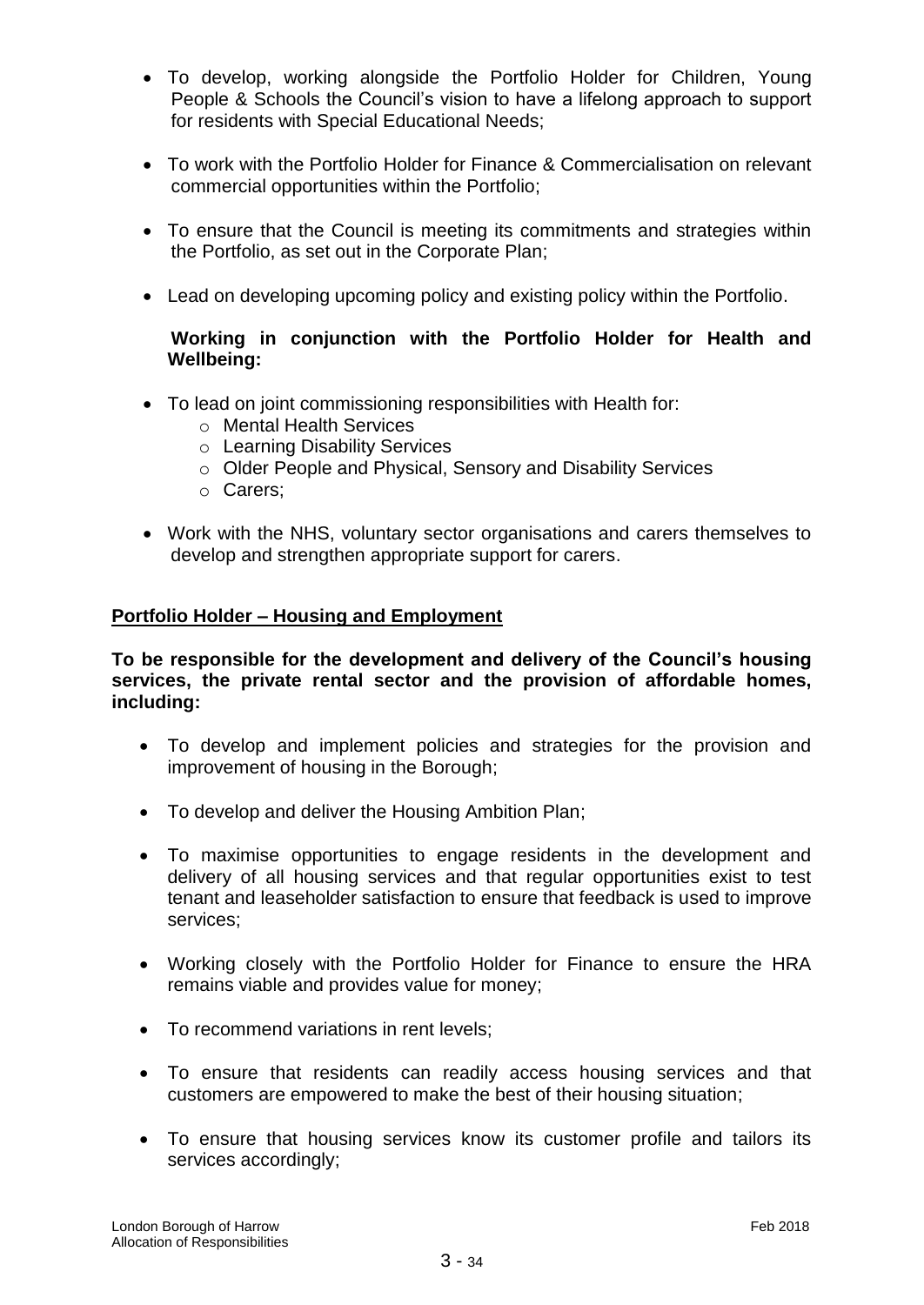- To ensure that all services to tenants are set out with clear standards;
- To ensure accommodation provision for households in need, through Council provision, or in consort with Housing Associations and developers;
- To ensure that temporary accommodation is provided for the homeless and those in urgent need of housing;
- To ensure an assessment of future housing needs within the Borough is regularly taken and informs future services;
- To lead on the maintenance, repair and improvement of the Council's housing stock;
- To lead on the development of high standard services to Council tenants and leaseholders;
- To promote satisfactory standards in housing accommodation in the private sector and ensure enforcement actions are taken as appropriate;
- Working jointly with other Portfolio Holders to oversee the development of a strategy to support social inclusion in the provision of local housing;
- To develop and deliver the Council's Housing Strategy in consultation with the Portfolio Holder for Planning and Regeneration;
- To work with private landlords, housing associations and developers to ensure that opportunities for the provision of affordable housing are maximised;
- Grow Help 2 Let with the aim of making it a market leader in the private rental sector;
- Develop the Council's letting agency to provide affordable and good quality Private Rental Units across the Borough;
- To ensure the effective administration of Housing Benefits;
- To work with the Portfolio Holder for Finance & Commercialisation on relevant commercial opportunities within the Portfolio;
- To ensure that the Council is meeting its commitments and strategies within the Portfolio, as set out in the Corporate Plan;
- Lead on developing upcoming policy and existing policy within the Portfolio.

# **To promote apprenticeships, training and jobs across the Borough, particularly for our young people, this includes:**

 Working with our economic development team to create training opportunities that match with the demands of local employers;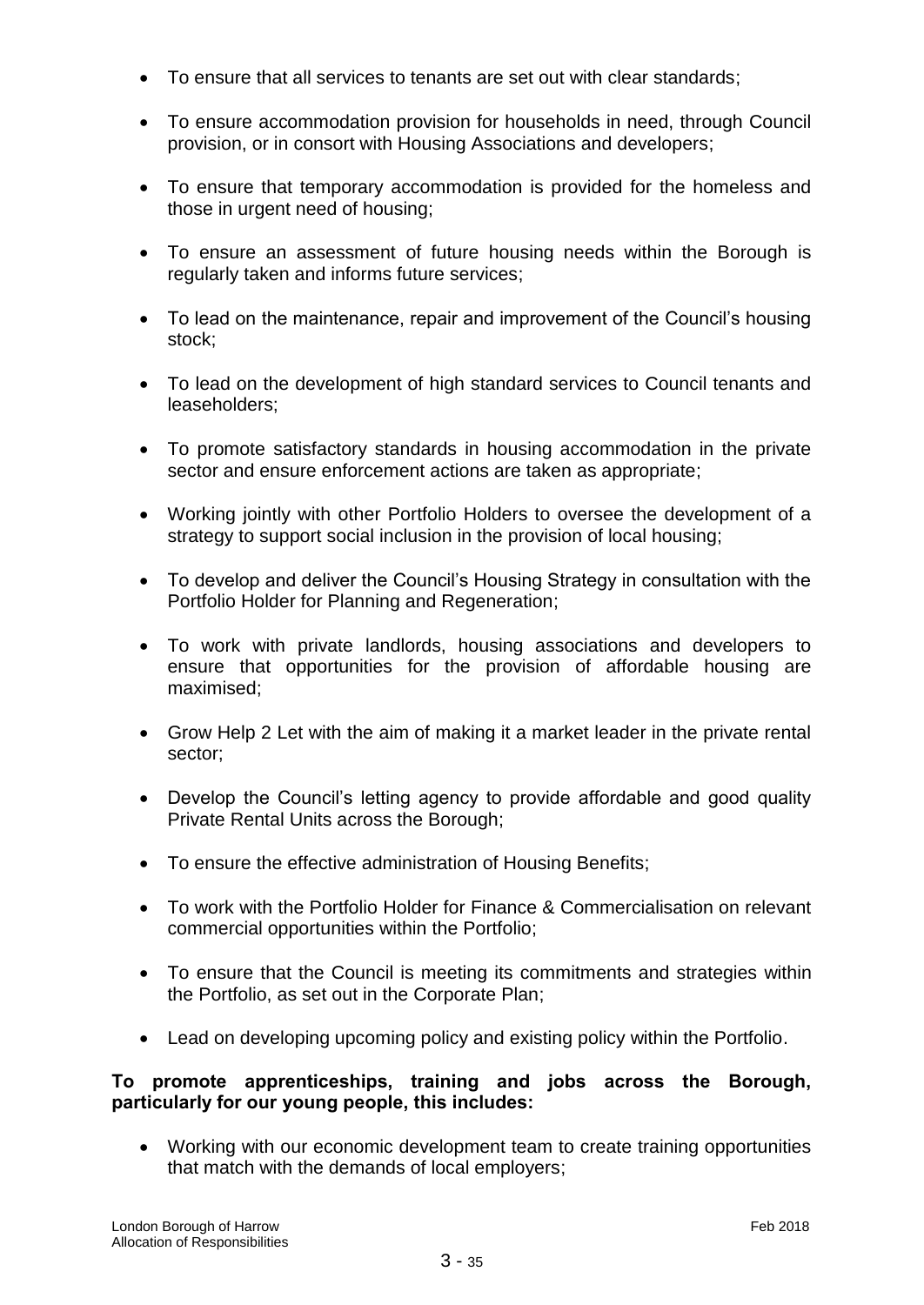- Ensure that Harrow's residents are given every opportunity to benefit from employment opportunities arising from local developments;
- That the council creates training opportunities for the long term unemployed and people with a disability or a mental health condition;
- To ensure that young people in the Borough have the skills and opportunities they need to start a career.

# **Portfolio Holder - Finance and Commercialisation**

# **To be responsible for the development and maintenance of the Council's finance and procurement functions, including:**

- To develop and maintain a coherent and sustainable financial strategy for Harrow;
- To ensure that the development of proposals for, and consultation on, the annual budget take place within the requirements of the Budget and Policy Framework Rules and good corporate governance practice;
- To lead on the development of clear systems and structures for budget development, management and monitoring; in particular, for the Council's revenue and capital budgets, including the Housing Revenue Account in liaison with the portfolio holder for housing;
- To ensure that the Council's arrangements for treasury management and pension fund investments are effective;
- Bring forward proposals for any review of fees and charges made by the Council;
- To ensure procedures for virement within budgets are updated as appropriate and followed at Member and officer level;
- Evaluate and monitor the financial procedures of the Council and recommend improvements;
- To ensure the Council's procurement strategies support local businesses and that the Council has effective procurement systems and processes in place;
- To ensure a co-ordinated Council response to welfare reform, working closely with the Leader, other relevant Portfolio Holders and the voluntary sector;
- To lead, monitor, have oversight, and, where necessary, to take decisions about promoting the Harrow Credit Union and make sure it's available to everyone, including allowing all Harrow Council staff to be able to have their salary paid directly into a credit union bank account;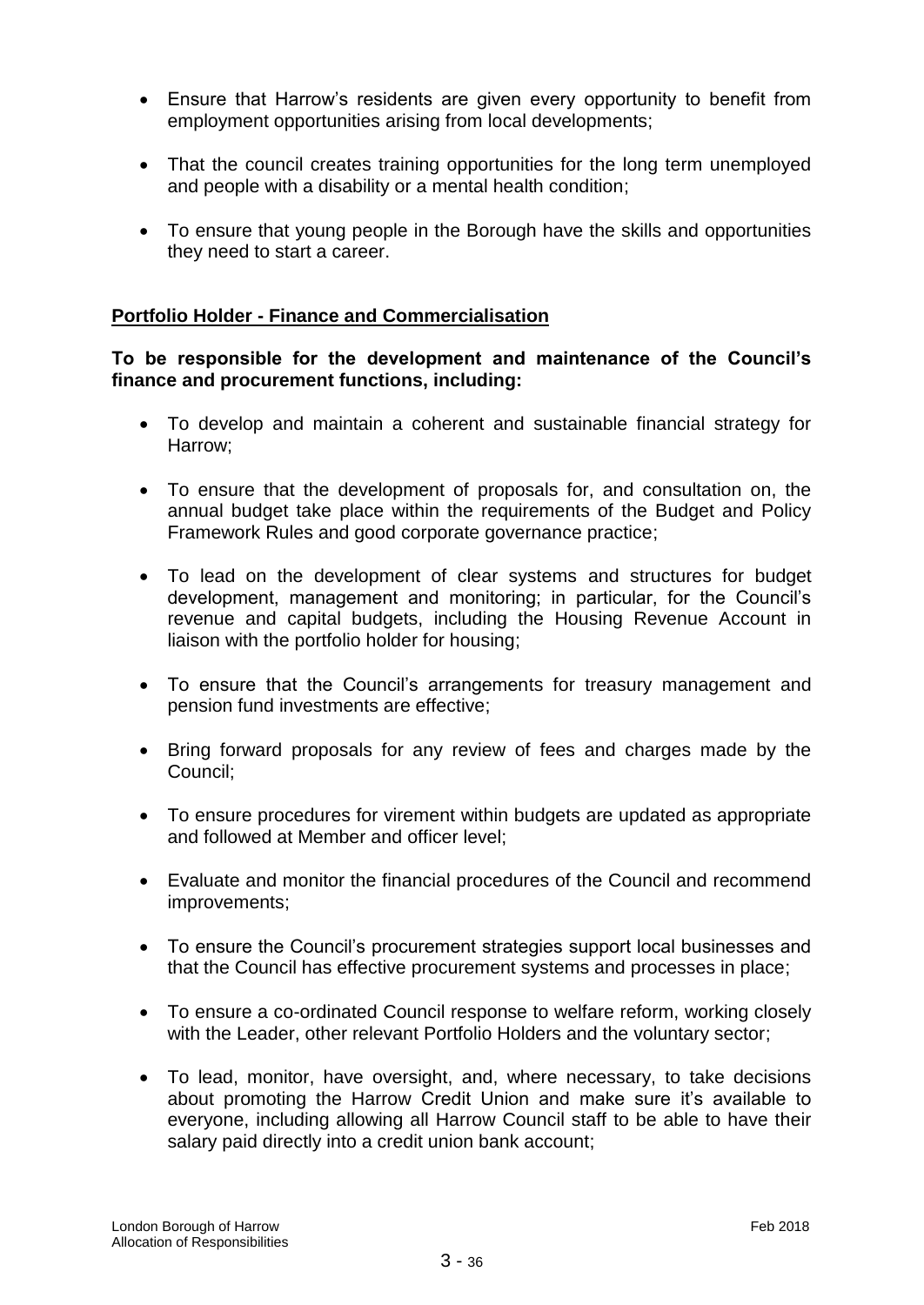- To coordinate the Council's campaign for a fairer grant for Harrow's residents;
- To lead on the Council's arrangements for internal audit;
- To lead on all matters relating to corporate anti-fraud activities;
- To lead on the Council's insurance arrangements;
- To ensure that the Council has effective risk management and internal control systems and processes in place;
- To ensure the development and maintenance of effective business continuity and emergency planning;
- To ensure that the Council is meeting its commitments and strategies within the Portfolio, as set out in the Corporate Plan;
- Lead on developing upcoming policy and existing policy within the Portfolio.

# **To be responsible for the development and maintenance of the Council's Major Contracts including:**

- To lead on the procurement and commercial management of all major contracts in liaison with the Leader;
- To monitor, in consultation with the relevant Portfolio Holders, the performance of all major strategic contracts with an annual value of over £1m including the ongoing operation of existing contracts;
- To approve extensions of contracts where the value is more than £1million and the extension would account for an additional cost of 10% or more of the contract value;
- To approve the settlement of Disputes and Claims where the value of the claim exceeds £1m, in consultation with the relevant Portfolio Holders;
- To ensure all major contract include training and apprenticeships for local residents;
- To encourage the payment of the London Living Wage within Harrow.

# **To be responsible for the Council's commercialisation strategy, including:**

- The Council's procurement is getting best value for all of its contracts, including on its social value commitments;
- To ensure that the Council maximises every opportunity to be more efficient and commercial in all of its services;
- Preside over and work with all Cabinet members on relevant commercialisation opportunities;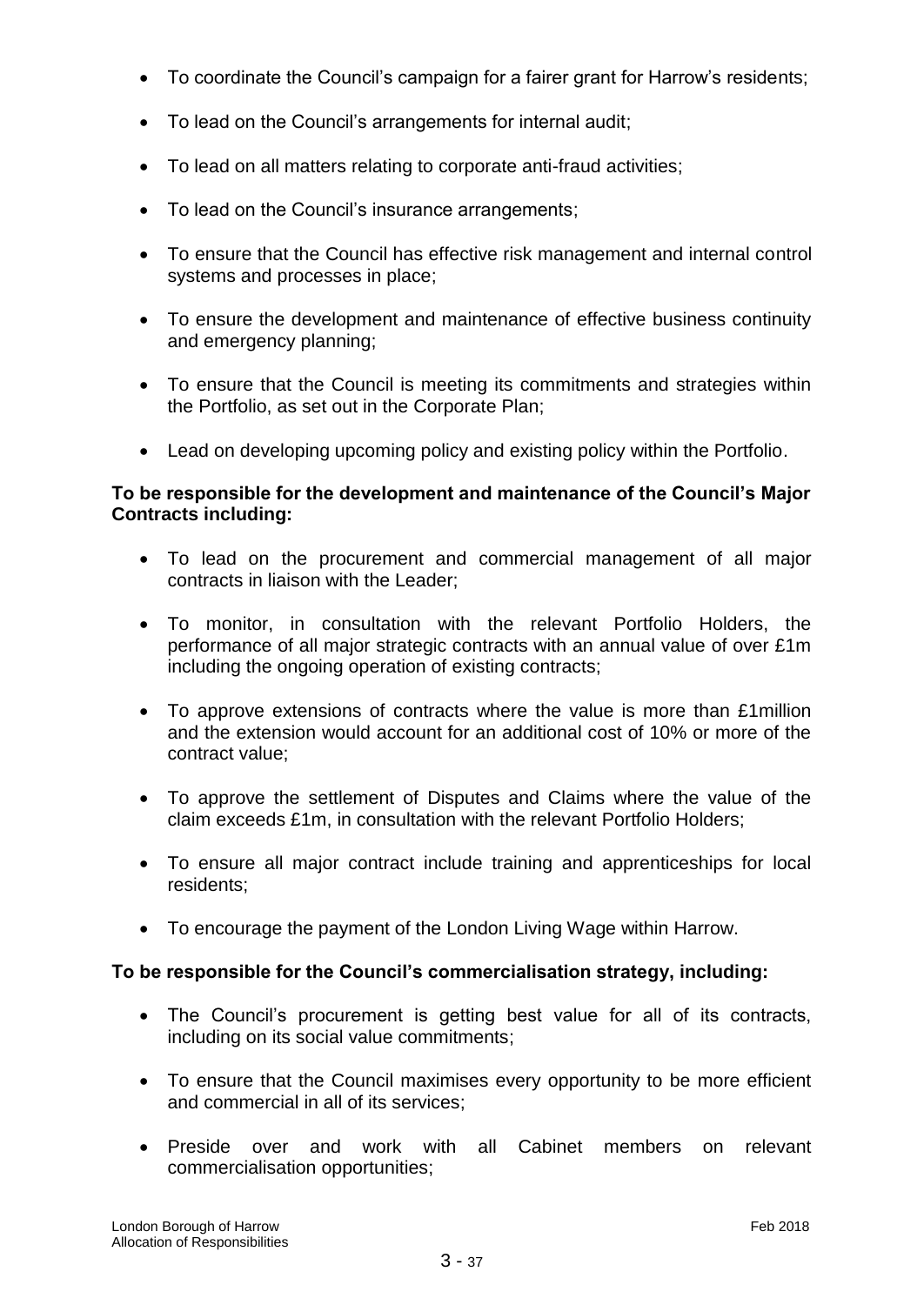Act as a support on relevant opportunities in terms of governance and regular monitoring.

# **Portfolio Holder - Business, Planning and Regeneration**

# **To be responsible for the policy direction of the Council's 'Building a Better Harrow' programme, including:**

- Strategic planning policy and implementation including:
	- o Planning policy and research
	- o Economic Development
	- o Working with the Portfolio Holder for Housing on increasing opportunities for local employment
	- o Housing policy (in consultation with the Portfolio Holder for Housing)
	- o Development Management
	- o Building Control
	- o Conservation and Design, in particular for the listing of local buildings
	- o Open Spaces, Parks & Green Belt policy
	- o Town Centre & Major Projects activity
	- o The re-location of the Civic Centre
	- o The development of the 'Heart of Harrow' area.
- To oversee and direct the effective development and implementation of the following key Place Shaping strategies:
	- o The 'Building a Better Harrow' regeneration programme
	- o Local Development Framework, including the core strategy, the opportunity and intensification area and the area action plan
	- o Economic Development Strategy
	- o Town Centre Strategy
	- o West London Sub-regional planning, economic development and waste planning.
- To preside over the development and maintenance of positive links and partnerships with other organisations and businesses to secure the improvement and development of essential social infrastructure;
- To ensure that all aspects of the Environment and Enterprise Directorate's work involves appropriate and effective community engagement;
- To ensure a positive development of our district shopping centres;
- Act as the Member level 'Design and Heritage Champion' for the Authority;
- To act as the lead Member for the Council's engagement with business;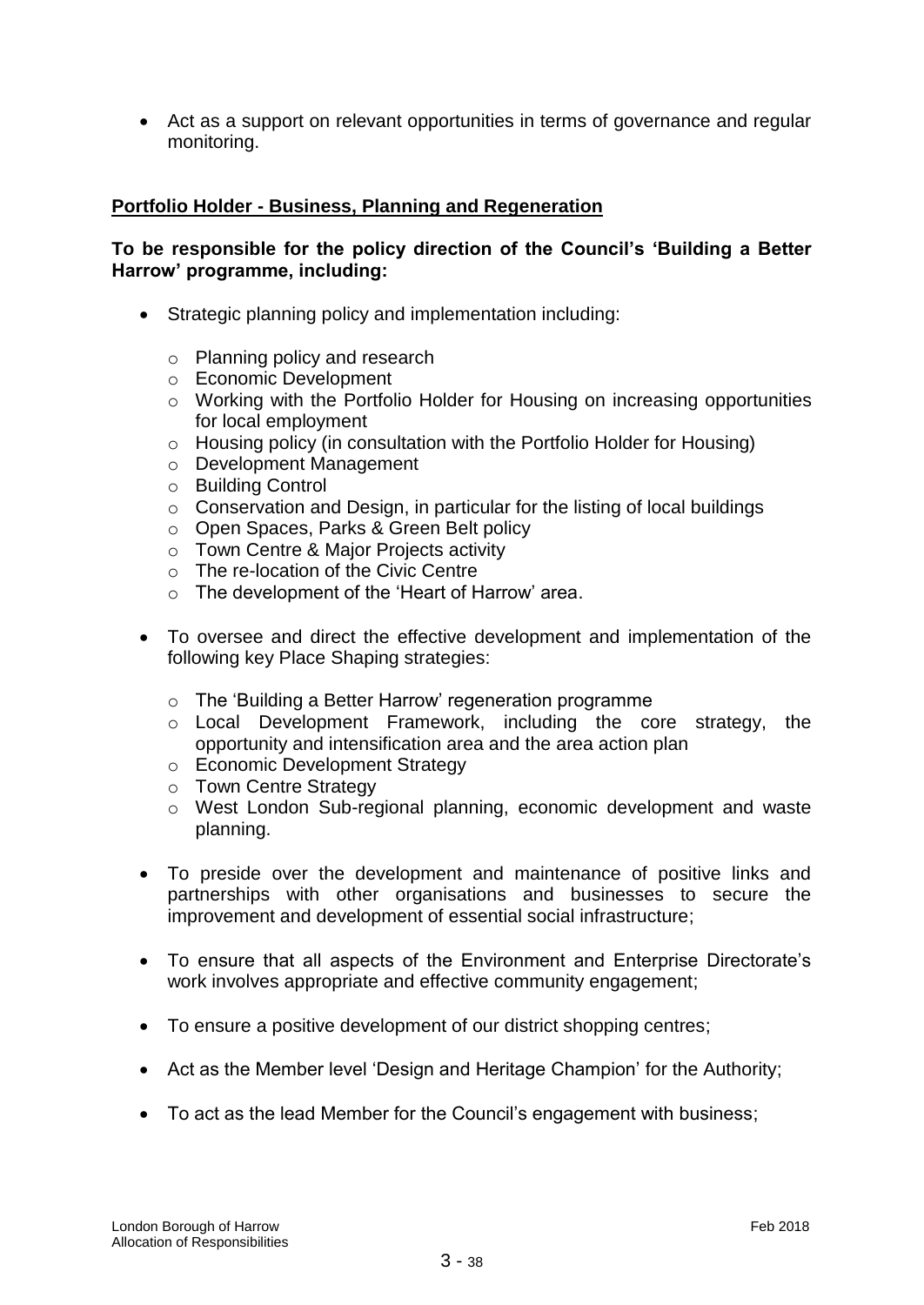- To oversee the development and delivery of the Council's vision in terms of strategic planning for the future social, environmental and economic development and regeneration of Harrow;
- Chair the Council's Planning Committee or equivalent body, and the Council's Major Developments Panel;
- To provide policy direction in respect of the Council's strategic Major Projects Programme in consultation with the relevant Portfolio Holders including:
	- o The development of the central Harrow opportunity and intensification area and of district shopping centres;
- To work with the Portfolio Holder for Finance & Commercialisation on relevant commercial opportunities within the Portfolio;
- To ensure that the Council is meeting its commitments and strategies within the Portfolio, as set out in the Corporate Plan;
- Lead on developing upcoming policy and existing policy within the Portfolio.

# **To provide policy direction to ensure the effective development of the Council's property assets:**

- To ensure that development of the Council's assets is undertaken in a coordinated and collaborative way with partners;
- To authorise the acquisition or disposal of land holdings up to a value of £250k, other than disposal at less than best consideration, and to respond to any enquiry in relation to the Council's interests in land;
- To ensure the Council is maximising its property assets for the creation of new homes and business space across the Borough.

# **Portfolio Holder – Public Health, Equality & Community Safety**

### **To be responsible for the promotion of Public Health, equality and Community Safety in consultation with the Leader and in liaison with appropriate Portfolio Holders:**

- To lead on Public Health within the Council, working closely with other Portfolio Holders;
- To lead on partnership with the Health Service;
- To lead on the development and provision of support for carers;
- To work with the Portfolio Holder for Finance & Commercialisation on relevant commercial opportunities within the Portfolio;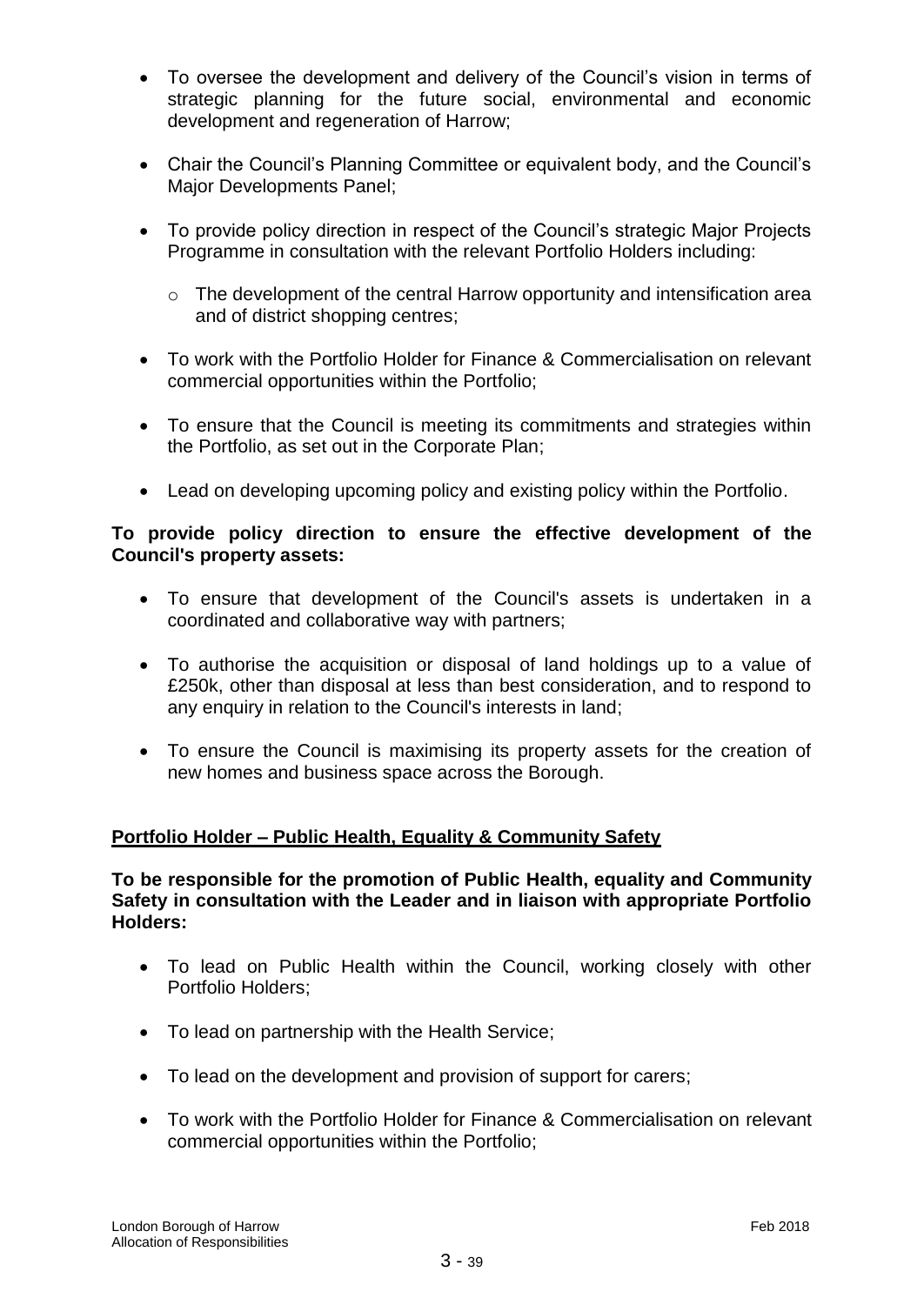- To ensure that the Council is meeting its commitments and strategies within the Portfolio, as set out in the Corporate Plan;
- Lead on developing upcoming policy and existing policy within the Portfolio;
- To sit on the Health & Well-Being Board from a public health perspective.

# **Working in conjunction with the Portfolio Holder for Adults and Older People:**

- To ensure joint commissioning responsibilities with Health for:
	- o Local Health services
	- o Mental Health Services
	- o Learning Disability Services
	- o Older People and Physical, Sensory and Disability Services
	- o Carers;
- To promote wellbeing across the Council;
- To lead on external relationships including the local CCG, as well as the voluntary and private sector in relation to Health and Wellbeing;
- Work with the NHS, local CCG, voluntary sector organisations and carers themselves to develop and strengthen appropriate support for carers.

### **To be responsible for the development and delivery of the Council's Community Safety functions:**

- To oversee the development and implementation of the Crime & Disorder Reduction Strategy (including Community Safety);
- To oversee Police relationships, including Safer Neighbourhoods Teams;
- To oversee the commissioning and support of Harrow's approach to the misuse of drugs, alcohol and crime reduction;
- Working with the Community Safety Partnership and through the Safer Harrow Board, lead on the coordination and the delivery of the:
	- o Harrow Community Safety Strategy
	- o Youth Justice Plan
	- o Gangs Strategy
	- o Prevent Action Plan
	- o Domestic and Sexual Violence Strategy Group
	- o Youth Offending Team Management Board
	- o Early Intervention Panel
	- o Anti-Social Behaviour Action Group
	- o Gangs Group
	- o Multi-Agency Sexual Exploitation Meeting (MASE)
	- o Drug and Alcohol Services
	- o Suicide Prevention.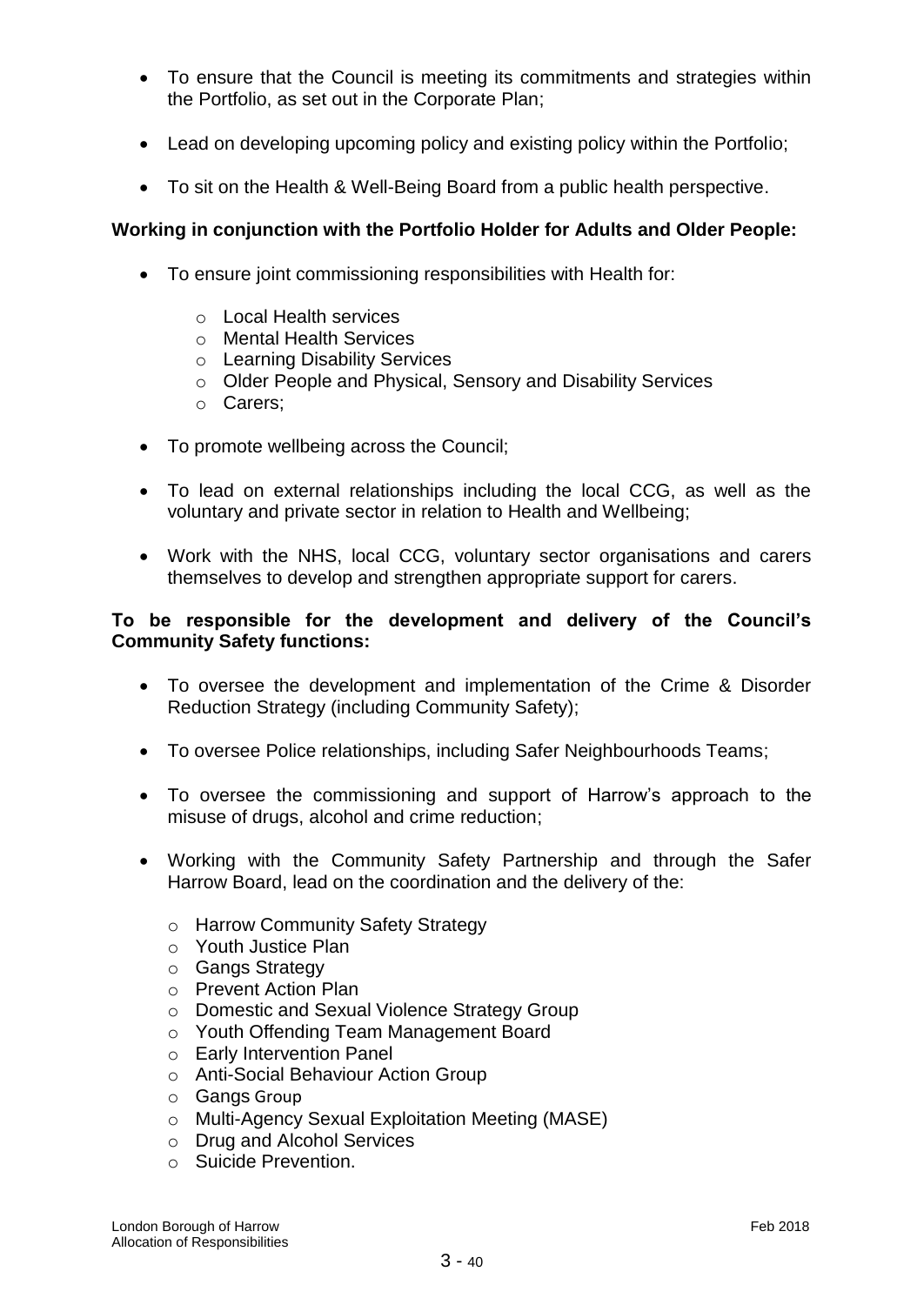# **Working in conjunction with the Portfolio Holder for Children, Young People and Schools:**

- To preside over the Commissioning and monitoring of Children's Health Services including Child and Adolescent Mental Health Services and 'Children Looked After' from health service providers and community and voluntary organisations working in conjunction with the Portfolio Holder for Children, Young People and Schools;
- To support with the Health Visiting and School Nursing Service;
- To lead on partnership with the Health Service in relation to Children working in conjunction with the Portfolio Holder for Children, Schools and Young People.

# **Work closely with other Portfolio Holders:**

- To bring together autism support from across the whole borough to create a strong, coherent package of support and advice to all those that are affected by or care for someone, on the autistic spectrum;
- To take the Strategic Lead on Equalities issues;
- Support the development of the Council's equalities framework and monitor progress to drive improvement;
- To ensure the Council promotes equality of opportunity in all of its work;
- Ensure that all our policies take the view of the family, who play an important part in providing mutual help and support in hard times.

# **Portfolio Holder - Environment**

**To be responsible for the development and delivery of the Council's Environment Services functions to ensure that the council makes a positive difference to communities, businesses, families and the vulnerable:**

- To ensure that the Council is meeting its commitments and strategies within the Portfolio, as set out in the Corporate Plan;
- Lead on developing upcoming policy and existing policy within the Portfolio.

#### **To oversee the development and implementation of policies and strategies and the monitoring of environmental and public protection services including:**

- Public Realm Enforcement, Envirocrime & Crime Reduction through proactive and reactive work of the public protection service:
	- o Environmental Health, Food Hygiene and Protection Services
	- o Licensing Services
	- o Public Space Protection Orders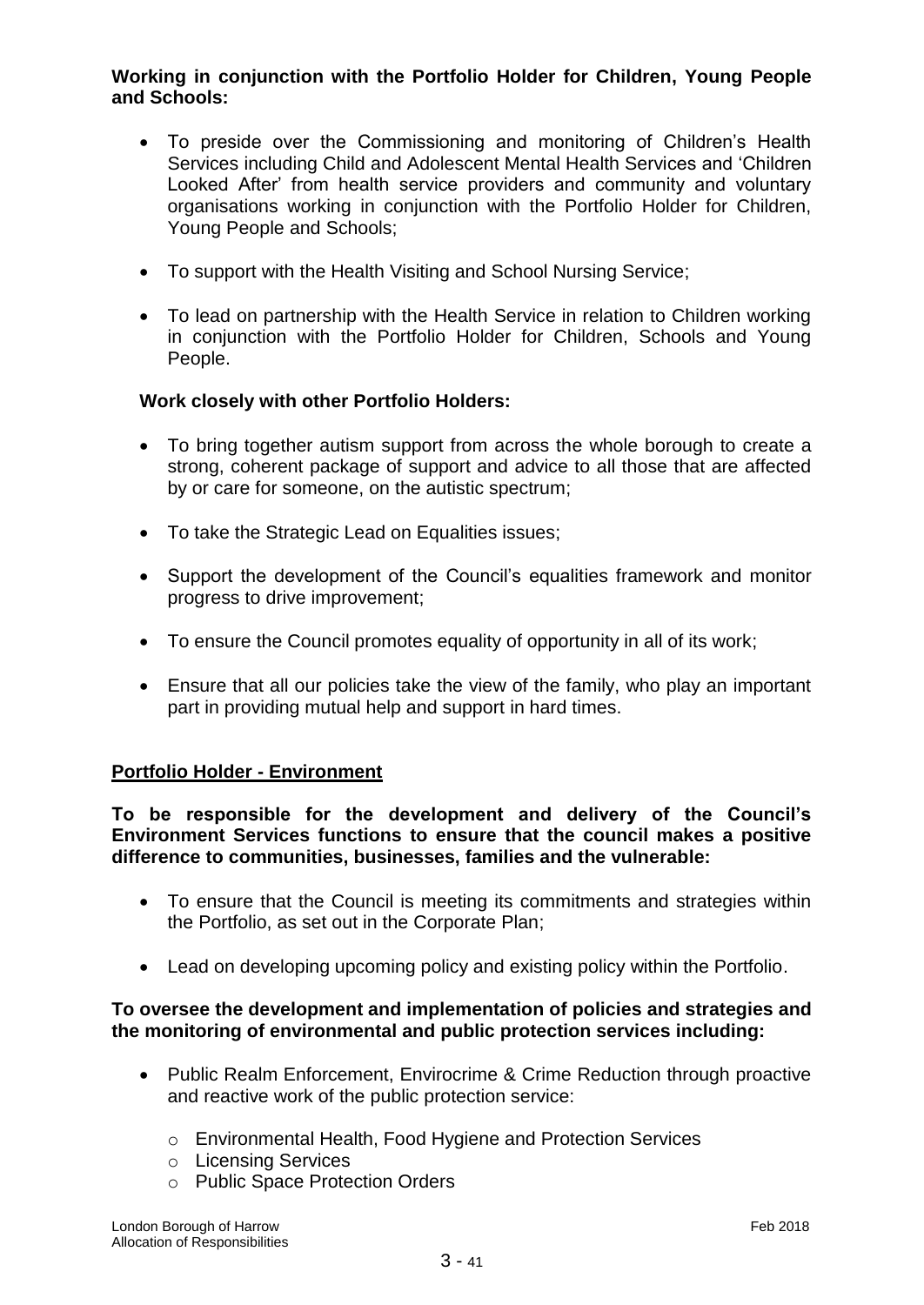- o Landlord's Licensing Scheme
- o To oversee the development and introduction of "on the spot" fines for littering, fly-tipping, spitting and urinating in public
- o Public Realm Infrastructure & Maintenance
- o Operational Property Management & Maintenance
- o External Sports Facilities Maintenance
- o Facilities Management (excluding Schools)
- o Property & Public Realm Investment Programmes
- o Transportation policy
- o Cycling Strategy
- o Local Implementation Plan (Transportation)
- o To improve the transport services within Harrow, in consultation with the Portfolio Holder for Business, Planning & Regeneration
- o Introduce free parking to all district centres
- o Working with TARSAP to improve Road Safety across the Borough
- o Work with and develop community champions making sure the community is at the centre of everything we do
- o Management of Open Spaces, Parks and Allotments, in liaison with the appropriate Portfolio Holders
- o The development and implementation of the Council's Park User Groups Operational Framework
- o The development and implementation of a Park User Group Forum
- o Sports, Recreation & Green and Open Spaces Strategy
- o Events Policy
- o Play Strategy in conjunction with Portfolio Holder for Community, Culture and Resident Engagement
- o Waste Management
- o Waste Strategy
- o Waste and public realm policy
- o Waste Management Strategy
- o West London Waste Authority
- o To oversee the development and implementation of policies and strategies to address climate change
- o Local Flood Risk Management Strategy
- o Emission reductions
- o Energy Efficiency and Savings
- o Improving air quality
- o Waste reduction
- o Increased recycling
- o Circular economy.

#### **Under the umbrella programme of Project Phoenix, ensure the rapid step change in the delivery of Environmental Services in Harrow with a vision to achieve cost neutrality in the Community Directorate by 2020.**

- To work with the Portfolio Holder for Finance & Commercialisation on relevant commercial opportunities within the Portfolio;
- Increase Market share in areas currently traded;
- Trade activities that are currently not traded;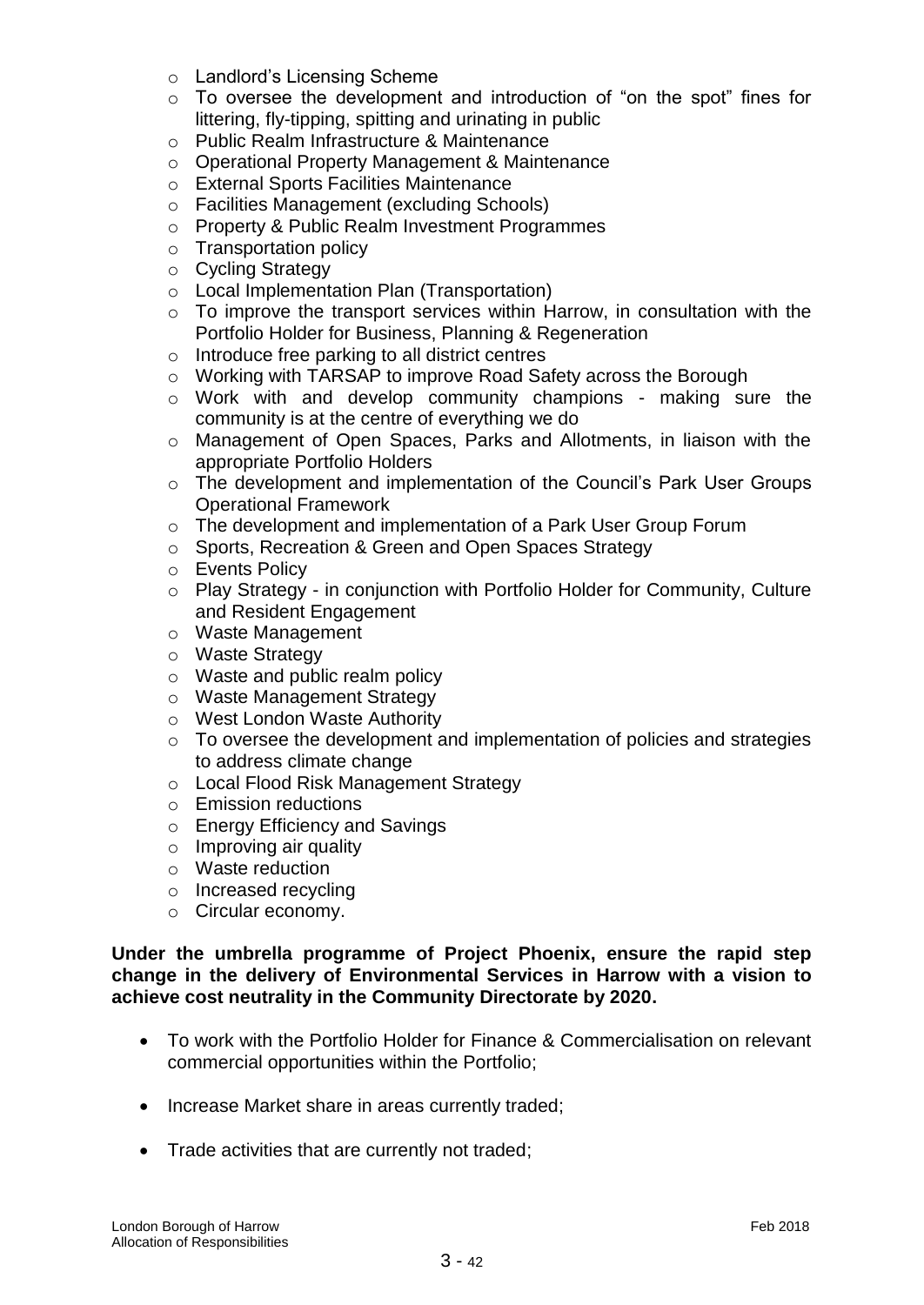Deliver services that would not only be cost effective but deliver qualitative outcomes as well.

# **Portfolio Holder – Children, Young People and Schools**

# **To be responsible for the development and delivery of the Council's Children's Services, including:**

- To be the lead member for Children's Services, including overseeing compliance with Statutory Duties and reporting requirements as set out in the Children Act 2004;
- To lead on the strategic development and delivery of all aspects of Children's Services including:
	- o Safeguarding, Family Placement and Support
	- o Young People's Services
	- o Special Needs Services
	- o Integrated Early Years and Community Services
- To be a member of the Children and Young People's Partnership and the Local Safeguarding Children Board;
- To attend the Corporate Parenting Panel and promote attendance by Portfolio Holder or Portfolio Holder assistant at the Virtual School Improvement Board
- To oversee the performance of Children's Services in relation to national targets and priorities and to take account of any issues arising from external inspection and the performance assessment role of Ofsted;
- To sit on the Health & Well-Being Board;
- To oversee and promote corporate parenting responsibilities for children looked after, and representation on the Fostering Panel and Adoption Permanence Panel;
- To oversee the Commissioning and monitoring of Children's Health Services including Child and Adolescent Mental Health Services from health service providers, as well as community and voluntary organisations;
- To oversee the development and review of the Children and Young People's Plan;
- To ensure the development and maintenance of positive links and partnerships with local agencies, organisations and businesses to support the delivery of these services;
- To oversee consultation, liaison and maintenance of positive links with the local Youth Parliament and Harrow members of the UK Youth Parliament;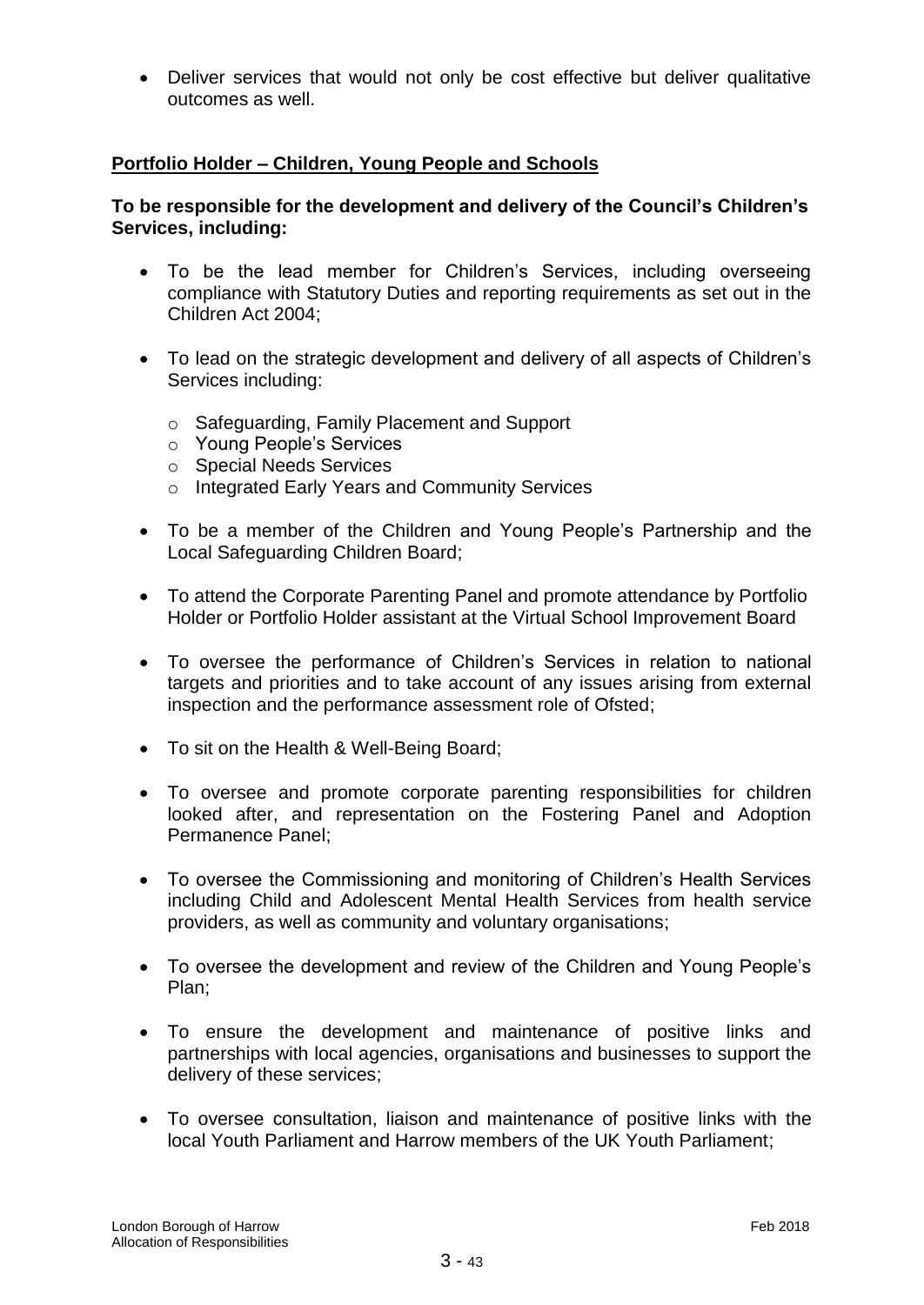- To oversee the development and implement policies, strategies and procedural arrangements in line with statutory requirements for the provision of the Council's social services functions for young people;
- To oversee the commissioning and contracting arrangements for the provision of services within the council and jointly with other partner agencies;
- To oversee the quality assurance and inspection functions;
- To be responsible for the Council's Multi-Agency Protection Arrangements and to oversee the implementation of Harrow's Early Years Strategy;
- To oversee the development of all early intervention services across the age range to promote access to services;
- To lead on partnership with the Health Service in relation to Children;
- To oversee the delivery and development of Harrow Youth Offending Services, supporting the Harrow Youth Justice Plan;
- To promote member understanding of the duties of corporate parenting and safeguarding;
- To collaborate with the PH for Public Health on commissioning matters;
- Work with the Children's centres to introduce a scheme to reduce childcare costs for residents and Council employees;
- To ensure that the Council is meeting its commitments and strategies within the Portfolio, as set out in the Corporate Plan;
- The provision of another residential facility for children with severe disabilities.

# **Schools**

- To be responsible for the development and delivery of policies, strategies and procedural arrangements in line with statutory requirements in relation to schools in Harrow;
- To be responsible for the development and delivery of the Council's function as a Local Education Authority in relation to the provision of schools and commissioning post-16 provision within the Borough including:
	- o Schools
	- o Academies
	- o Colleges
	- o Achievement and Inclusion
	- o Ethnic Minority Achievement Service
	- o Harrow Tuition Service, including the Helix
	- o Children's Centres
	- o Education Business Partnership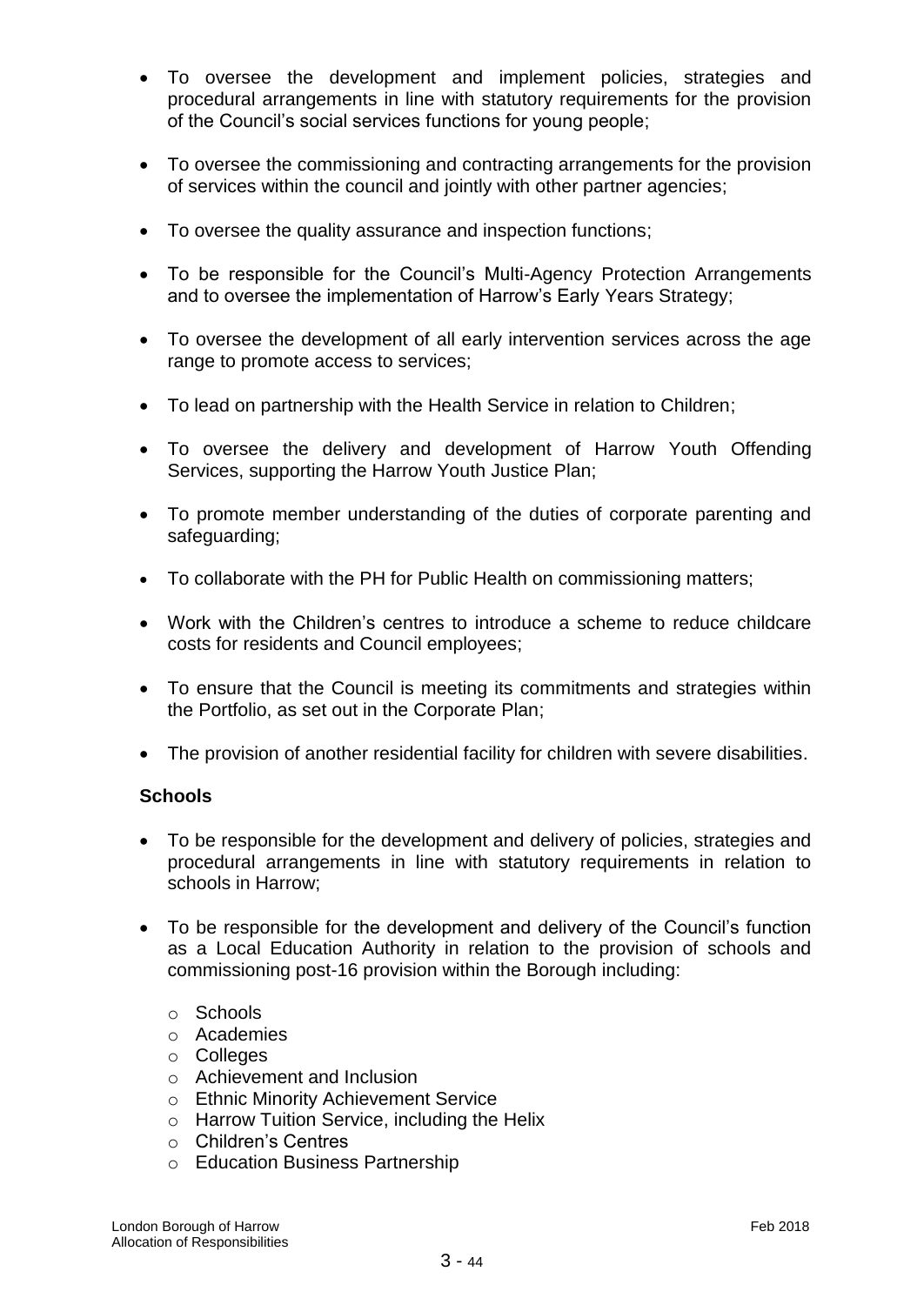- o Governor Services
- o Education Welfare Services
- o Harrow Schools Improvement Partnership
- o Admissions and Place Planning
- o School Organisation;
- To oversee and ensure high quality relationships are built with all statutory and voluntary sector partners with particular emphasis on schools;
- To oversee the development, promotion and implementation of the following:
	- o Harrow 14-19 Strategy
	- o Student Advisory Group
	- o School's Forum
	- o Stakeholder Reference Group
	- o Education Services Consultation Forum;
- To be the lead member for schools, including overseeing the maintenance, compliance with Statutory Duties and reporting requirements of the Council in relation to schools in Harrow;
- To oversee education strategies to support the Narrowing the Gap agenda including achievement, attendance, behaviour and exclusion issues;
- To oversee the performance of Schools in Harrow in relation to national targets and priorities and to take account of any issues arising from external inspection and the performance assessment role of Ofsted;
- To discharge the Local Authority's responsibilities for the appointment of Local Authority Governors and dealing with complaints against them;
- To oversee consultation, liaison or other partnership arrangements on education matters with the Standing Advisory Committee on Religious Education, pupils/students, staff, parents, governing bodies and Government Departments including the Young People's Learning Agency and Skills Funding Agency;
- Jointly with relevant Portfolio Holders to oversee the development of a strategy for social inclusion;
- To ensure the development and maintenance of positive links and partnerships with local agencies, organisations and businesses to support the development of schools in Harrow;
- To ensure the development and maintenance of positive links and partnerships with local agencies, organisations and businesses to support the development of training and apprenticeships in Harrow;
- To work closely with the Portfolio Holder for Community, Culture and Resident Engagement on the provision of sport & recreation through schools and the youth service.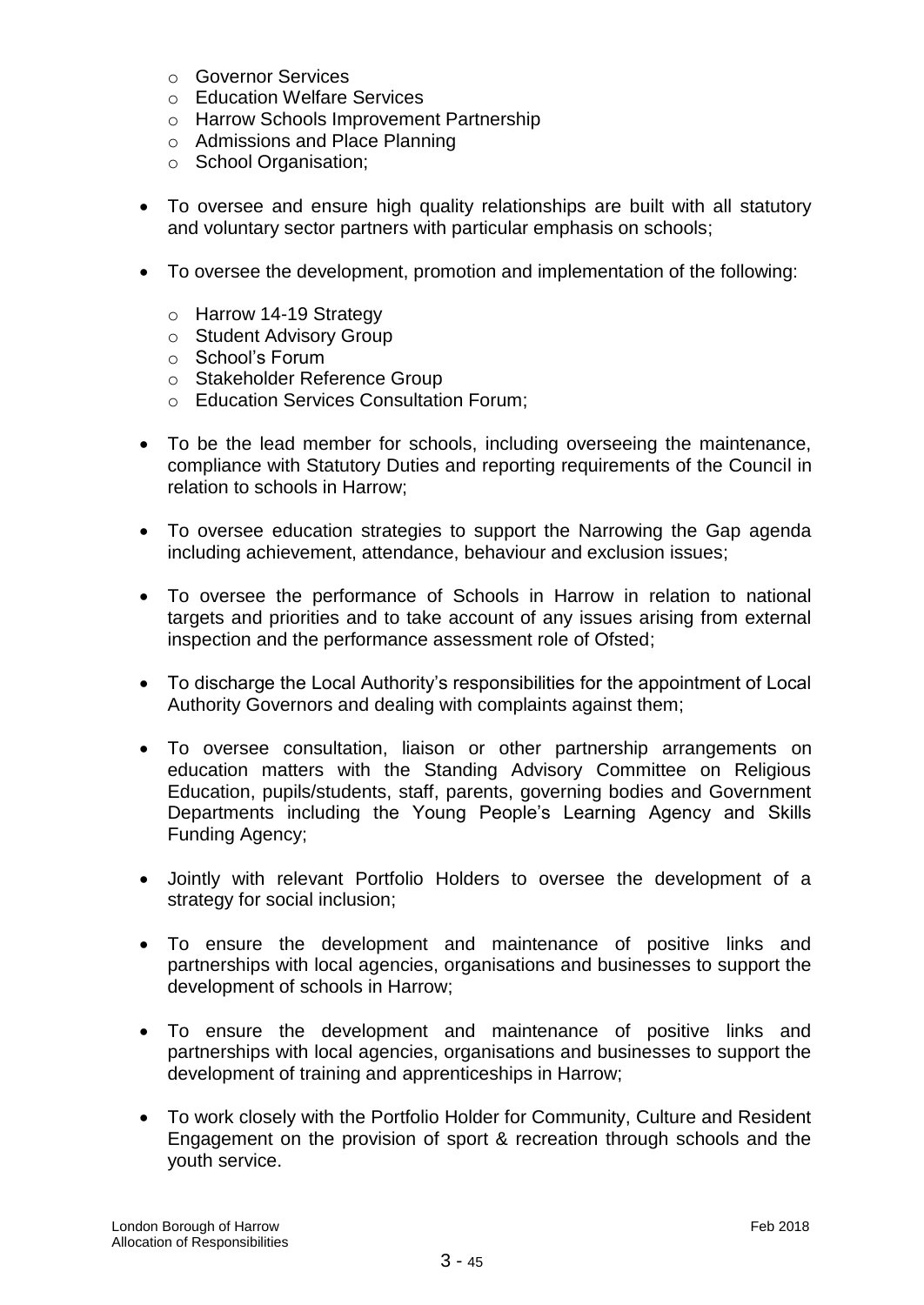# **Portfolio Holder - Performance, Corporate Resources & Customer Service**

### **To be responsible for the strategic development and effective performance of the Council's corporate services including:**

- Performance
	- o To oversee the ongoing development and delivery of the Council's performance management framework to set objectives and monitor progress against their delivery and to report back with progress made on key issues to Cabinet;
	- $\circ$  To support Improvement and Commissioning Boards across all Council services;
	- o To be responsible for the Council's responses to its inspectorates;
	- o To steer the development of the Council's priorities in response to performance, consultation, research and customer feedback;
	- o To lead on the Council's Performance Management Framework and the Corporate Improvement Boards to ensure the Council is performing to its full potential;
	- $\circ$  To work with the Portfolio Holder for Finance & Commercialisation on relevant commercial opportunities within the Portfolio;
	- o To ensure that the Council is meeting its commitments and strategies within the Portfolio, as set out in the Corporate Plan;
	- o Lead on developing upcoming policy and existing policy within the Portfolio.
- Policy
	- o Working with officers and liaising with the Leader and relevant Portfolio Holders to Design, Develop and Implement policy proposals.
- Customer Services
	- o To lead on all matters relating to Access Harrow, Customer Care and Complaints;
	- $\circ$  To oversee the management and implementation of the Customer Access Strategy;
	- o Working on developing a range of points of access for residents wishing to contact with the Council;
	- o Lead on the increase in customer services standards;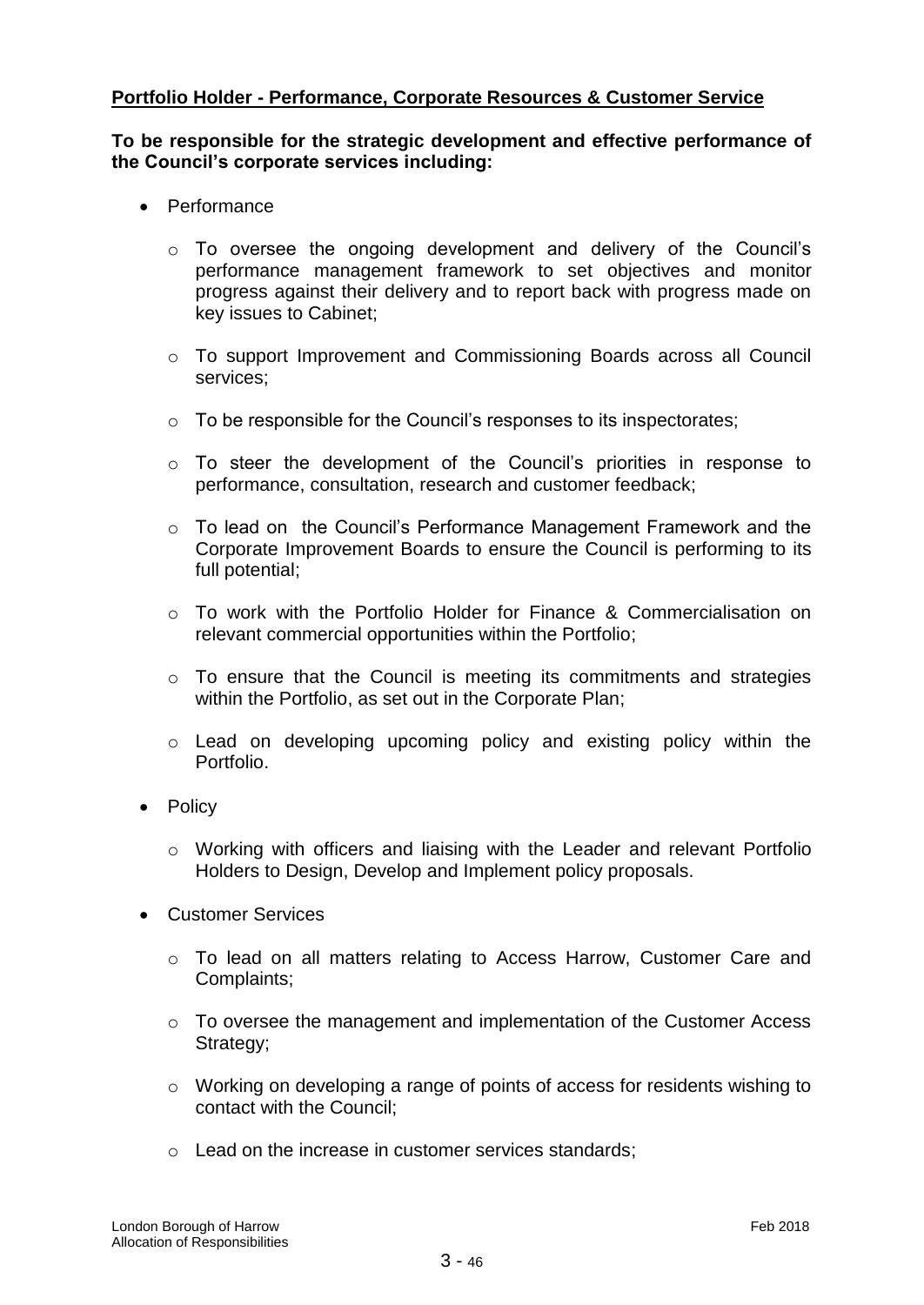- o Maximise any online channel shift opportunities.
- $\bullet$  IT
	- o To ensure the development and maintenance of a coherent IT strategy;
	- o To ensure the effective delivery of IT services through the contract with Sopra Steria until 2019;
	- o To ensure that disaster recovery arrangements are developed, implemented and maintained;
	- o To ensure that the Council has effective information management and information security arrangements;
	- o To ensure that access to pay day loan websites are banned from all our libraries and properties, ensuring they can't prey on Harrow's most vulnerable residents.
- Human Resources & Development
	- o To oversee all Human Resources matters including recruitment, learning and development, performance management, employment policies and procedures, employee relations and equal opportunities;
	- o To develop and deliver the Council's Strategy for People;
	- $\circ$  To lead on the Council's relations with its Trades Unions;
	- o To chair the Council's Employee Consultative Forum (ECF) or equivalent body;
	- o Encourage and support flexible working so parents and carers can fit work around their family life;
	- o To preside over the Council's arrangements for health and safety and welfare.
- Shared Services
	- o To ensure that the Council has effective payroll and pensions administration systems and processes in place;
	- o To ensure the delivery of accounts payable and accounts receivable services;
	- o To ensure the delivery of SAP support services;
	- o To ensure the delivery of other shared services such as cashiers, post, print, scanning and indexing services;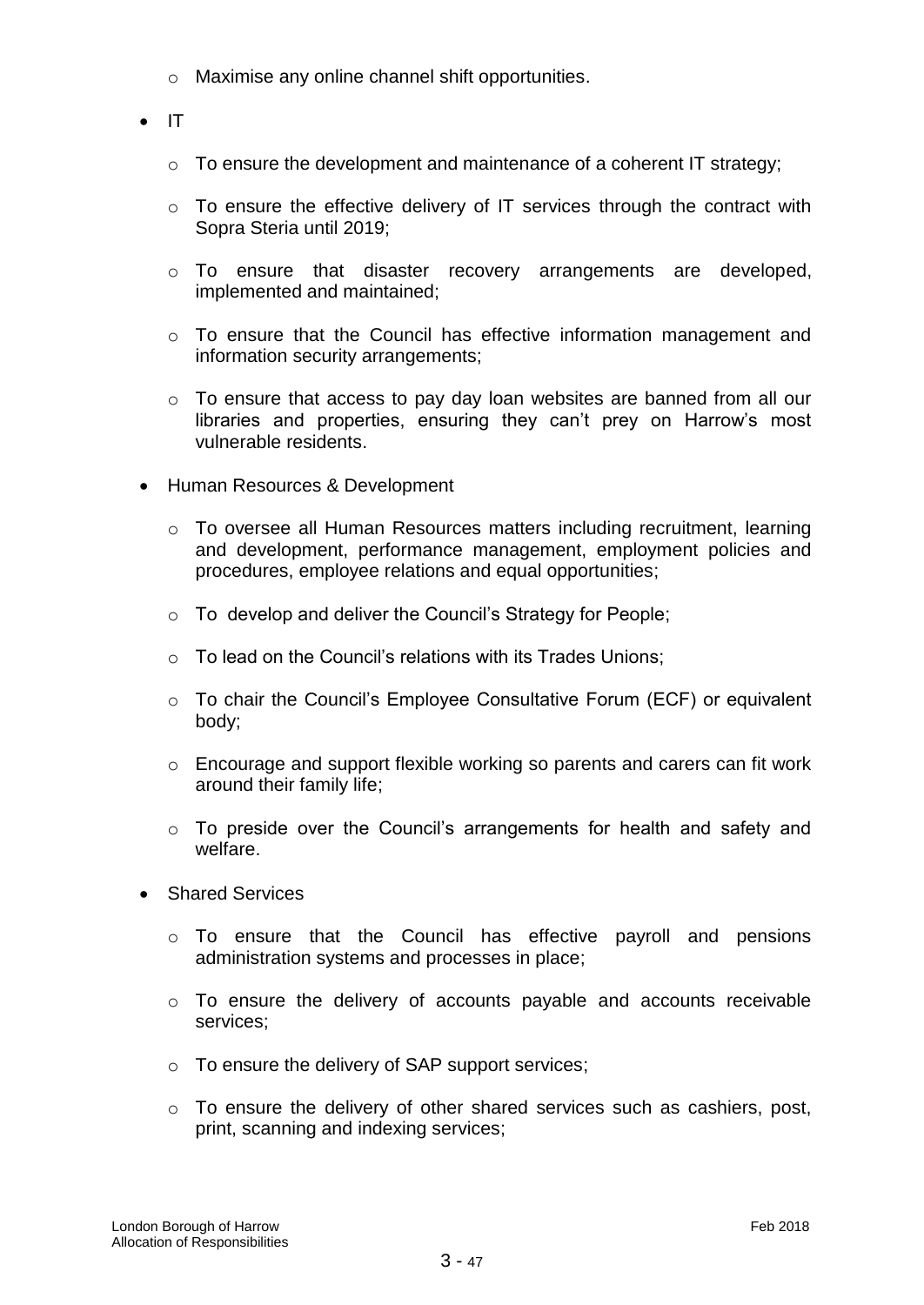- o To ensure the delivery of the financial assessments service for social care clients.
- Legal & Governance
	- o To expand and develop the shared legal practice;
	- o To oversee the conduct of litigation by or against the Council.
	- o To oversee the Corporate Governance of the Council in line with the Constitution;
	- o To ensure the delivery of the Registry Office services;
	- $\circ$  To oversee the support for the Mayor's office;
	- o To oversee member development and training;
	- o To oversee Democratic Services and Committees;
	- o To oversee Electoral Services.

# **Portfolio Holder - Community, Culture & Resident Engagement**

# **To be responsible for the development and delivery of the Council's Community and Cultural Services, including:**

- To be responsible for the development and delivery of the council's community and cultural services;
- To lead on the liaison with the voluntary and community sectors;
- To work with all Portfolio Holders to ensure that the Council is working with and supporting the local voluntary & community sector in bidding for grants money and investment into Harrow from Government, not for profit organisations or private sources;
- To ensure that the anniversary of all 4 years of the of the First World War are commemorated;
- To develop the strategic and general management of the following services and functions on behalf of the Council including:
	- o All functions relating to the library service
	- o Culture and Arts Services, including support for the Harrow Arts Centre **Project**
	- o Sports development, Leisure, Playing Fields & Recreation services
	- o The Harrow Museum and Headstone Manor
	- o Community Engagement and Development Strategy
	- o Community Premises and Grants Applications
	- o Community Learning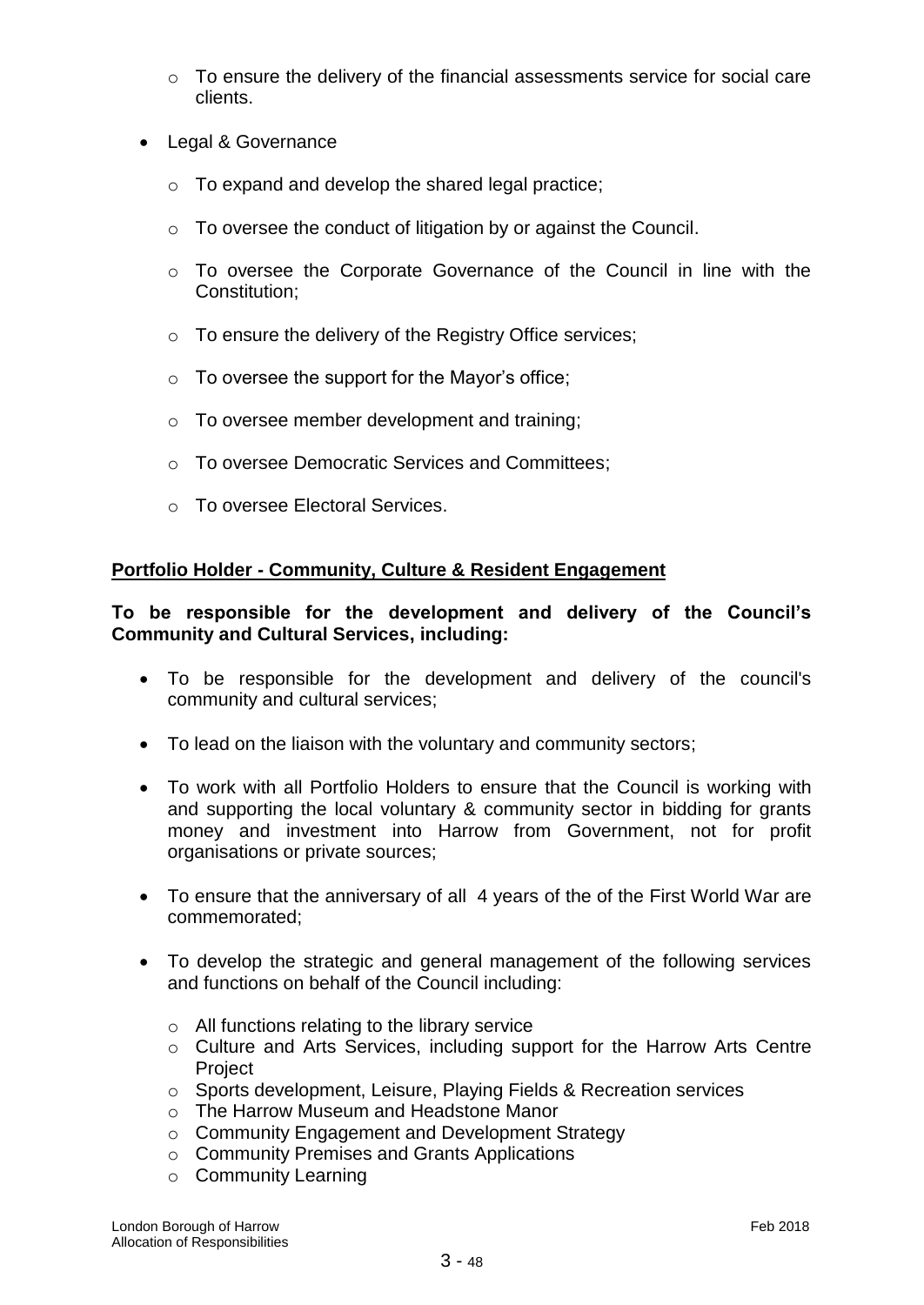- o External Service Providers
- o Support on the regeneration project on the Harrow Leisure Centre site;
- To lead on the effective development and implementation of the following key plans and strategies:
	- o Cultural Strategy and regeneration
	- o 'Third Sector' strategy
- Working with the Portfolio Holder for Public Health, Equality & Community Safety to ensure that sport and physical activity plays its part in bringing communities together, whilst helping to keep Harrow healthy;
- Work with community representatives on the PREVENT programme, in conjunction with Portfolio Holders for Children's, Young People & Schools, Adults & Older People and Public Health, Equality & Community Safety;
- To lead, monitor, have oversight of policy/strategy and provision regarding community cohesion and social inclusion;
- Work with the voluntary sector to empower and inspire local people to build upon the many assets that exist at the heart of all our communities;
- Develop and implement improved arrangements for consultation and participation with residents and service users in decision making and the development of key statutory plans and local community plans adhering to the Council's consultation standards;
- Lead on the 'Resident Engagement' work and the introduction of new engagement and involvement projects;
- To work with the Portfolio Holder for Finance & Commercialisation on relevant commercial opportunities within the Portfolio;
- To ensure that the Council is meeting its commitments and strategies within the Portfolio, as set out in the Corporate Plan.
- Lead on developing upcoming policy and existing policy within the Portfolio.
- To work closely with the Portfolio Holder for Children, Young People & Schools on the provision of sport and recreation through schools and the youth service.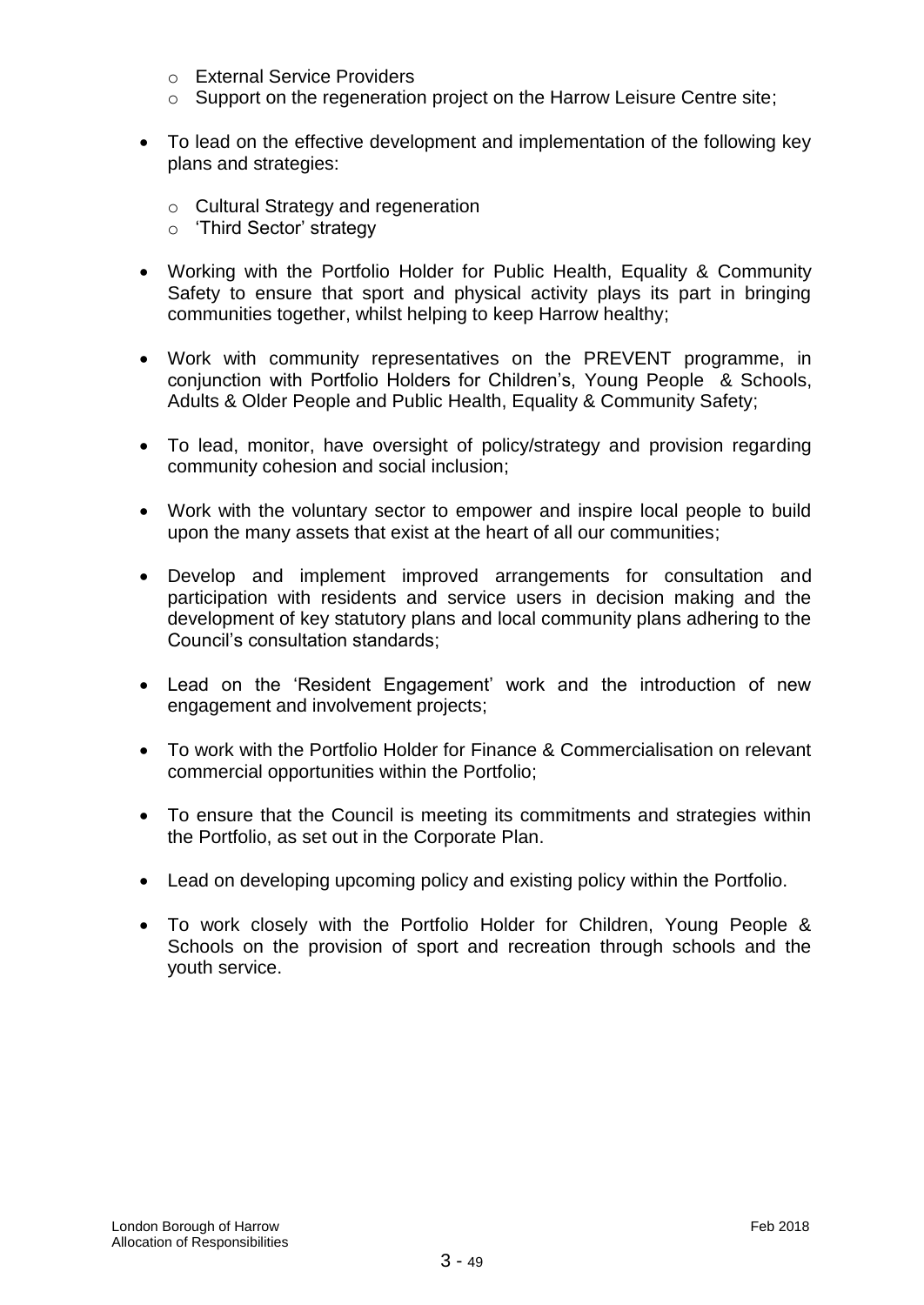# **CABINET ADVISORY PANELS**

(Note: Cabinet Advisory Panels have no Executive decision making powers. Their purpose is to consider matters referred to them within their terms of reference and to make recommendations to the Cabinet/Portfolio Holder as appropriate.)

# **Corporate Parenting**

**Harrow Business Consultative** 

**Major Developments**

**Traffic and Road Safety**

\* \* \* \* \* \* \* \* \* \* \* \* \* \* \*

# **CORPORATE PARENTING PANEL**

#### **Purpose**

- 1. To ensure that the Council is fulfilling its duties towards Children Looked After corporately and in partnership with other statutory agencies.
- 2. To consider matters referred to the Panel within its terms of reference and to make recommendations to Cabinet/Portfolio Holder as appropriate including:
	- a. Approving annually the Statement of Purpose for the Adoption Service
	- b. Approving annually the Statement of Purpose for the Fostering Service
	- c. To ensure all councillors are aware of their corporate parenting responsibilities through Mandatory training and communication.

#### **Role of the Panel**

- 1. To take an overview of the Council's and partner agencies responsibilities towards looked after children
- 2. To examine ways in which the Council as a whole and partner agencies can improve the life chances of looked after children and care leavers.
- 3. Ensure there are good joint working arrangements between council departments and partner agencies.
- 4. To consider and regularly review on an annual basis a Corporate Parenting Strategy setting out key priorities and areas for action. The Corporate Parenting Strategy will be submitted to Cabinet and full council for consideration and decision on approval.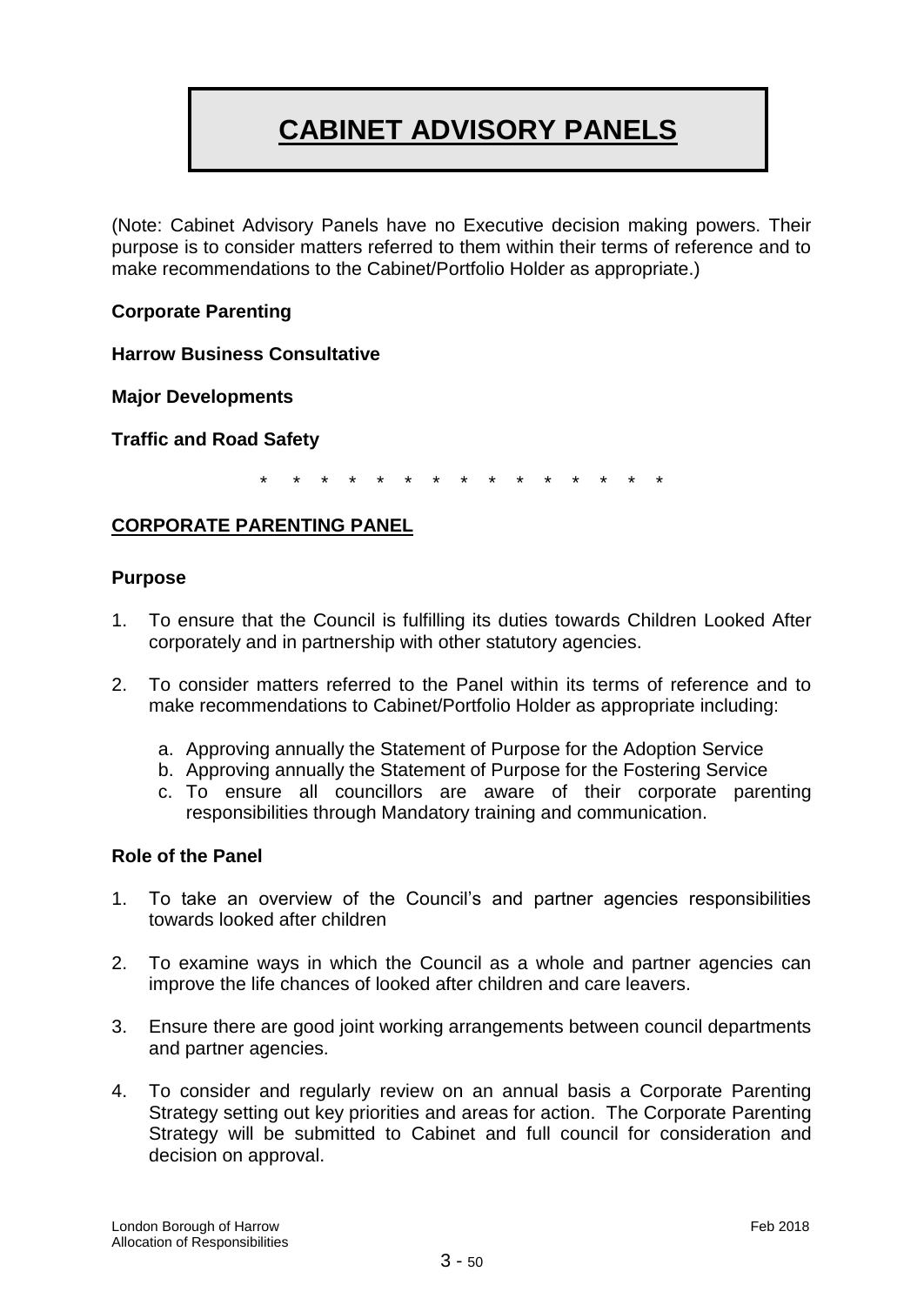- 5. To provide a forum for Children Looked After (CLA) to participate and influence policy and enable CLA to have opportunity to talk about issues relating to their own direct experiences of services they have received. Hence the Board will ensure that the positive experiences/services are maintained and lessons are learnt and changes made in the areas that require improvements.
- 6. To comment on and contribute to plans, polices and strategies for looked after children and make appropriate recommendations for action.
- 7. To have a monitoring role, by receiving regular progress reports and data on all key Performance Indicators for all CLA e.g. educational attainment (including implementation of Personal Education Plans) and health assessments.
- 8. Monitor the plans/needs of children in Secure Accommodation.
- 9. To receive regular reports on the needs of care leavers including employment, further education, training and housing.
- 10. To receive annual reports on the following services
	- Adoption
	- Fostering
	- Complaints
- 11. To meet with CLA and their carers on a regular basis to consult and celebrate achievements, festivals etc.
- 12. To manage and arrange Member visits to
	- Children's Homes
	- Foster Placements
	- Frontline Services (as indicated in the Victoria Climbie Audit)

# **Membership**

The Corporate Parenting panel will comprise:

A proportionate number of 6 Elected Members

Service Users, Carers and Schools (Non-Voting)

- At least 1 Care leaver
- 1 Foster Carer
- 1 Virtual Head Teacher

Senior Officers (advisors to the Panel – to attend as appropriate to the work of the Panel)

- Director of Children's Services
- Divisional Director Children and Young People
- Head of Service Corporate Parenting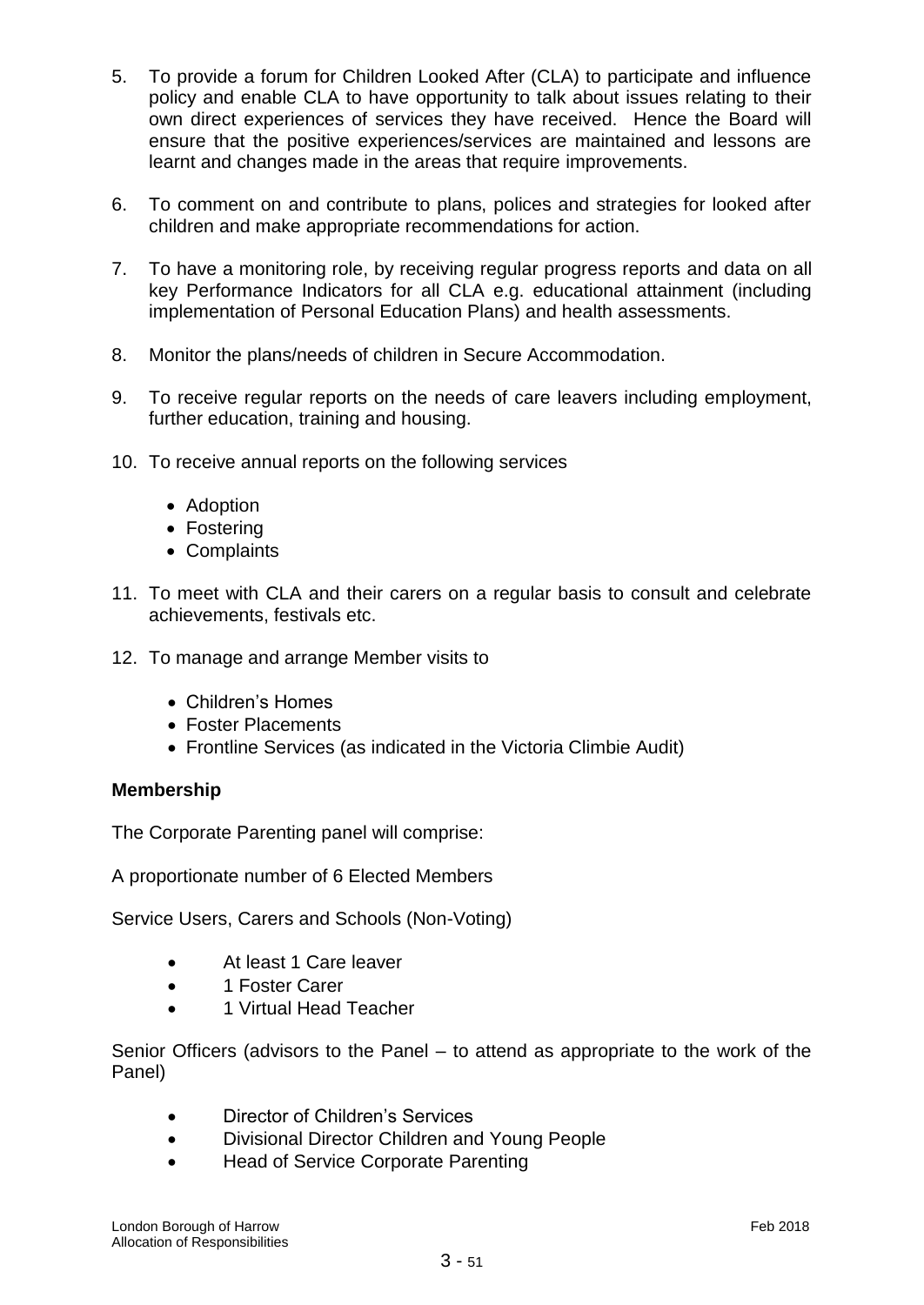- CLA Nurse
- Housing Needs Manager
- Business Intelligence

# **HARROW BUSINESS CONSULTATIVE ADVISORY PANEL**

#### Terms of Reference

- 1. To enable consultation between the Council and representatives of local nondomestic ratepayers required by Section 65 of the Local Government Finance Act 1992 and to provide information regarding the Council's expenditure proposals for the future budget in accordance with Non-Domestic Ratepayers (Consultation) Regulations 1992. The minutes of the meetings to be reported to the Cabinet.
- *2.* To facilitate consultation between the Council and representatives of the business community as required by the Authority.

# **MAJOR DEVELOPMENTS PANEL**

The Terms of Reference and Delegated Powers of the Major Developments Panel are:

- 1. To oversee the development of the Harrow and Wealdstone Intensification Area, to include:
	- Reviewing the emerging master plan(s) for the area;
	- Considering emerging design and development principles; and
	- Reviewing the outcomes of community consultation and feedback on the emerging strategy;
	- Reviewing and commenting upon site specific proposals for major developments, prior to their submission to the Local Planning Authority;
	- Reviewing and commenting upon significant capital projects taking place within the area;
	- Reviewing and commenting upon strategies associated with the promotion and delivery of development and economic renewal within the area.
- 2. To oversee the development of proposals for individual major development sites within the borough including:
	- Providing comments on pre application proposals received by the Council for such sites;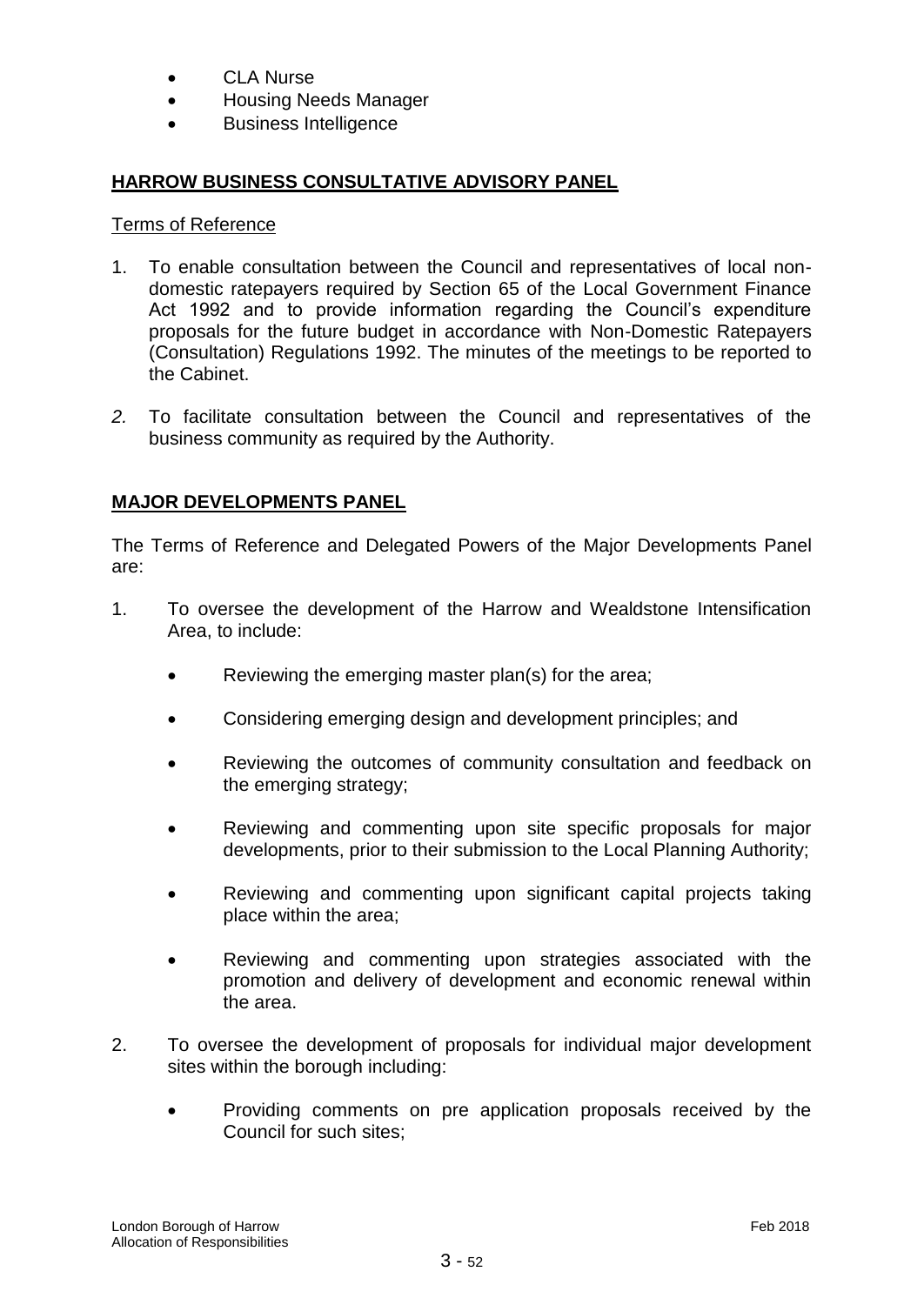- Reviewing progress of strategic development sites within the borough and considering site specific planning and development briefs.
- 3. To give detailed consideration to and make recommendations to Cabinet in respect of:
	- The use of the Community Infrastructure Levies funds;
	- Reviewing and commenting upon changes to the CIL Charging Scheduled and S106 SPG.
- 4. To oversee the implementation of the Borough Wide CIL / Infrastructure Delivery Plan prepared to support strategic growth in the Borough and to make recommendations to Cabinet, to include:
	- Reviewing and commenting upon the draft IDP's comprising annual and longer term infrastructure delivery programmes and projects;
	- Considering the result of public consultation on such plans and programmes and make recommendations to Cabinet on any proposed changes / revisions;
	- Monitor the delivery of the IDP against budget and delivery provisions;
	- Consider and comment upon reports / presentations on infrastructure innovations and best practice in infrastructure delivery.
- 5. To undertake post development reviews within Harrow and on sites beyond the borough and communicate learning on such visits to Cabinet and the Planning Committee.

# **TRAFFIC AND ROAD SAFETY ADVISORY PANEL**

#### Terms of Reference

To make recommendations on the following:

- traffic management;
- the management and control of parking both on and off-street;
- the operational aspects of public transport within the Borough.

# **Examples of business:**

- Petitions, Deputations
- Scheme Approval (from existing budgets), including consultation results and authority to make traffic orders.
- \* Objections to traffic orders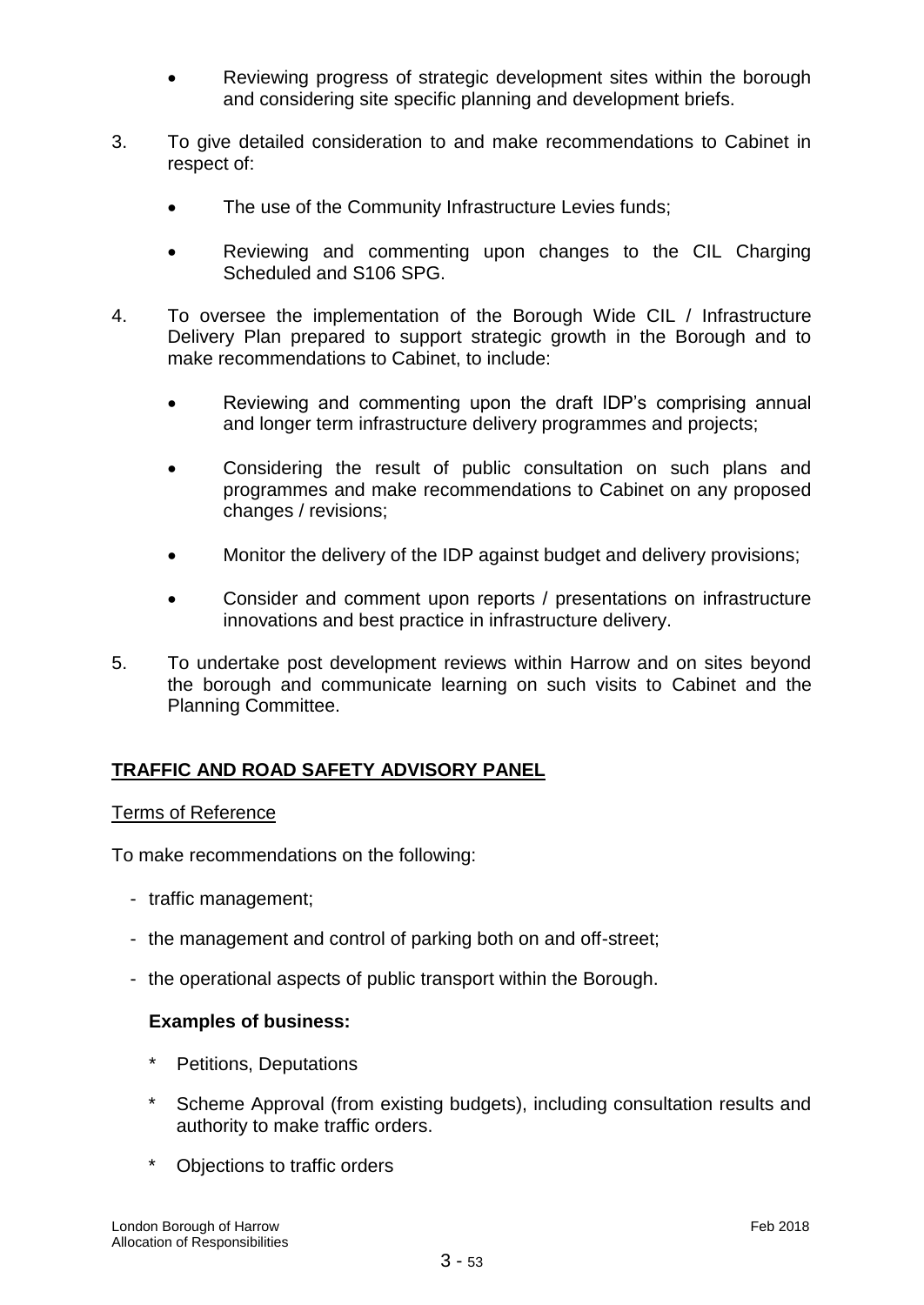- \* Investigations into traffic problems (other than those identified by petition etc)
- \* Local Safety Schemes Annual Review
- \* Consultations from neighbouring authorities on traffic management schemes on or near boundary
- \* Amendments to London Lorry Ban operation
- \* Approval of model traffic orders
- \* References and motions from other bodies
- \* Setting traffic management criteria e.g. traffic calming.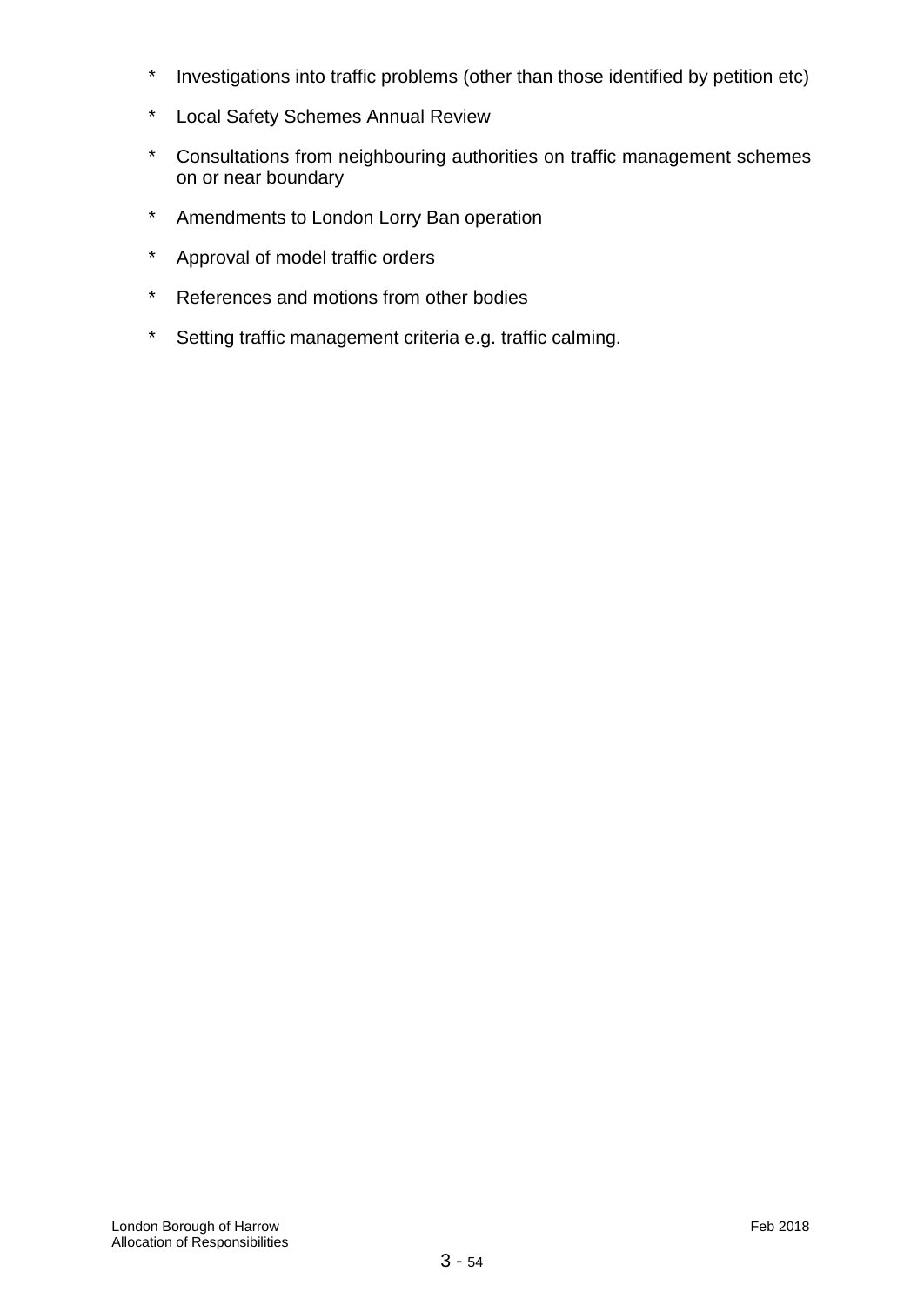# **CONSULTATIVE FORUMS**

# **Employees' Consultative Forum**

# **EMPLOYEES' CONSULTATIVE FORUM**

# **Terms of Reference**

#### **1.0 Consultation**

- 1.1 The Employees' Consultative Forum (ECF) is the primary mechanism by which Council Members will consult Union Representatives on specific matters of mutual interest. The ECF shall make recommendations to the Cabinet on such issues. In addition, the ECF will receive reports on actions from the ECF Sub-Group.
- 1.2 The ECF will meet at least twice annually.

#### **2.0 Equal Opportunities**

- 2.1 The ECF will seek to promote Equal Opportunities in Employment within the Council, ensuring compliance with all the relevant anti-discrimination legislation.
- 2.2 The ECF will ensure the effective implementation of 'Making a Difference Making Equality of Opportunity a Reality'. The ECF will receive and comment on regular reports including:-
	- Statistics and progress on meeting equality targets including an annual report on employment issues analysed by protected characteristics.

#### **3.0 Health & Safety**

- 3.1 The ECF will seek to promote health and safety and welfare within the Council and will keep under review the measures taken to ensure health and safety and welfare at work. The Forum will receive and comment on reports, including:-
	- The Council's half-year and annual health and safety performance report providing an update of health and safety activities and giving information on outcome measures.
- 3.2 Any health and safety and welfare matters which are the responsibility of the Council as set out in the schedule to the Council's Constitution must be referred to the Licensing and General Purposes Committee.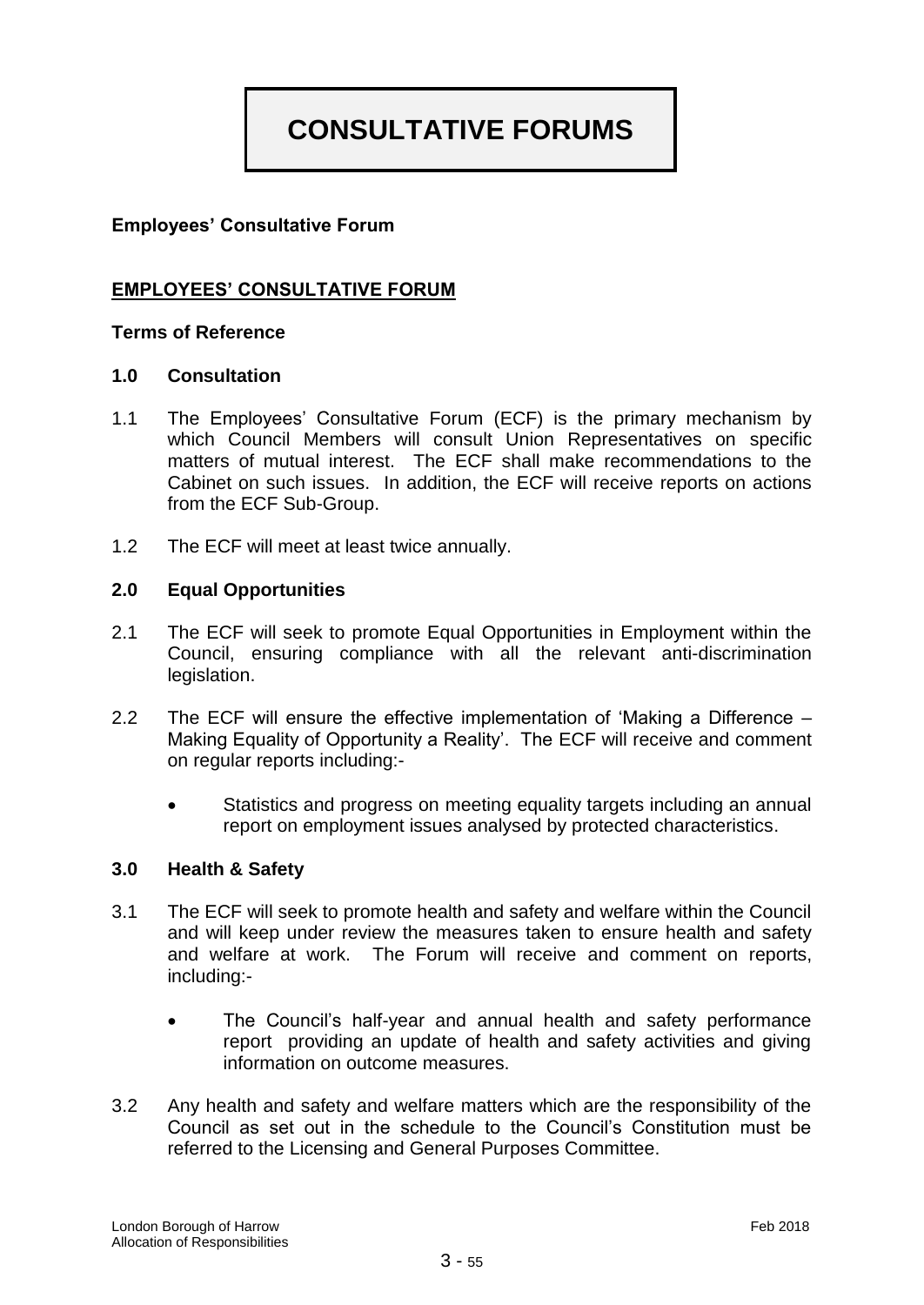# **4.0 Budget**

The ECF will consider the budget, as part of the Council's consultation on the budget setting process and make comments on the recommendations.

# **5.0 Membership**

- 5.1 The permanent membership of the Forum shall be as follows:
	- a) 7 Councillors to include the Leader / Deputy leader and the Portfolio Holder with responsibility for Human Resources.
	- b) A minimum of one and maximum of 3 representatives from each recognised trade union. (Note the number of representatives for each trade union to be determined by their notified membership numbers).
- 5.2 The Council Members shall be appointed annually by the Cabinet. If a Council Member is unable to attend any meeting then a duly appointed Reserve Council Member may attend in their place.
- 5.3 The Employee Side Representatives shall be nominated to the Head of Paid Service within 14 days of each Annual Council. If an Employee Side representative is unable to attend any meeting they may nominate a substitute who shall be co-opted onto the committee for the purposes of this meeting.
- 5.4 The role of chairing the ECF will rotate between Council Members and Employee Side representatives each Municipal Year.
- 5.5 The Employee Side will agree amongst themselves who will take the Chair and notify Democratic Services.
- 5.6 Others who may attend the Forum include:-

Head of Paid Service, Corporate Directors & Directors (or representative) Trade Union Branch Secretaries (or representative) Trade Union Branch Regional Officials (as required) Representatives from Employee Support Groups – for the Annual Equality in Employment report. Other officers as required.

For the meeting to be quorate, it must be attended by a minimum of three Council Members and two trade union representatives from different trade unions.

# **6.0 Recommendations of the Employees' Consultative Forum**

6.1 Recommendations of the ECF are reached by a majority vote among elected Members.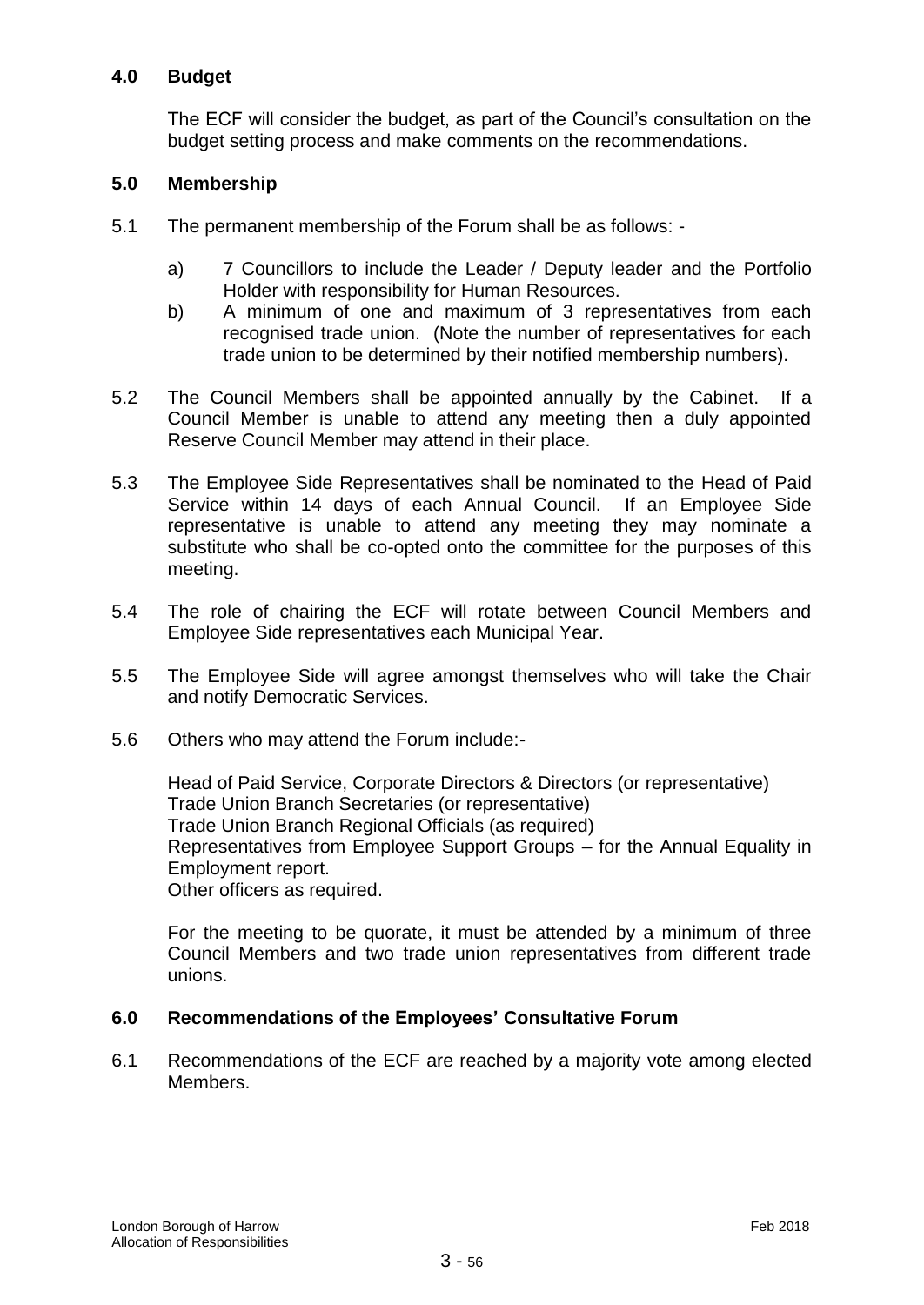6.2 Recommendations of the ECF must go to the relevant portfolio holder or Cabinet, who are the last stage in the local procedures and in the normal course of events, will be implemented immediately (subject to the call-in period).

(*Note: A proposal to establish any subsidiary body of this Committee shall be subject to its prior referral to and approval by Cabinet).*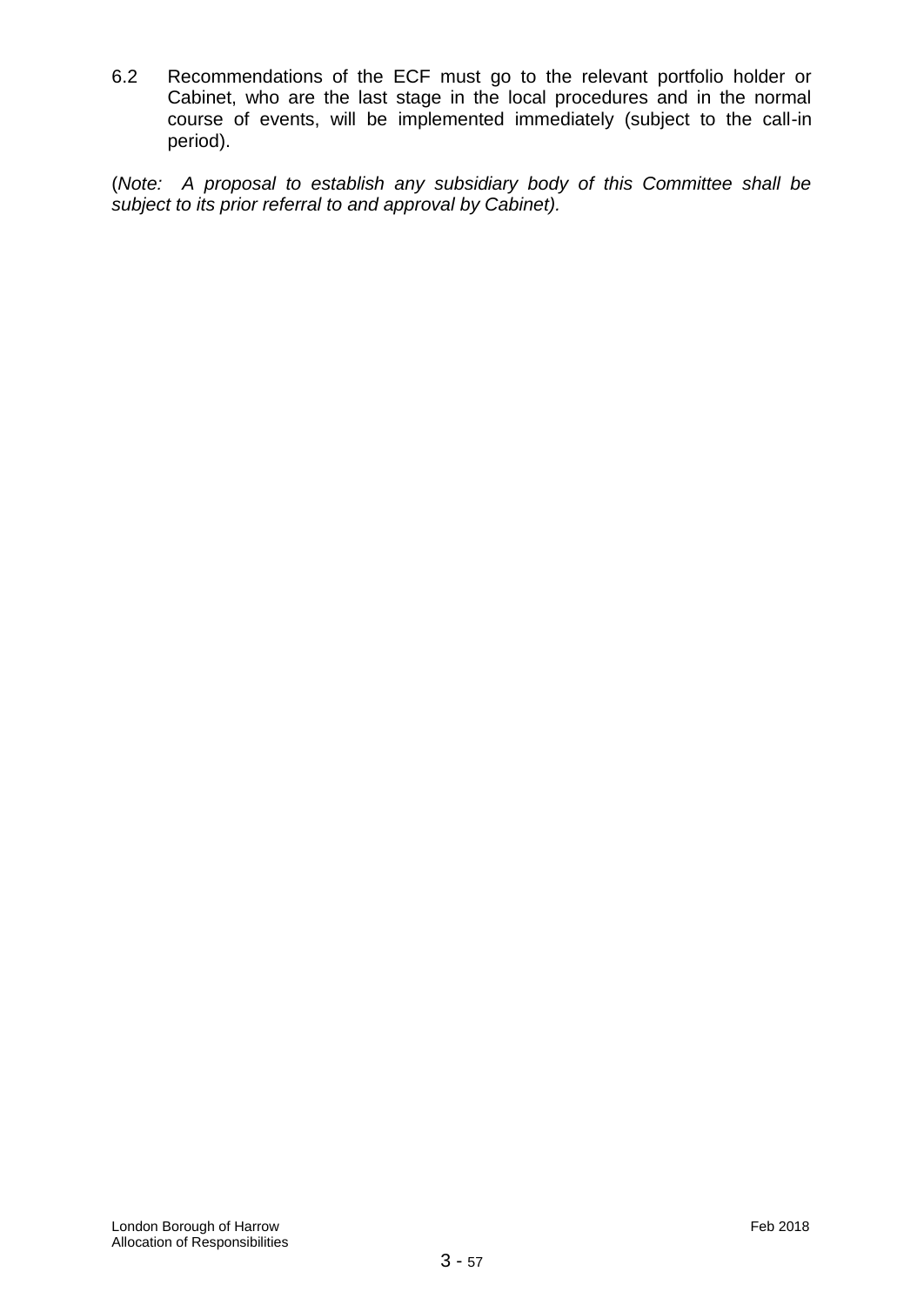# **JOINT ARRANGEMENTS**

**JOINT COMMITTEE OF THE BOROUGHS OF BARNET, BRENT, EALING, HARROW AND HOUNSLOW (KNOWN AS "WEST LONDON ECONOMIC PROSPERITY BOARD")**

#### **Functions and Procedure Rules**

#### **1. Purpose of the Joint Committee**

- 1.1 The London Boroughs of Barnet, Brent, Ealing, Hammersmith & Fulham, Harrow and Hounslow ("the Participating Boroughs") have established the Joint Committee pursuant to powers under the Local Government Acts 1972 and 2000, and under the Local Authorities (Arrangements for the Discharge of Functions) (England) Regulations 2012.
- 1.2 The Joint Committee shall be known as '**WEST LONDON ECONOMIC PROSPERITY BOARD**.'
- 1.3 The Joint Committee's role and purpose on behalf of the Participating Boroughs relates to ensuring appropriate, effective and formal governance is in place for the purposes of delivering the West London Vision for Growth and advancing Participating Boroughs' aspirations for greater economic prosperity in West London, including promoting "the Economic Prosperity Agenda", in partnership with employers, representatives from regional and central government, and education and skills providers.
- 1.4 The purpose of the Joint Committee will be collaboration and mutual cooperation and the fact that some functions will be discharged jointly by way of the Joint Committee does not prohibit any of the Participating Boroughs from promoting economic wellbeing in their own areas independently from the Joint Committee.
- 1.5 The Joint Committee is not a self-standing legal entity but is part of its constituent authorities. Any legal commitment entered into pursuant of a decision of the Joint Committee must be made by all of the Participating Boroughs.
- 1.6 These Procedure Rules govern the conduct of meetings of the Joint Committee.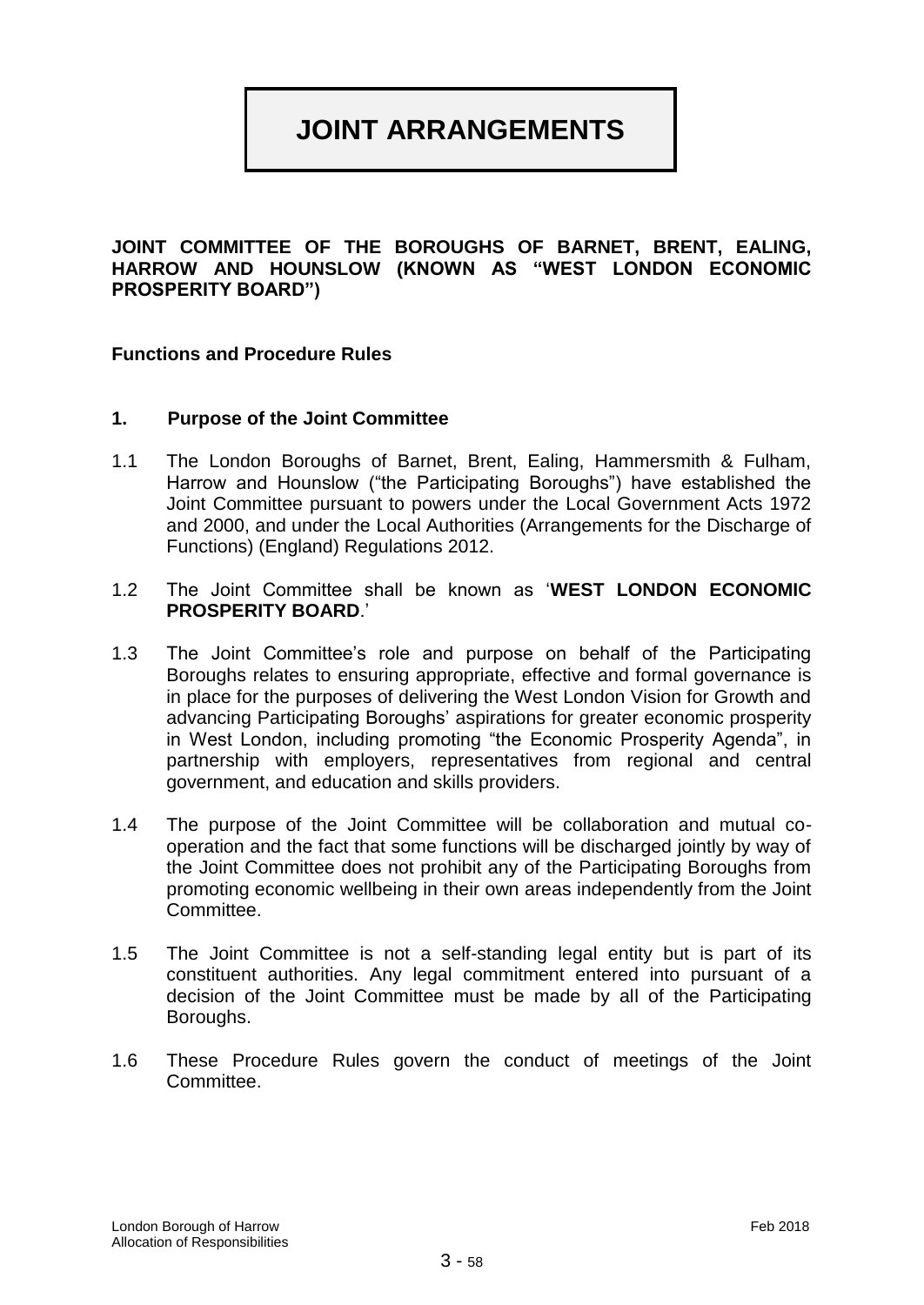# **2. Definitions**

- 2.1 Any reference to "Access to Information legislation" shall mean Part V and VA of the Local Government Act 1972 (as amended) and, to the extent that they are applicable, to the Openness of Local Government Bodies Regulations 2014 (as amended) and the Local Authorities (Executive Arrangements) (Meetings and Access to Information) (England) Regulations 2012 (as amended).
- 2.2 Any reference to "executive", "executive arrangements", "executive function" or "committee system" has the meaning given by Part 1A of the Local Government Act 2000.

# **3. Functions**

- 3.1 The Joint Committee will discharge on behalf of the Participating Boroughs the functions listed below related to promoting economic prosperity in West London:
	- 3.1.1 Making funding applications and/or bids to external bodies, in relation to economic prosperity for the benefit of the local government areas of the participating local authorities.
	- 3.1.2 Providing direction to a nominated lead borough on the allocation of any such funding awards to appropriate projects for the benefit of the local government areas of the participating local authorities, including, where applicable, approving the approach to the procurement to be undertaken by the lead borough.
	- 3.1.3 Seeking to be the recipient of devolved powers and/or funding streams for the local government areas of the participating local authorities, which relate to the economic prosperity agenda.
	- 3.1.4 Exercising any such powers and allocating any such funding.
	- 3.1.5 Representing the participating local authorities in discussions and negotiations with regional bodies, national bodies and central government on matters relating to economic prosperity for the benefit of the local government areas of the participating authorities.
	- 3.1.6 Representing the participating authorities in connection with the Greater London Authority, London Councils and the London Enterprise Panel, for the benefit of the local government areas of the participating authorities, in matters relating to the economic prosperity agenda.
	- 3.1.7 Representing the participating local authorities in discussions and negotiations in relation to pan-London matters relating to economic prosperity.
	- 3.1.8 Seeking to influence and align government investment in West London in order to boost economic growth within the local government areas of the participating authorities.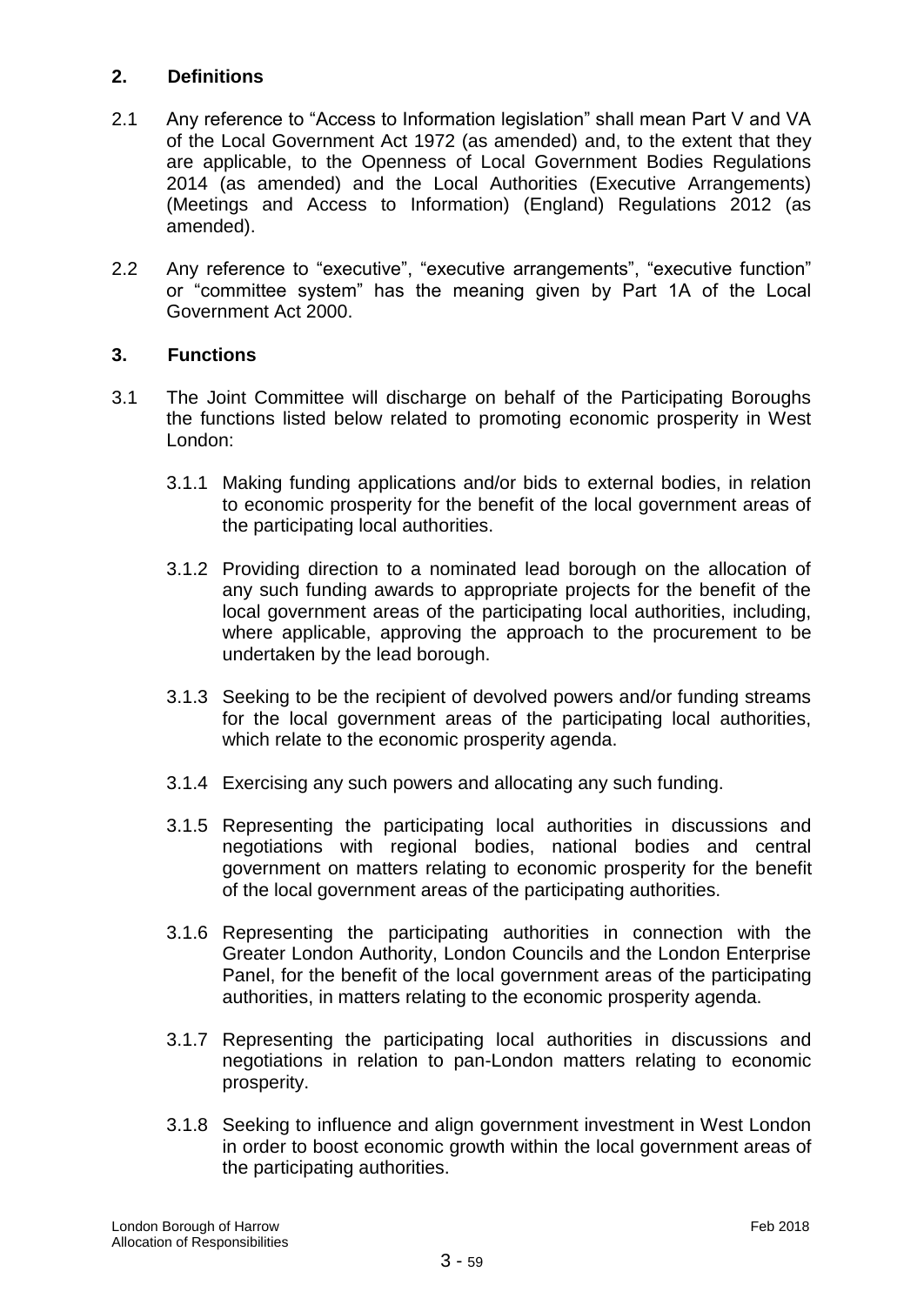- 3.1.9 Agreeing and approving any additional governance structures as related to the Joint Committee, or any sub-committees formed by the Joint Committee.
- 3.1.10 Representing the participating local authorities in discussions and negotiations with the Secretary of State for Communities and Local Government to encourage legislative reform enabling Economic Prosperity Boards, as defined by the Local Democracy, Economic Development and Construction Act 2009 Act, to be established by groups of boroughs in London.
- 3.1.11 Inviting special representatives of stakeholders such as business associations, government agencies such as DWP or Jobcentre Plus, the further education sector, higher education sector, schools, voluntary sector, and health sector to take an interest in, and/or seek to influence, the business of the committee including by attending meetings and commenting on proposals and documents.
- 3.2 In relation to the Participating Boroughs which operate executive arrangements only executive functions of each borough may be exercised.

# **4. Membership and Quorum**

- 4.1 The membership will comprise of 6 members with each Participating Borough appointing one person to sit on the Joint Committee as a voting member.
- 4.2 Each Participating Borough will make a suitable appointment in accordance with its own constitutional requirements.
- 4.2.1 Where a Participating Borough operates executive arrangements, then the appointment of a voting member of the West London EPB will be by the leaders of the executive or by the executive. It is anticipated that, where practicable, the leader of each such executive will be appointed to the West London EPB.
- 4.2.2 Where a Participating Borough does not operate executive arrangements, the appointment of a voting member of the West London EPB will be in accordance with the Borough's own procedures. It is envisaged that this will usually be one of its senior councillors.
- 4.3 In all cases, the appointed person must be an elected member of the council of the appointing Participating Borough. Appointments will be made for a maximum period not extending beyond each member's remaining term of office as a councillor, and their membership of the Joint Committee will automatically cease if they cease to be an elected member of the appointing Participating Borough.
- 4.4 Members of the Joint Committee are governed by the provisions of their own Council's Codes and Protocols including the Code of Conduct for Members and the rules on Disclosable Pecuniary Interests.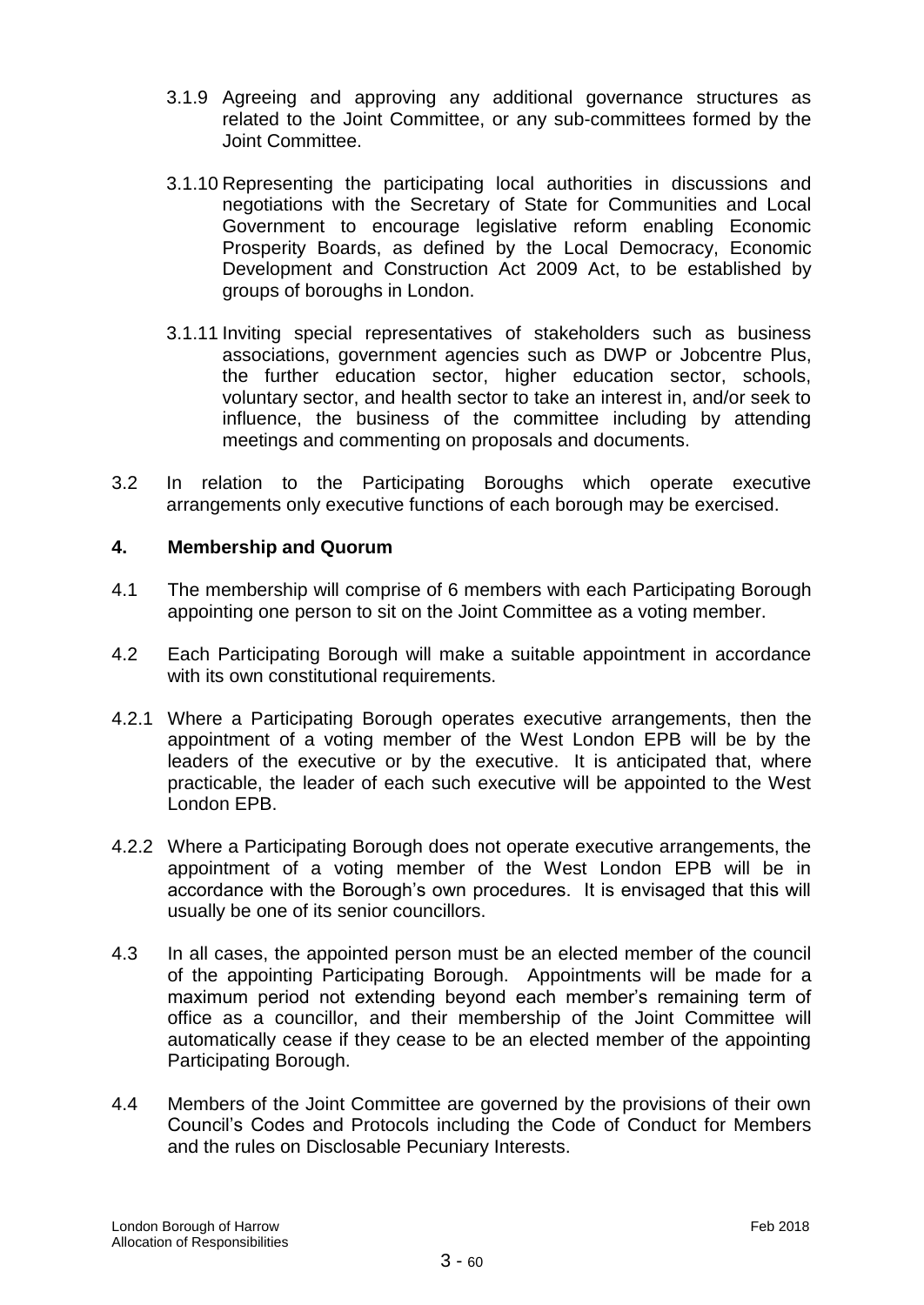- 4.5 Each Participating Borough will utilise existing mechanisms for substitution as laid down in their own Standing Orders. Continuity of attendance is encouraged.
- 4.6 Where a Participating Borough wishes to withdraw from membership of the Joint Committee this must be indicated in writing to each of the committee members. A six month notice period must be provided.
- 4.7 When a new borough wishes to become a Participating Borough then this may be achieved if agreed by a unanimous vote of all the existing Participating Boroughs.
- 4.8 The quorum for the Joint Committee is three members. If the Joint Committee is not quorate it cannot transact any business. If there is no quorum at the time the meeting is due to begin, the start of the meeting will be delayed until a quorum is achieved. If no quorum is achieved after 30 minutes has elapsed, the clerk will advise those present that no business can be transacted and the meeting will be cancelled.

# **5. Chair and Vice-Chair**

- 5.1 The Chair of the Joint Committee will be appointed for 12 months, and will rotate amongst the Participating Boroughs.
- 5.2 Unless otherwise unanimously agreed by the Joint Committee, each Participating Borough's appointed person will serve as chair for 12 months at a time. Where the incumbent Chair ceases to be a member of the Joint Committee, the individual appointed by the relevant borough as a replacement will serve as Chair for the remainder of the 12 months as chair.
- 5.3 The Joint Committee will also appoint a Vice-Chair from within its membership on an annual basis to preside in the absence of the Chairman. This appointment will also rotate in a similar manner to the Chair.
- 5.4 At its first meeting, the Committee will draw up the rotas for Chair and Vice-Chair respectively.
- 5.5 Where neither the Chair nor Vice-Chair are in attendance, the Joint Committee will appoint a Chair to preside over the meeting.
- 5.6 In the event of any disagreement as the meaning or application of these Rules, the decision of the Chair shall be final.

#### **6. Sub-Committees**

6.1 The Joint Committee may establish sub-committees to undertake elements of its work if required.

# **7. Delegation to officers**

7.1 The Joint Committee may delegate specific functions to officers of any of the Participating Boroughs.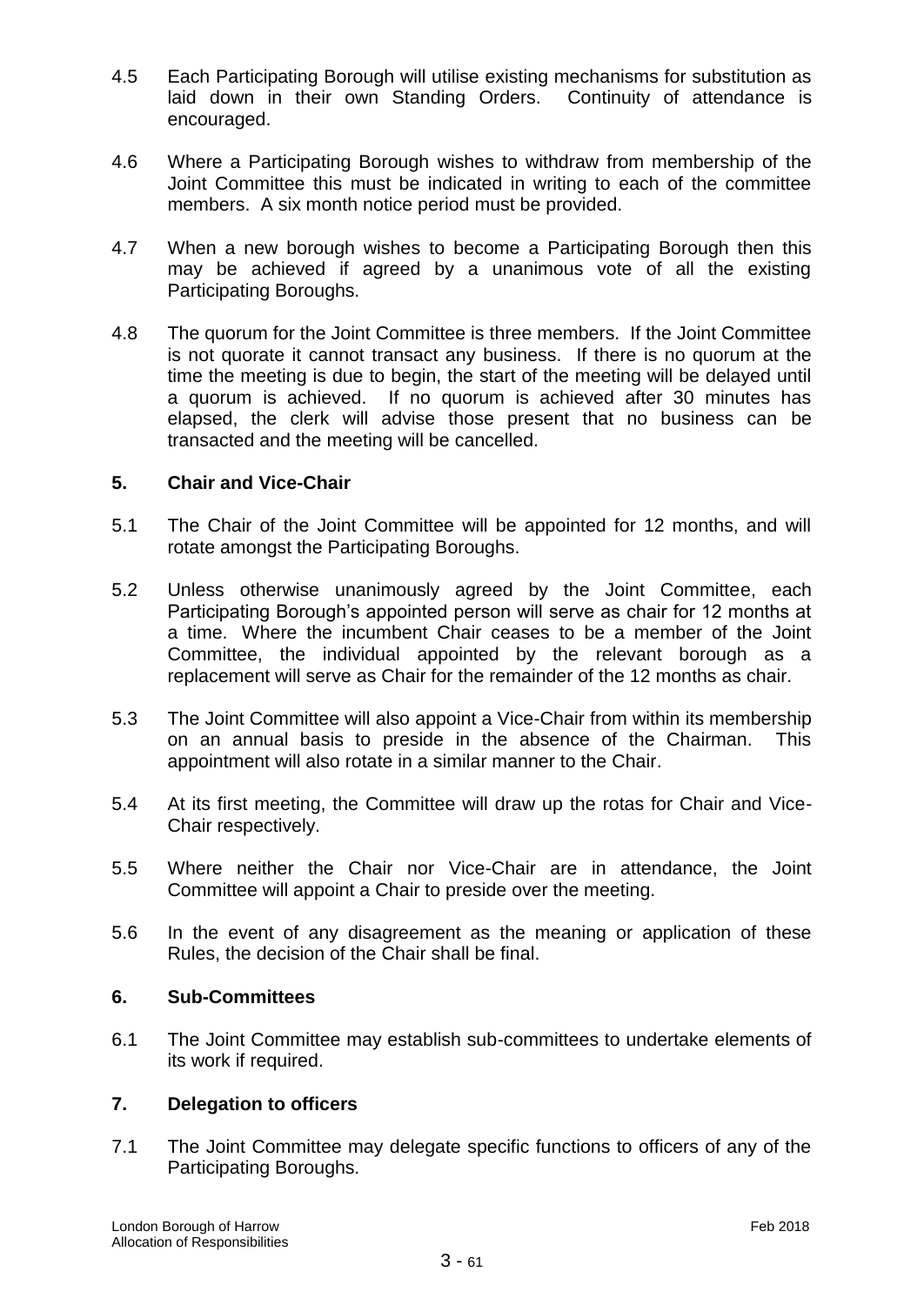- 7.2 Any such delegation may be subject to the requirement for the officer to consult with or obtain the prior agreement of an officer (or officers) of the other boroughs.
- 7.3 It may also be subject to the requirement for the officer with delegated authority to consult with the Chair of the Joint Committee and the Leaders of the one or more Participating Boroughs before exercising their delegated authority.

### **8. Administration**

8.1 Organisational and clerking support for the Joint Committee, and accommodation for meetings, will be provided by the Participating Borough whose representative is Chair unless otherwise agreed by the Joint Committee. The costs of this will be reimbursed by contributions from the other Participating Boroughs as approved by the Joint Committee.

#### **9. Financial matters**

- 9.1 The Joint Committee will not have a pre-allocated budget.
- 9.2 When making a decision which has financial consequences, the Joint Committee will follow the relevant provisions of the Financial Procedure Rules of LB Ealing.

#### **10. Agenda management**

- 10.1 Subject to 10.2, all prospective items of business for the Joint Committee shall be agreed by a meeting of the Chief Executives of the Participating Boroughs or their representatives.
- 10.2 It will be the responsibility of each report author to ensure that the impacts on all Participating Boroughs are fairly and accurately represented in the report. They may do this either by consulting with the monitoring officer and chief finance officer of each Participating Borough or by some other appropriate method.
- 10.3 In pursuance of their statutory duties, the monitoring officer and/or the chief financial officer of any of the Participating Boroughs may include an item for consideration on the agenda of a meeting of the Joint Committee, and, may require that an extraordinary meeting be called to consider such items.
- 10.4 Each Participating Borough operating executive arrangements will be responsible for considering whether it is necessary [in order to comply with Access to Information legislation regarding the publication of agendas including Forward Plan requirements] to treat prospective decisions as 'keydecisions' and/or have them included in the Forward Plan. Each Participating Borough operating a committee system will apply its local non statutory procedures.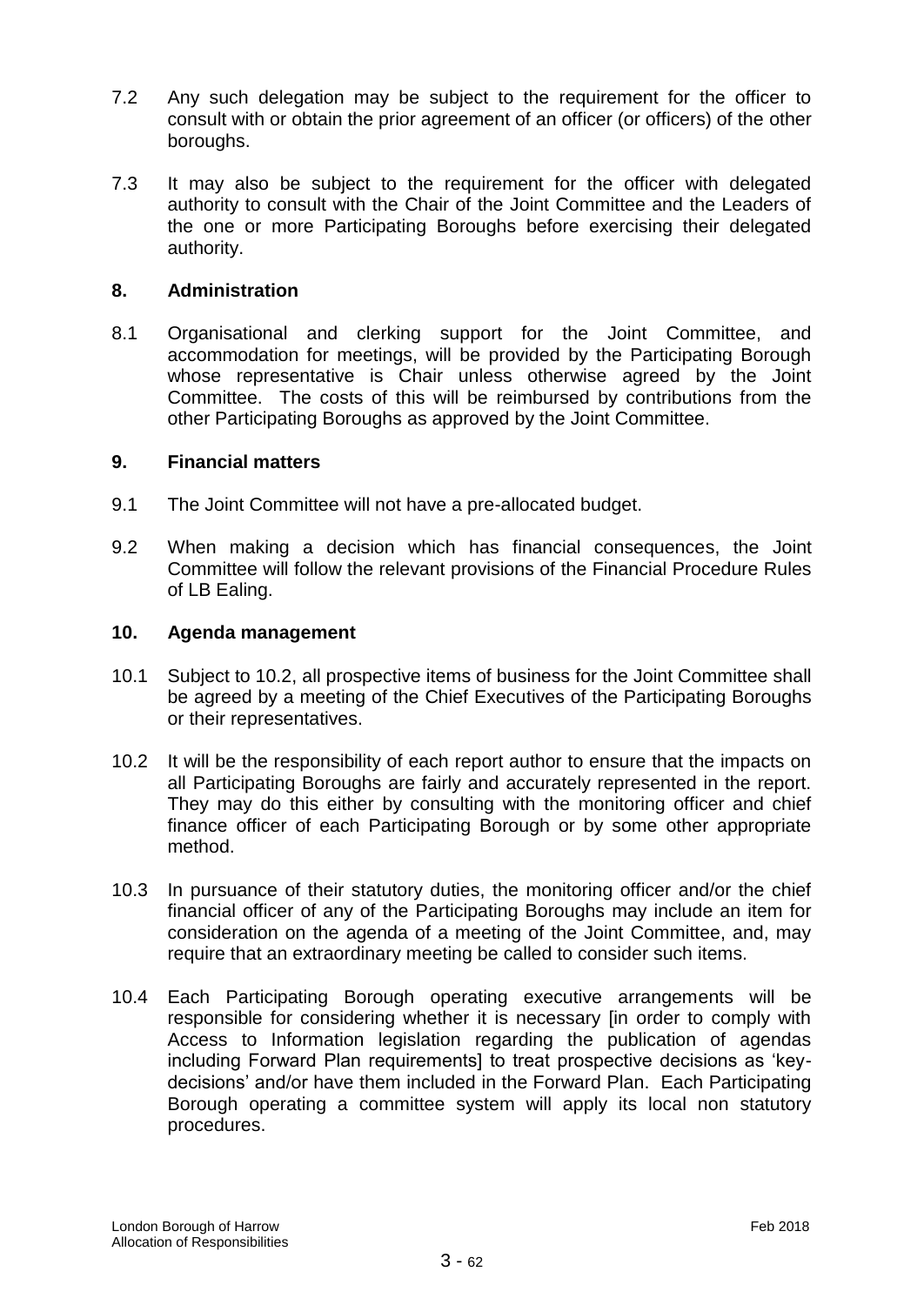# **11. Meetings**

- 11.1 The Joint Committee will meet as required to fulfil its functions.
- 11.2 A programme of meetings at the start of each Municipal Year will be scheduled and included in the Calendar of Meetings for all Participating Boroughs.
- 11.3 Access to meetings and papers of the Joint Committee by the Press and Public is subject to the Local Government Act 1972 and to the Openness of Local Government Bodies Regulations 2014. The Joint Committee will also have regard to the Local Authorities (Executive Arrangements) (Meetings and Access to information) (England) Regulations 2012, notwithstanding the fact that its provisions do not strictly apply to the Joint Committee for so long as the committee has any members who are not members of an executive of a Participating Borough.

# **12. Notice of meetings**

- 12.1 On behalf of the Joint Committee, a clerk will give notice to the public of the time and place of any meeting in accordance with the Access to Information requirements.
- 12.2 At least five clear working days in advance of a meeting a clerk to the Joint Committee will publish the agenda via the website of clerk's authority and provide the documentation and website link to the Participating Boroughs to enable the information to be published on each Participating Borough's website. "Five Clear Days" does not include weekends or national holidays and excludes both the day of the meeting and the day on which the meeting is called.
- 12.3 The clerk to the Joint Committee will arrange for the copying and distribution of papers to all Members of the Committee.

# **13. Public participation**

- 13.1 Unless considering information classified as 'exempt' or 'confidential' under Access to Information Legislation, all meetings of the Joint Committee shall be held in public.
- 13.2 Public representations and questions are permitted at meetings of the Joint Committee. Notification must be given in advance of the meeting indicating by 12 noon on the last working day before the meeting the matter to be raised and the agenda item to which it relates. Representatives will be provided with a maximum of 3 minutes to address the Joint Committee.
- 13.3 The maximum number of speakers allowed per agenda item is 6.
- 13.4 Where the number of public representations exceed the time / number allowed, a written response will be provided or the representation deferred to the next meeting of the Joint Committee if appropriate.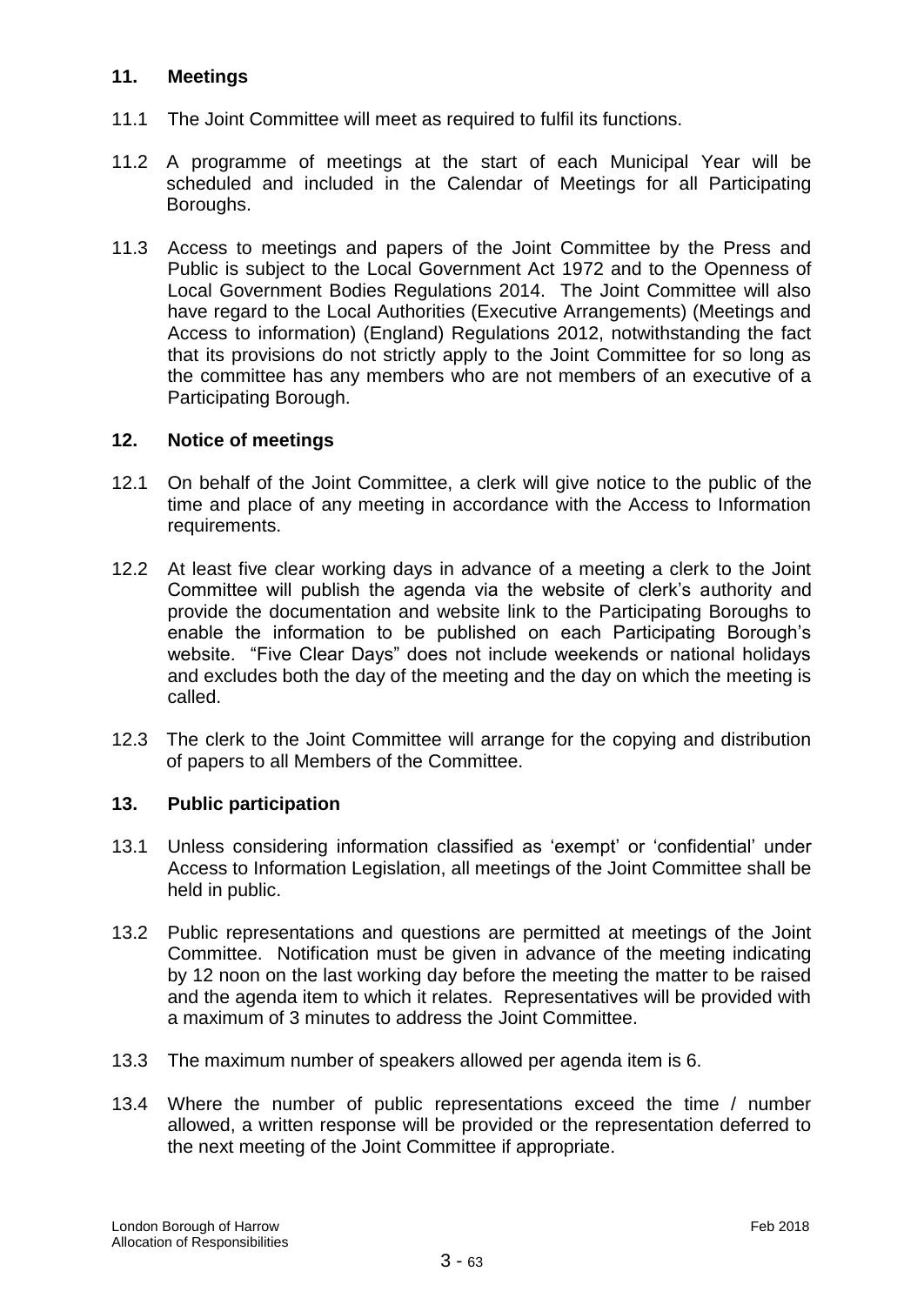- 13.5 The Joint Committee may also invite special representatives of stakeholders such as business associations, government agencies such as DWP or Jobcentre Plus, the further education sector, voluntary sector, and health sector to take an interest in the business of the committee including by attending meetings and commenting on proposals and documents.
- 13.6 The Chair shall have discretion to regulate the behaviour of all individuals present at the meeting in the interests of the efficient conduct of the meeting.

### **14. Member participation**

14.1 Any elected member of the council of any of the Participating Boroughs who is not a member of the Joint Committee may ask a question or address the Committee with the consent of the Chair.

# **15. Business to be transacted**

- 15.1 Standing items for each meeting of the Joint Committee will include the following:
	- Minutes of the Last Meeting
	- Apologies for absence
	- Declarations of Interest
	- Provision for public participation
	- Substantive items for consideration
- 15.2 The Chair may vary the order of business and take urgent items as specified in the Access to Information Requirements at his / her discretion. The Chair should inform the Members of the Joint Committee prior to allowing the consideration of urgent items.
- 15.3 An item of business may not be considered at a meeting unless:
	- (i) A copy of the agenda included the item (or a copy of the item) is open to inspection by the public for at least five clear days before the meeting; or
	- (ii) By reason of special circumstances which shall be specified in the minutes the Chair of the meeting is of the opinion that the item should be considered at the meeting as a matter of urgency.
- 15.4 "Special Circumstances" justifying an item being considered as a matter or urgency will relate to both why the decision could not be made at a meeting allowing the proper time for inspection by the public as well as why the item or report could not have been available for inspection for five clear days before the meeting.

# **16. Extraordinary meetings**

16.1 Arrangements may be made following consultation with Chair of the Joint Committee to call an extraordinary meeting of the Joint Committee. The Chair should inform the appointed Members prior to taking a decision to convene an extraordinary meeting.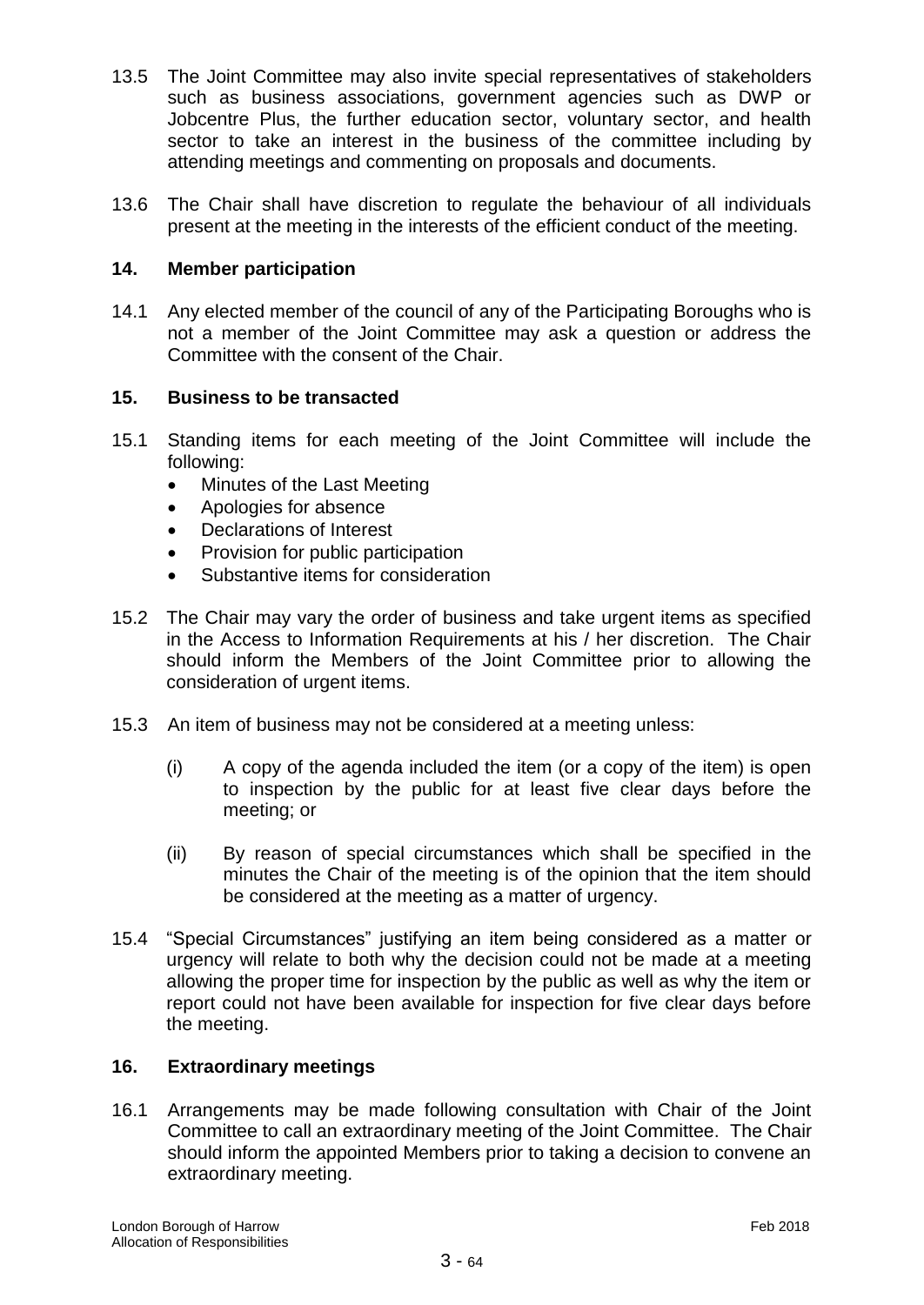16.2 The business of an extraordinary meeting shall be only that specified on the agenda.

# **17. Cancellation of meetings**

17.1 Meetings of the Joint Committee may, after consultation with the Chairman, be cancelled if there is insufficient business to transact or some other appropriate reason warranting cancellation. The date of meetings may be varied after consultation with the Chairman and appointed members of the Joint Committee in the event that it is necessary for the efficient transaction of business.

# **18. Rules of debate**

18.1 The rules of debate in operation in the Chair's authority shall apply.

#### **19. Request for determination of business**

- 19.1 Any member of the Joint Committee may request at any time that:
	- The Joint Committee move to vote upon the current item of consideration.
	- The item be deferred to the next meeting.
	- The item be referred back to a meeting of the Chief Executives of the Participating Boroughs for further consideration.
	- The meeting be adjourned.
- 19.2 The Joint Committee will then vote on the request.

#### **20. Urgency procedure**

20.1 Where the Chair (following consultation with the appointed Members of the Joint Committee) is of the view that an urgent decision is required in respect of any matter within the Joint Committee's functions and that decision would not reasonably require the calling of an Extraordinary Meeting of the Joint Committee to consider it and it cannot wait until the next Ordinary Meeting of the Joint Committee, then they may request in writing the Chief Executive of each Participating Borough (in line with pre-existing delegations in each Borough's Constitution) to take urgent action as is required within each of the constituent boroughs.

# **21. Voting**

- 21.1 The Joint Committee's decision making will operate on the basis of mutual cooperation and consent and will take into account the views of the special representatives. It is expected that decisions will be taken on a consensual basis wherever reasonably possible.
- 21.2 Where a vote is required it will be on the basis of one vote per member and unless a recorded vote is requested, the Chair will take the vote by show of hands.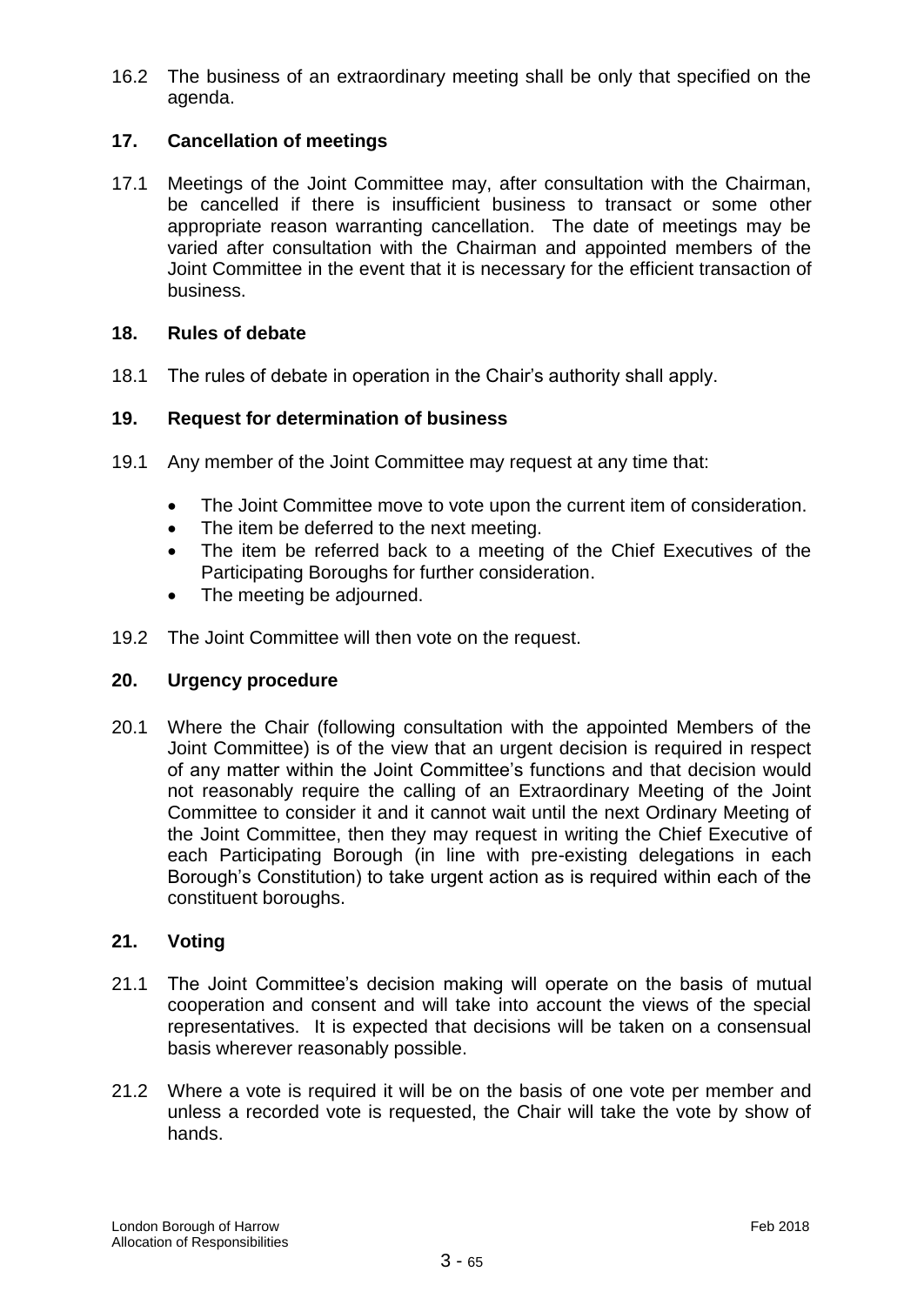- 21.3 Any matter (save for a decision under Rule 4.7 above) shall be decided by a simple majority of those members voting and present. Where there is an equality of votes, the Chair of the meeting shall have a second and casting vote.
- 21.4 Any two members can request that a recorded vote be taken.
- 21.5 Where, immediately after a vote is taken at a meeting, if any Member so requests, there shall be recorded in the minutes of the proceedings of that meeting whether the person cast his / her vote for or against the matter or whether he/ she abstained from voting.

# **22. Minutes**

- 22.1 At the next suitable meeting of the Joint Committee, the Chairman will move a motion that the minutes of the previous meeting be agreed as a correct record. The meeting may only consider the accuracy of the minutes and cannot change or vary decisions taken at a previous meeting as a matter arising out of the minutes.
- 22.2 Once agreed, the Chairman will sign them.
- 22.3 There will be no item for the approval of minutes of an ordinary Joint Committee meeting on the agenda of an extraordinary meeting.

#### **23. Exclusion of Public and Press**

- 23.1 Members of the public and press may only be excluded from a meeting of the Joint Committee either in accordance with the Access to Information requirements or in the event of disturbance.
- 23.2 A motion may be moved at any time for the exclusion of the public from the whole or any part of the proceedings. The motion shall specify by reference to Section 100(A) Local Government Act 1972 the reason for the exclusion in relation to each item of business for which it is proposed that the public be excluded. The public must be excluded from meetings whenever it is likely, in view of the nature of business to be transacted, or the nature of the proceedings that confidential information would be disclosed.
- 23.3 If there is a general disturbance making orderly business impossible, the Chairman may adjourn the meeting for as long as he/she thinks is necessary.
- 23.4 Background papers will be published as part of the Joint Committee agenda and be made available to the public via the website of each authority.

#### **24. Overview and Scrutiny**

24.1 Decisions of the Joint Committee which relate to the executive functions of a Participating Borough will be subject to scrutiny and 'call -in' arrangements (or such other arrangements equivalent to call-in that any Participating Borough operating a committee system may have) as would apply locally to a decision made by that Participating Borough acting alone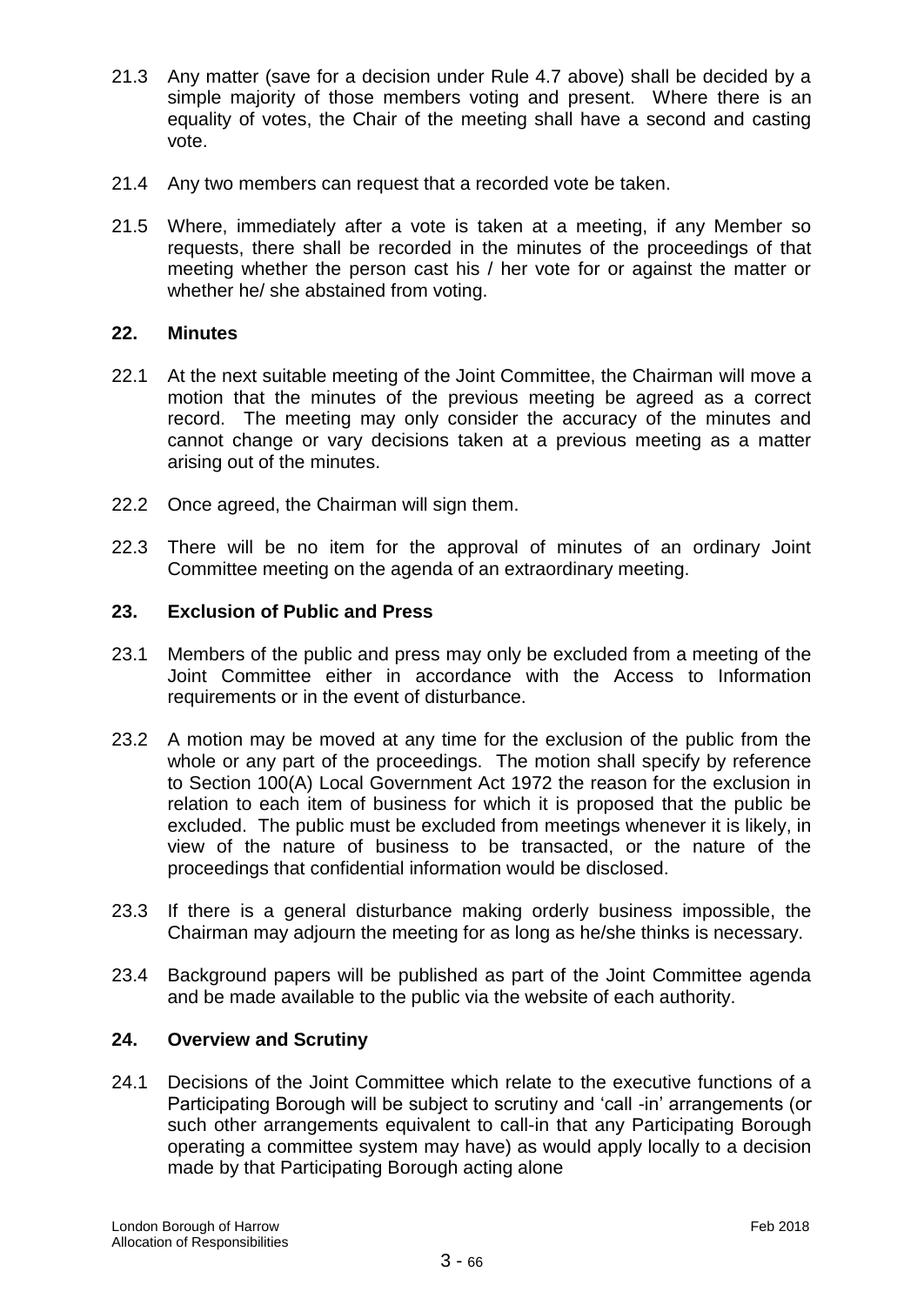- 24.2 No decision should be implemented until such time as the call-in period has expired across all of the Participating Boroughs.
- 24.3 Where a decision is called in, arrangements will be made at the earliest opportunity within the Participating Borough where the Call-In had taken place for it to be heard.
- 24.4 Any decision called in for scrutiny before it has been implemented shall not be implemented until such time as the call-in procedures of the Participating Borough concerned have been concluded.

# **25. Access to minutes and papers after the meeting**

- 25.1 On behalf of the Joint Committee, a clerk will make available copies of the following for six years after the meeting:
	- (i) the minutes of the meeting and records of decisions taken, together with reasons, for all meetings of the Joint Committee, excluding any part of the minutes of proceedings when the meeting was not open to the public or which disclose exempt or confidential information;
	- (iii) the agenda for the meeting; and
	- (iii) reports relating to items when the meeting was open to the public.

# **26. Amendment of these Rules**

26.1 These Rules shall be agreed by the Joint Committee at its first meeting. Any amendments shall be made by the Joint Committee following consultation with the monitoring officers of the Participating Boroughs. Note that Rule 3 (Functions) may only be amended following a formal delegation from each of the Participating Boroughs.

# **27. Background Papers**

- 27.1 Every report shall contain a list of those documents relating to the subject matter of the report which in the opinion of the author:
	- (i) disclose any facts or matters on which the report or an important part of it is based;
	- (ii) which have been relied on to a material extent in preparing the report but does not include published works or those which disclose exempt or confidential information and in respect of reports to the Joint Committee, the advice of a political assistant.